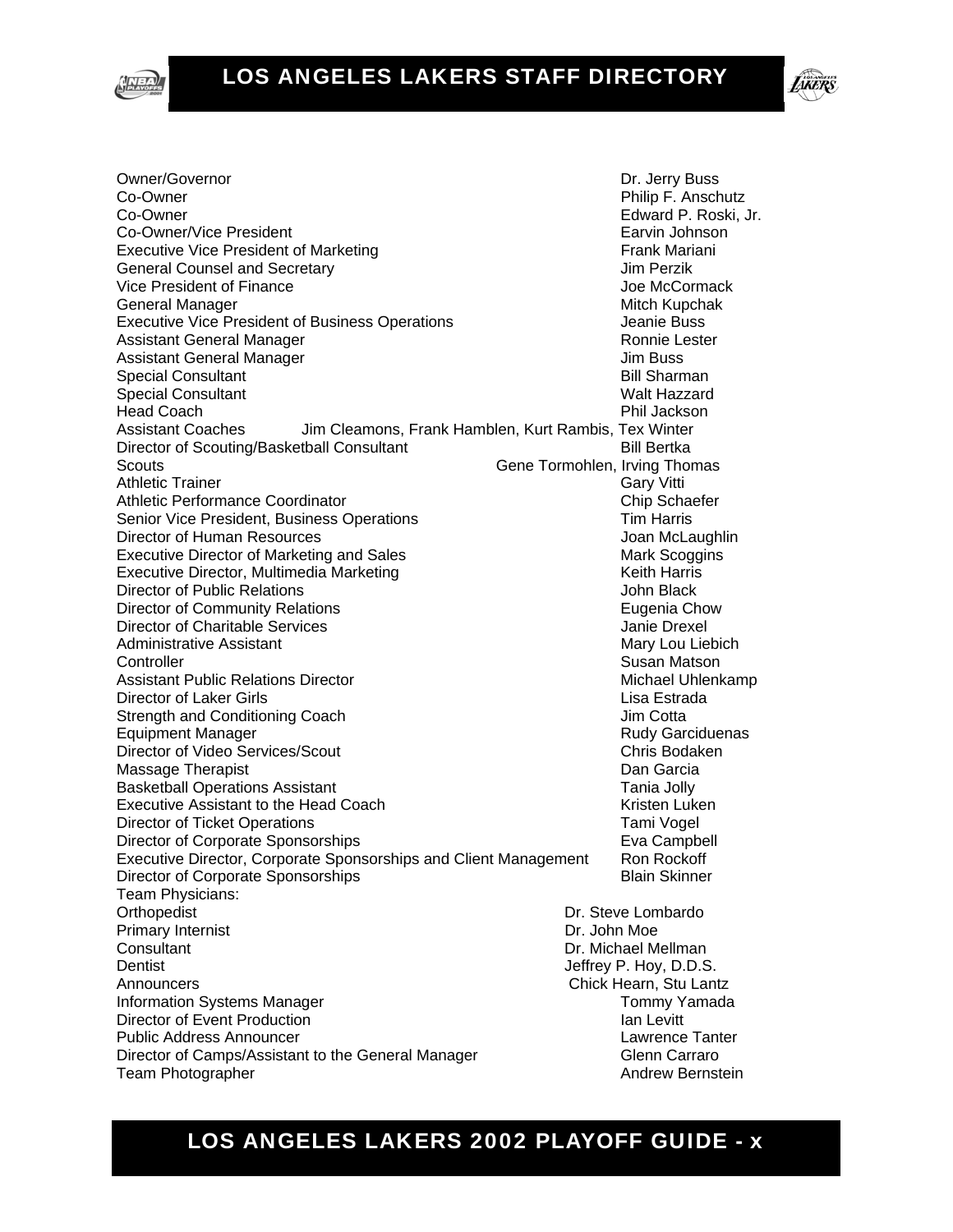



#### **June 28**

The Lakers waive forward A.C. Green.

#### **June 29**

The Lakers acquire the rights to Cory Hightower from the San Antonio Spurs in exchange for draft choices.

#### **July 5**

The Lakers sign first round draft choice, Mark Madsen.

#### **August 7**

Los Angeles Lakers Executive Vice President of Basketball Operations **Jerry West** announces retirement; Mitch Kupchak takes over as head of basketball operations. Kurt Rambis is promoted to Assistant General Manager.

#### **August 9**

The Lakers sign free agent Nate Johnson.

#### **August 10**

The Lakers sign Cory Hightower. Hightower, the 54<sup>th</sup> pick in the 2000 NBA draft, was acquired by the Lakers from the San Antonio Spurs in exchange for the Lakers' second round picks in 2001 and 2002.

#### **August 18**

The Lakers sign Andy Panko.

#### **August 25**

The Lakers sign free agent **Isaiah Rider**.

#### **September 20**

The Lakers trade Glen Rice, Travis Knight to the New York Knicks in exchange for **Horace Grant**, **Greg Foster**, Chuck Person and Emanual Davis from the Seattle SuperSonics.

#### **September 20**

Lakers guard Derek Fisher undergoes surgery to repair a stress fracture in his right foot. The surgery is performed by Dr. Phillip Kwong at the Kerlan-Jobe HealthSouth Surgery Center.

#### **September 29**

The Lakers waive Chuck Person.

#### **October 2**

The Lakers sign guard **Mike Penberthy**.

**October 4**  The Lakers sign Shawn Respert.

**October 6**  The Lakers sign **Brian Shaw**.

**October 10**  Waive guard/forward Nate Johnson

#### **October 11**

The Lakers open the preseason with 90-103 loss to the Charlotte Hornets at the New Orleans Arena. **Kobe Bryant** leads the Los Angeles attack with a game-high tying 19 points while **Shaquille O'Neal** tallies 16 points and nine rebounds.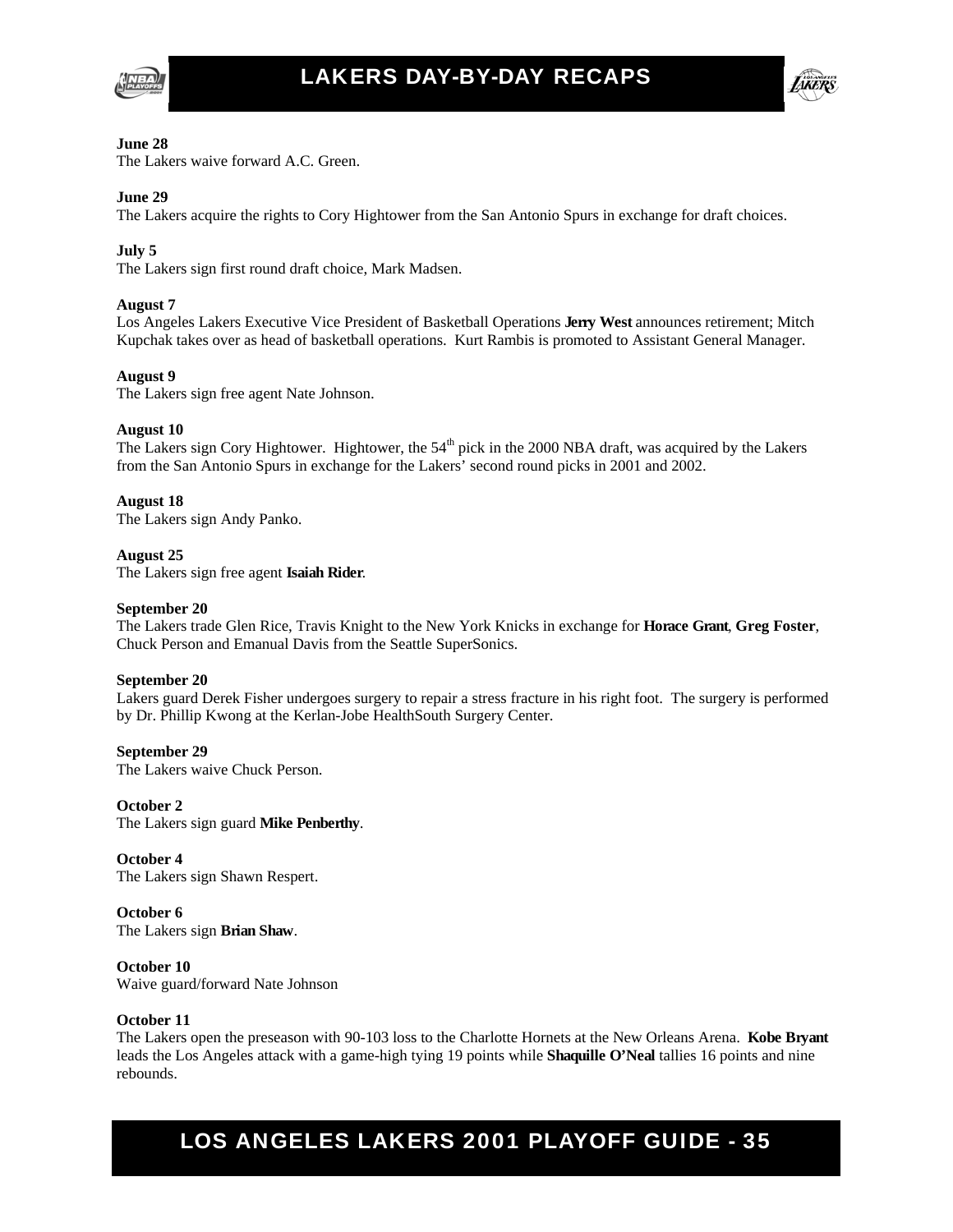



#### **October 12**

The Lakers drop to 0-2 in the preseason with an 87-90 loss to the Washington Wizards at the Pyramid in Memphis. **Kobe Bryant** paces the Lakers with 19 points and **Shaquille O'Neal**, in only 22 minutes of action, records 12 points, six rebounds, four steals and two blocked shots.

#### **October 13**

The Lakers sign center **Shaquille O'Neal** to a three-year contract extension.

#### **October 17**

The Lakers remain winless in the preseason as the Phoenix Suns hand Los Angeles a 8-786 loss at the Arrowhead Pond in Anaheim. **Shaquille O'Neal** leads all scorers with 28 points and adds eight rebounds. Jason Kidd's 10 points and seven assists in 26 minutes and Rodney Rogers' 18 points carry the Suns to victory.

The Lakers waive forward Andy Panko and guard Shawn Respert

#### **October 19**

The Lakers preseason record falls to 0-4 as they are defeated by the Cleveland Cavaliers 91-84 at STAPLES Center.

#### **October 20**

The Lakers are able to end their four-game losing streak by defeating the Seattle SuperSonics 103-98 at STAPLES **Center** 

#### **October 22**

The Lakers win their second game in a row, bringing their preseason record to 2-4 as they defeat the Golden State Warriors 94-87 at the San Diego Sports Arena.

#### **October 23**

The Lakers gave Sacramento 36 points in the fourth quarter and drop their fifth preseason decision 118-111 at the Thomas & Mack Center in Las Vegas, Nevada.

#### **October 26**

The Lakers close out the preseason with a record to 3-5, after defeating the Phoenix Suns, 98-84, at America West Arena

#### **October 25**

The Lakers waive guard Emanual Davis

#### **October 30**

The Lakers waive guard Cory Hightower; place Derek Fisher, Stanislav Medvedenko and Mike Penberthy on the injured list.

#### **October 31**

The Lakers open up the 2000-01 season with 96-86 win over their Western conference rivals the Portland Trail Blazers. Reigning MVP **Shaquille O'Neal** leads all scorers with 36 points. **O'Neal** also records a game-high 11 rebounds along with five assists and four blocked shots. **Isaiah Rider** comes off the bench to contribute 13 points, five rebounds and three assists in 26 minutes. Rasheed Wallace leads Portland with 26 points and seven rebounds.

#### **November 1**

The Lakers are presented their championship rings at a pre-game ceromony at STAPLES Center. The festivities are spoiled however by the visiting Utah Jazz, who hand the Lakers their first loss of the season 97-92. Los Angeles' 31 first half points are the fewest the Lakers have scored in one half under **Phil Jackson**.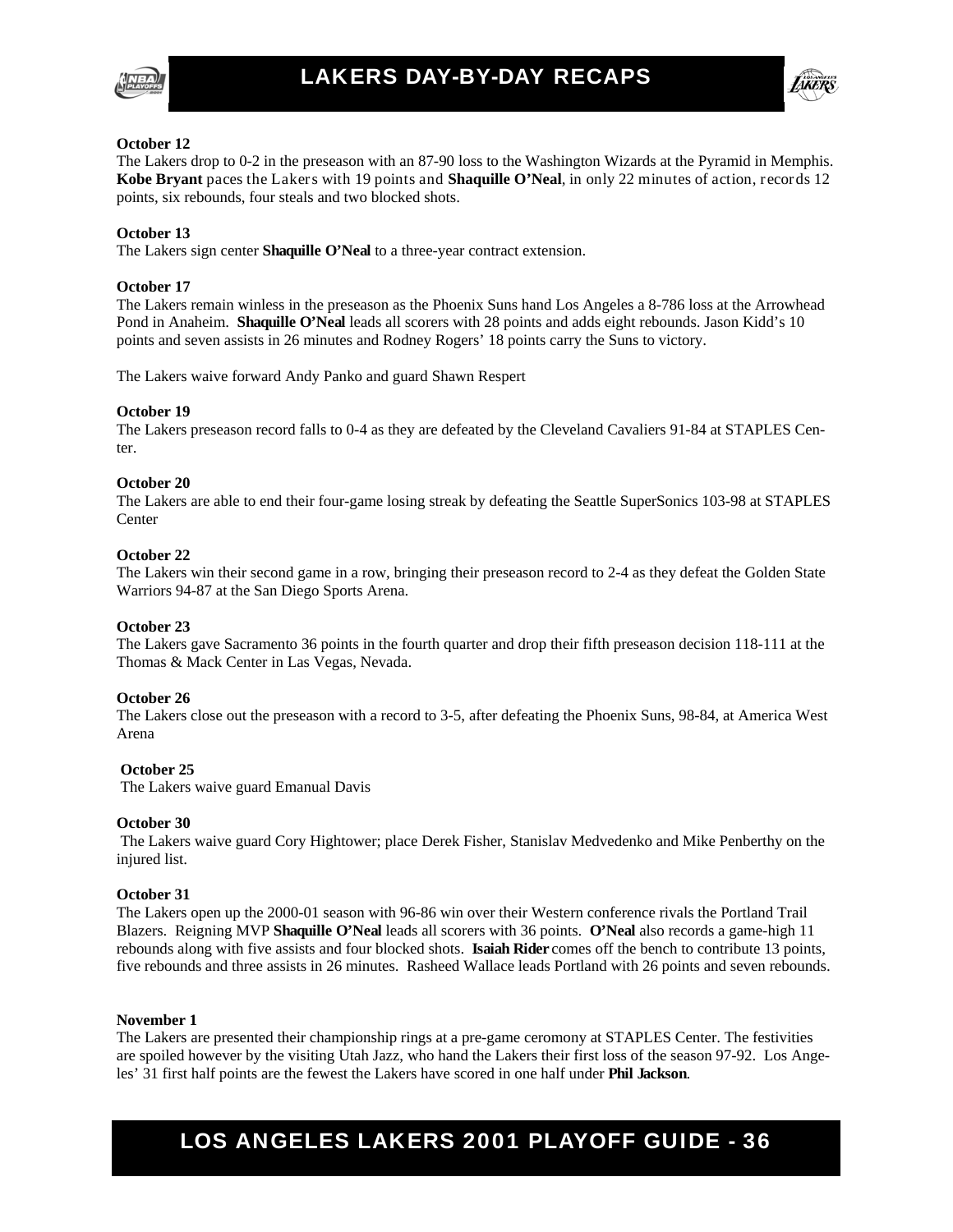



#### **November 4**

The Lakers rebound from a loss to Utah to defeat the Grizzlies 98-89 in Vancouver. **Shaquille O'Neal** leads all scorers with 27 points and adds a game-high 15 rebounds for the Lakers. **Horace Grant** registers his first doubledouble in a Lakers uniform with 19 points and 11 rebounds.

#### **November 5**

**Shaquille O'Neal** scores a game-high 39 points, including a season-high 29 in the second-half, as the Lakers defeat the Los Angeles Clippers, 108-103 at STAPLES Center. The Lakers have two other scorers top the twentypoint mark as **Isaiah Rider** records a season-high 22 points and **Kobe Bryant** adds 21 points.

#### **November 7**

The Lakers record their second defeat of the season, losing to the Houston Rockets 84-74 at the Compaq Center. The final score of 74 is a team season-low and also ties a franchise mark for fewest points scored, previously recorded on two other occasions (vs. Denver 2/3/95 and @ Cleveland 12/19/90).

#### **November 8**

Los Angeles completes a disappointing Texas road trip with an 81-91 defeat to San Antonio at the Alamodome in front of 26,045. An 18-2 run before the half gives the Spurs a lead they would not relinquish. **Kobe Bryant** tosses eight assists and leads all scorers with 32 points. **Robert Horry** converts a season-high four-of-five three-point attempts en route to 12 points while **Shaquille O'Neal** is held to a season-low 13 points.

#### **November 12**

The Lakers activate guard **Mike Penberthy** and place **Tyronn Lue** on the injured list with a sprained right ankle. Later that day, behind **Kobe Bryant's** 37 points and 10 rebounds in his first start of the season at small forward, the Lakers defeat the Rockets 105-99 at STAPLES Center.

#### **November 16**

In dramatic fashion, **Kobe Bryant** drills a three-pointer at the end of regulation to force overtime and scores eight of the Lakers 10 points in the extra period en route to a 112-110 victory in Sacramento. **Bryant** (31 points and 10 rebounds) and **Shaquille O'Neal** (34 points and 16 rebounds) each post double-doubles to earn a tough road win

#### **November 18**

Playing without the services of **Shaquille O'Neal**, sidelined with a left ankle sprain, the Lakers squander a 13-point fourth quarter lead to suffer an 87-86 defeat to the Nuggets in Denver. **Kobe Bryant** scores a game-high 32 points, his fifth consecutive 30+ point outing.

#### **November 19**

**Kobe Bryant** scores 22 points and grabs a season-high-tying 12 rebounds as the Lakers defeat the Bulls 104-96 at STAPLES Center. **Horace Grant**, **Shaquille O'Neal**, **Ron Harper**, and **Mike Penberthy** all record double digits en route to the Lakers fourth consecutive victory at home.

#### **November 22**

In a 111-91 victory over the Warriors at the STAPLES Center, the Lakers score a season-high 70 first-half points. Despite having their most lopsided victory of the season to date, the Lakers record a season high 24 turnovers (24). **November 28** 

In a rematch of the NBA Finals 2000, the Lakers tie a franchise record converting 15 three-pointers as they defeat the visiting Indiana Pacers 124-107 at the STAPLES Center. The game also gives the Lakers their seventh consecutive win at home. **Kobe Bryant** scores 37 points, while **Ron Harper** records a season-high 21 points.

#### **November 30**

The Lakers fell cold from the three-point range in suffering their worse loss since 1995 (46 points to Portland), a 121-88 defeat to the Sonics at Key Arena. The Lakers convert a season-low 1-of-20 three-pointers in the defeat. Seattle's 33-point winning margin marks an opponent's season-high.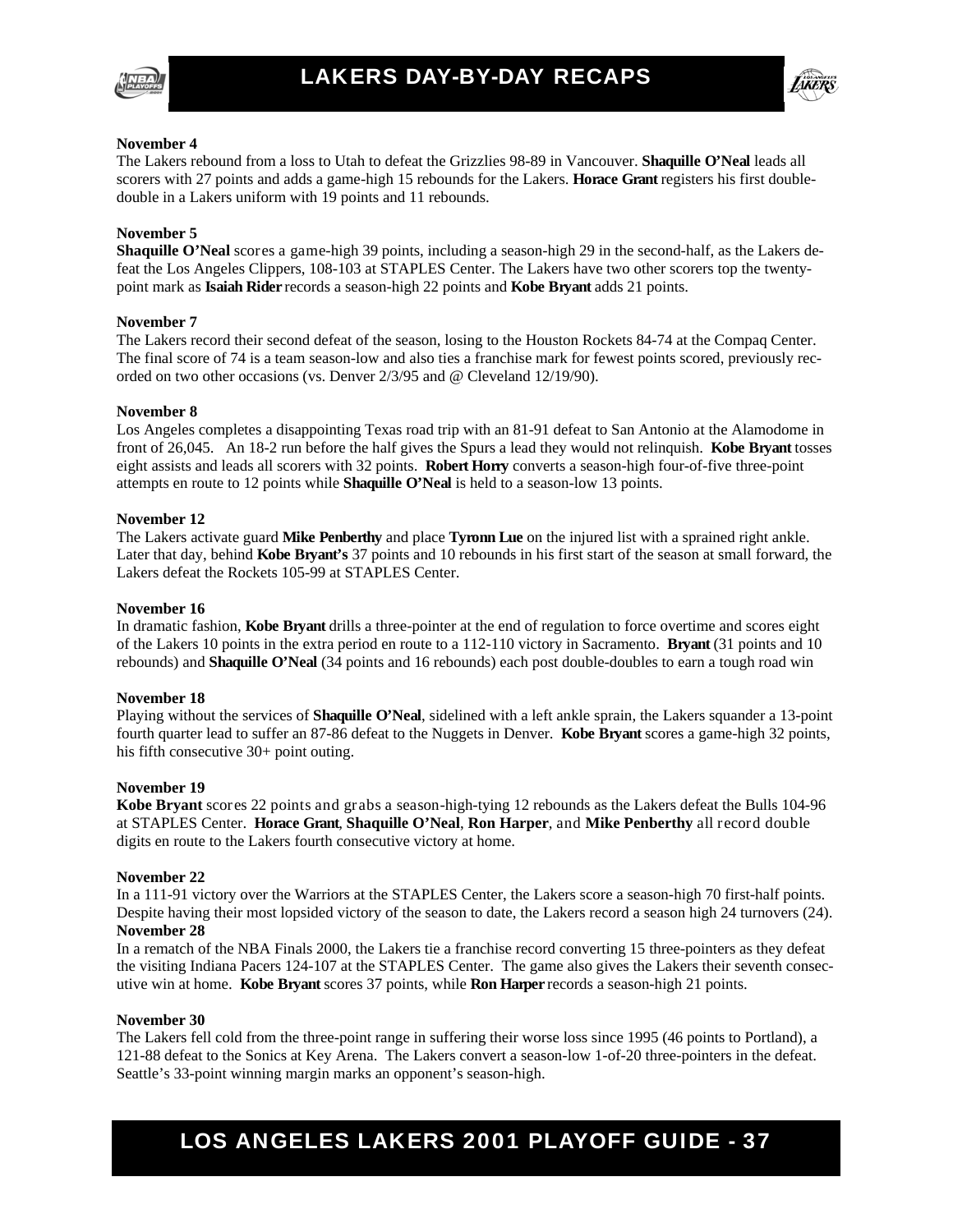



#### **December 3**

Los Angeles holds off the Dallas Mavericks to record a 99-93 win at STAPLES Center, their 20<sup>th</sup> consecutive home victory against the Mavericks. **Ron Harper** records a season-high nine rebounds, as the Lakers out-rebound Dallas 51-32.

#### **December 6**

The Lakers are not able to offset Antawn Jamison's second consecutive 51-point outing as the Lakers are defeated by the Golden State Warriors 125-122 in overtime in Oakland. **Kobe Bryant** scores a career-high 51 points. **Bryant** attempts a career-high 35 field goals in the loss. **Ron Harper** has a season-high 10 assists.

#### **December 8**

Los Angeles is outscored 11-5 over the final 5:25 minutes, as they are defeated 103-95 by the Seattle SuperSonics at STAPLES Center. The loss snaps the Lakers 10 game home-winning streak.

#### **December 12**

In a game that features 24 lead changes and 11 ties, Los Angeles allows Milwaukee to score the final five points of the contest in a 105-109 defeat to the Bucks at Staples Center. Lakers' reserve **Mike Penberthy** comes off the bench to score a career-high-tying 16 points in the loss.

#### **December 15**

Playing without **Shaquille O'Neal**, who received his Bachelors Degree from LSU earlier in the day, Los Angeles triumphs 98-76 over the Vancouver Grizzlies at STAPLES Center. In O'Neal's absence, the Lakers crash the boards hauling in 58 rebounds, 22 more than Vancouver (36). Horace Grant leads the Lakers with a season-high 19 points and a game-high 13 rebounds.

#### **December 17**

The Lakers squeak out a 104-101 overtime victory against the Toronto Raptors at the Air Canada Center on the first leg of a four game road trip. **Kobe Bryant's** game-high 40 points comes in a career-high 52 minutes.

#### **December 19**

The Lakers also place forward **Devean George** on the injured list and activate rookie forward **Stanislav Medvedenko**.

#### **December 21**

**Kobe Bryant** converts a career-high 20 field goal attempts and scores a game-high 45 points as the Lakers pull out a close one over the Rockets, winning 99-94 at Houston's Compaq Center.

#### **December 22**

The Lakers sweep their four-game road trip, knocking off the Dallas Mavericks 108-103 at Reunion Arena. **Kobe Bryant's** game-high 35 points and **Shaquille O'Neal's** 28 points pace the Lakers while **Rick Fox** records his third double-double of the season with 15 points and 12 rebounds.

#### **December 25**

Portland returns to STAPLES Center for the first time since their Game Seven defeat in the 2000 Western Conference Finals and plays Scrooge, handing the Lakers a 109-103 loss on Christmas day. **Rick Fox** records a seasonhigh-tying 22 points in the defeat.

#### **December 28**

In their fifth consecutive road victory, the Lakers defeat the Phoenix Suns 115-78 at America West Arena**.** The Lakers' 37-point margin of victory is the team's largest of the season and also ties the franchise's largest victory over the Suns (115-118 on 1/2/87).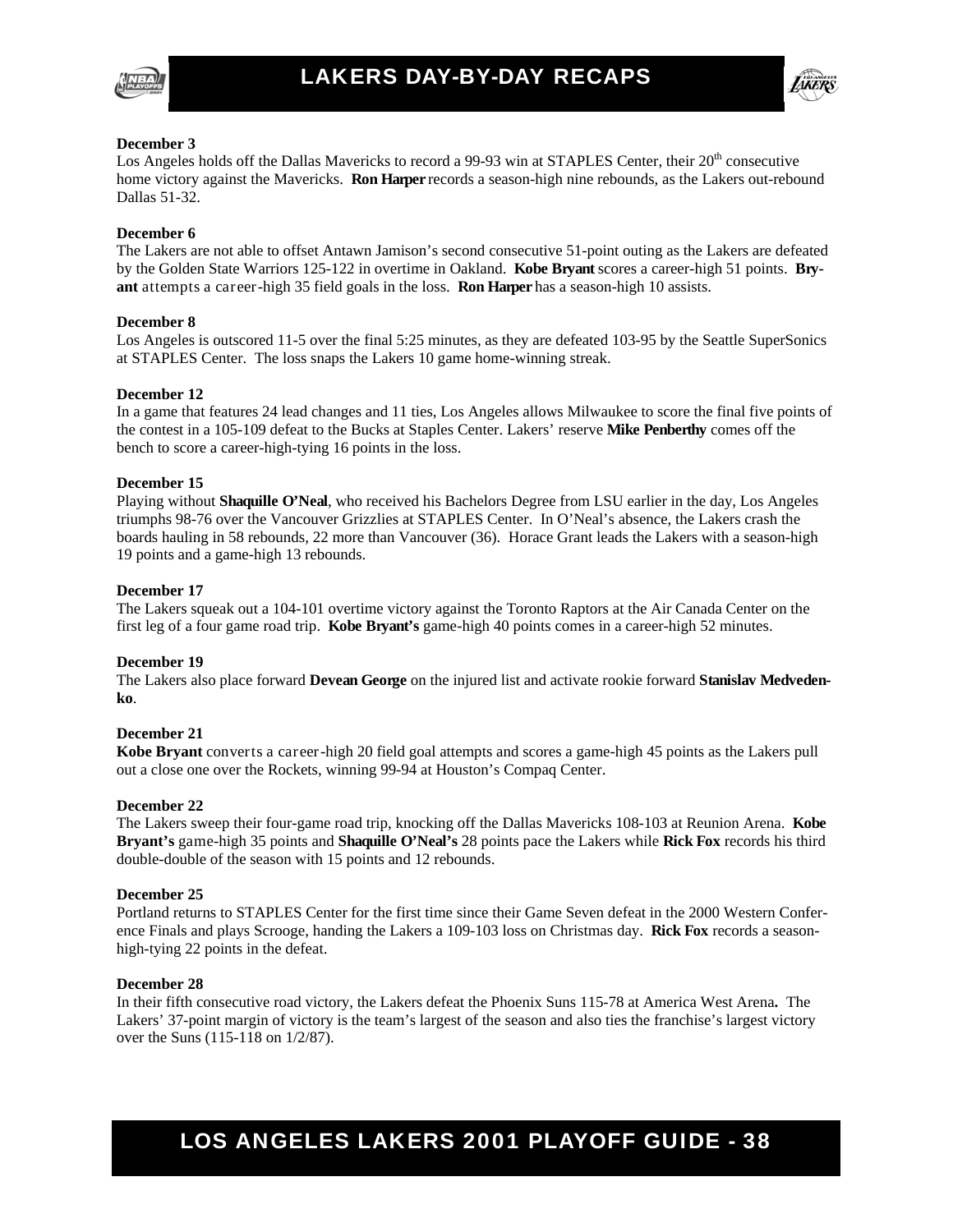



#### **December 30**

A depleted Lakers squad is forced into overtime before rallying behind **Robert Horry** to defeat the Los Angeles Clippers 116-114 at STAPLES Center. The Lakers are short-handed as **Kobe Bryant** receives his second technical foul with 1:52 remaining in the 3rd quarter and is ejected for the first time in his career. **Shaquille O'Neal** records game highs in points (29) and rebounds (15) before fouling out of the contest with 1:27 remaining in regulation.

#### **January 3**

The Lakers get off to a sluggish start in the first quarter scoring a season-low 15 points, but rally in the remaining three to defeat the Utah Jazz 82-71 at STAPLES Center.

#### **January 7**

The Lakers fall victim to a slow start that they never overcome and are defeated by the visiting Los Angeles Clippers 118-95 at STAPLES center. The loss snaps the Lakers 16-game winning streak over the Clippers.

#### **January 9**

The Lakers place guard **Mike Penberthy** on the injured list with a strained right shoulder and active guard **Tyronn Lue**.

#### **January 12**

The Lakers rebound from a loss at home to the Clippers to defeat the Cleveland Cavaliers 101-98 at STAPLES Center. **Shaquille O'Neal** leads all scorers with 34 points and also adds a season-high 23 rebounds for the Lakers.

#### **January 15**

**Shaquille O'Neal** hits an eight-foot jumper in overtime to give the Lakers a 113-112 victory over the Grizzlies at STAPLES Center. **O'Neal** scores a team-high 31 points and a game-high 15 rebounds, while **Kobe Bryant** records double-digits in points (26), rebounds (11) and assists (11 – season-high), to register his first career triple-double.

#### **January 19**

In a 114-101 victory over the Houston Rockets at STAPLES Center, the Lakers earn their 26<sup>th</sup> win of the season. **Shaquille O'Neal** leads the Lakers with 41 points (season-high) and 11 rebounds in only 31 minutes of play.

#### **January 21**

After a slow start Los Angeles is defeated, 103-92, by the Miami Heat at STAPLES Center. The Lakers only hand out 11 assists, the lowest total of the season.

#### **January 26**

**Isaiah Rider** tallies a season-high 24 points to help lead the Lakers to a 113-101 victory over the visiting New Jersey Nets. **Rider** converts seven-of-twelve field goal attempts and eight of his free throws. **Shaquille O'Neal** adds a season-high eight assists for the Lakers who snap a two-game losing streak.

#### **January 28**

Playing without an injured **Shaquille O'Neal**, the Lakers are not able to pick up the slack and are handed a 91-81 loss by the New York Knicks at Madison Square Garden. The Lakers convert a season-low 32.5% of their field goal attempts with their 28 field goals tying a season-low. **Robert Horry** has season-high numbers in both points (18) and rebounds (11) in the loss.

#### **January 30**

The Lakers build a 19-point lead entering the fourth quarter and are able to hold off the Cleveland Cavaliers to secure a 102-96 victory at Gund Arena. **Kobe Bryant** scores a game-high 47 points and sets a franchise record for most free throws made in a game (23) and half (17) by converting 23-of-26 free throws. Rookie **Mark Madsen** sets a career-high with 10 rebounds.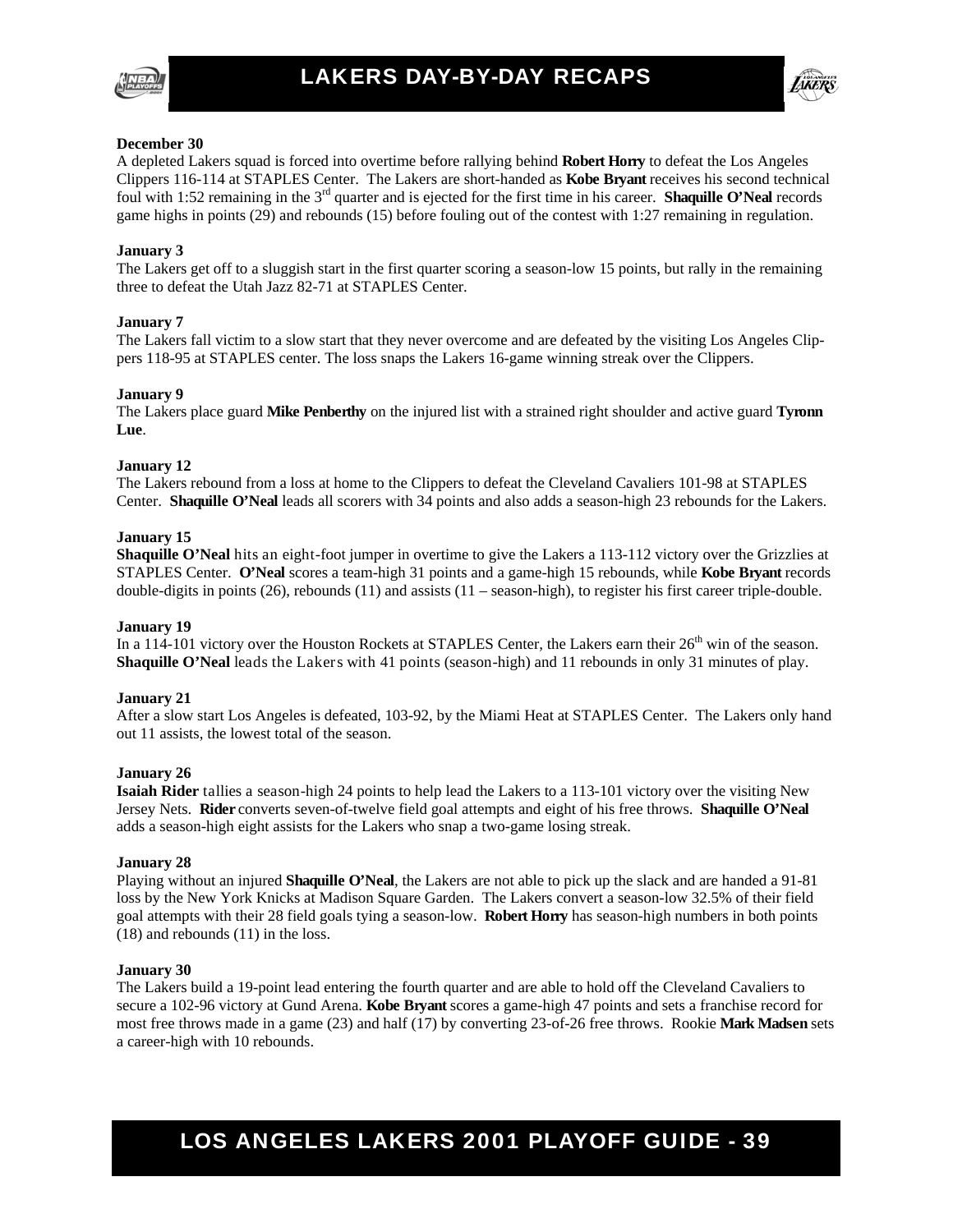



#### **January 31**

An injury depleted Lakers squad plays for the second consecutive night and is no match for the Minnesota Timberwolves, as Los Angeles is handed a 95-83 loss at the Target Center. **Mark Madsen** scores a career-high 15 points and pulls down eight rebounds in the defeat.

#### **February 4**

**Greg Foster** tallies season-highs in points (13) and rebounds (9) in a 100-94 victory over the Sacramento Kings at STAPLES Center.

#### **February 14**

Allen Iverson scores 40 points for the second consecutive game to propel the 76ers to a 112-97 victory over the Lakers at the First Union Center. Reserve Tyronn Lue comes off the bench to record a season-high 10 points.

#### **February 16**

The Lakers overcome an early deficit to register a 99-94 victory over the Charlotte Hornets at Charlotte Coliseum. **Kobe Bryant** tallies his second career triple-double with 25 points, 10 rebounds, and 10 assists.

#### **February 18**

The Lakers place guard **Ron Harper** on the injured list with a sore left knee and active guard **Mike Penberthy**.

#### **February 20**

**Rick Fox** registers his fourth double-double of the season (22 points, 11 rebounds) as the Lakers defeat the Dallas Mavericks 119-109 at Reunion Arena. Fox's 22 points ties a season-high while **Isaiah Rider**, in his third consecutive start, adds 20 points, four rebounds and five assists in the victory. **Kobe Bryant**, who suffers a sprained ankle in the closing minutes of the game, tallies 19 points, six rebounds and a game-high-tying seven assists. In the victory, the Lakers register a season-high in free throws made with 37.

#### **February 23**

**Shaquille O'Neal** leads all scorers with 30 points while adding eight rebounds and eight assists as the Lakers defeat the Atlanta Hawks at STAPLES Center 113-106. **Brian Shaw** tallies a season-high 22 points while **Mike Penberthy** (16) and **Devean George** (10) come off the bench to also record season-highs in points.

#### **February 25**

**Shaquille O'Neal's** game high 37 points, 19 rebounds and five blocked shots push the Lakers winning streak to four in a 106-100 come-from-behind victory over the Orlando Magic at STAPLES Center. The Lakers set a season-high with 53 free throw attempts.

#### **March 2**

Using a 10-0 run late in the second period to open up a close game, the Lakers post a 98-88 victory over the Grizzlies in Vancouver. Los Angeles tallies 53 rebounds as both **Horace Grant** (15) and **Brian Shaw** (11) register season-highs in boards.

#### **March 4**

After posting a season-high 43 first quarter points, Los Angeles coasts to a 110-95 victory over the Golden State Warriors at STAPLES Center.

#### **March 9**

Rallying back from a 15-point deficit is not enough as the Lakers lose in overtime 93-89 to the San Antonio Spurs at STAPLES Center. For the first time since December 16, 1999, the Lakers fail to make any of their 11 attempted three pointers.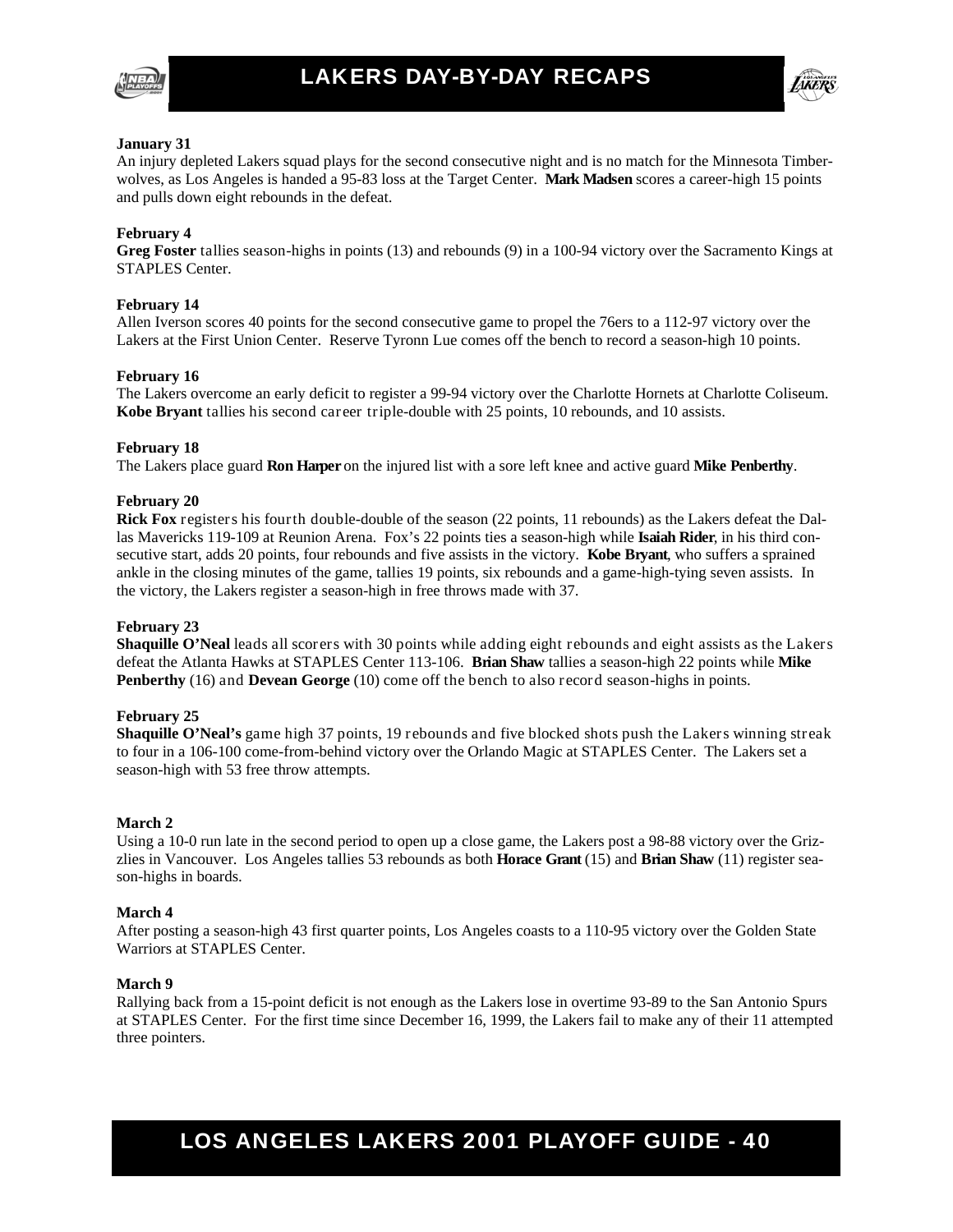



#### **March 11**

The Lakers lose in overtime for the second time in a row to the Seattle Supersonics 109-97 at STAPLES Center as they play without **Isaiah Rider** and **Kobe Bryant**. The Lakers are outscored 16-4 in overtime, giving the Sonics a 4- 0 sweep in the season series. The Lakers have to play without **Robert Horry**,who ejected in the first half, and **Shaquille O'Neal**, who fouls out in the fourth quarter.

#### **March 13**

The Lakers activate guard **Derek Fisher** and place **Mike Penberthy** on the injured list

The return of **Derek Fisher**, who has career-high 26 points and 6 steals, sparks the Lakers to a 112-107 victory against the Celtics at the STAPLES Center. **Brian Shaw** pulls down a season and game-high 12 rebounds.

#### **March 15**

**Kobe Bryant** returns to the line-up and scores a game-high 39 points as the Lakers defeat the Detroit Pistons in overtime, 125-119, at The Palace of Auburn Hills. The Lakers overcome an 11-point deficit in the fourth quarter with the help of Bryant, who scores 24 points in the fourth quarter and overtime. The Lakers then outscore the Pistons 14-6 in the extra period en route to the victory. The Lakers record season-highs in both steals (14) and points (125).

#### **March 19**

**Shaquille O'Neal**, **Kobe Bryant**, and **Horace Grant** all record double-doubles, the first time three Lakers have accomplished this feat in the same game since February 1999 (O'Neal, Bryant, and Elden Campbell), but it is not enough as the Hawks defeat the Lakers 108-106 at Philips Arena. Despite registering a victory, the Hawks only manage 27 rebounds, an opponents' season-low.

#### **March 21**

Los Angeles allows the Bucks to score 67 second-half points in a 100-107 loss to Milwaukee at the Bradley Center. The loss marks the first time the Lakers have been swept in a season series vs. Milwaukee since 1990-91.

The Lakers also place guard **Tyronn Lue** on the injured list and activate guard **Mike Penberthy.**

#### **March 25**

The Lakers play without an injured **Kobe Bryant**, who misses his second consecutive game due to an injured ankle, as they mount an impressive fourth quarter to defeat the Sacramento Kings 84-72 in ARCO Arena. **Horace Grant** pitches in on the defensive end with a season-high four blocks.

#### **March 28**

In a rematch of a game three days prior the Lakers jump out to an early 10-point lead before things begin to fall apart as they are defeated by the Sacramento Kings 108-84 at STAPLES Center. **Devean George** grabs a careerhigh seven rebounds in the defeat. The loss marks the first time since the 1998-99 season (April 24 @SA and April 26 @Hou) that Los Angeles has suffered consecutive 20-point defeats.

#### **April 1**

**Derek Fisher's** last second shot fails to reach it's target as the Lakers are defeated by the New York Knicks at the STAPLES Center. New York sweeps the season series (2-0) for the first time since the 1994-95 season.

#### **April 6**

Behind **Shaquille O'Neal's** second consecutive 39 point outing, the Lakers hold off a furious fourth quarter comeback by the Celtics and defeat Boston 100-96 at the FleetCenter. Up by 21 entering the fourth quarter, the Lakers are outscored by 20 and see their lead cut to one point with under a minute to play. Los Angeles hangs on for the win behind a strong performance by **Brian Shaw** who came up one assist shy of a triple double (10 points, 10 rebounds and nine assists).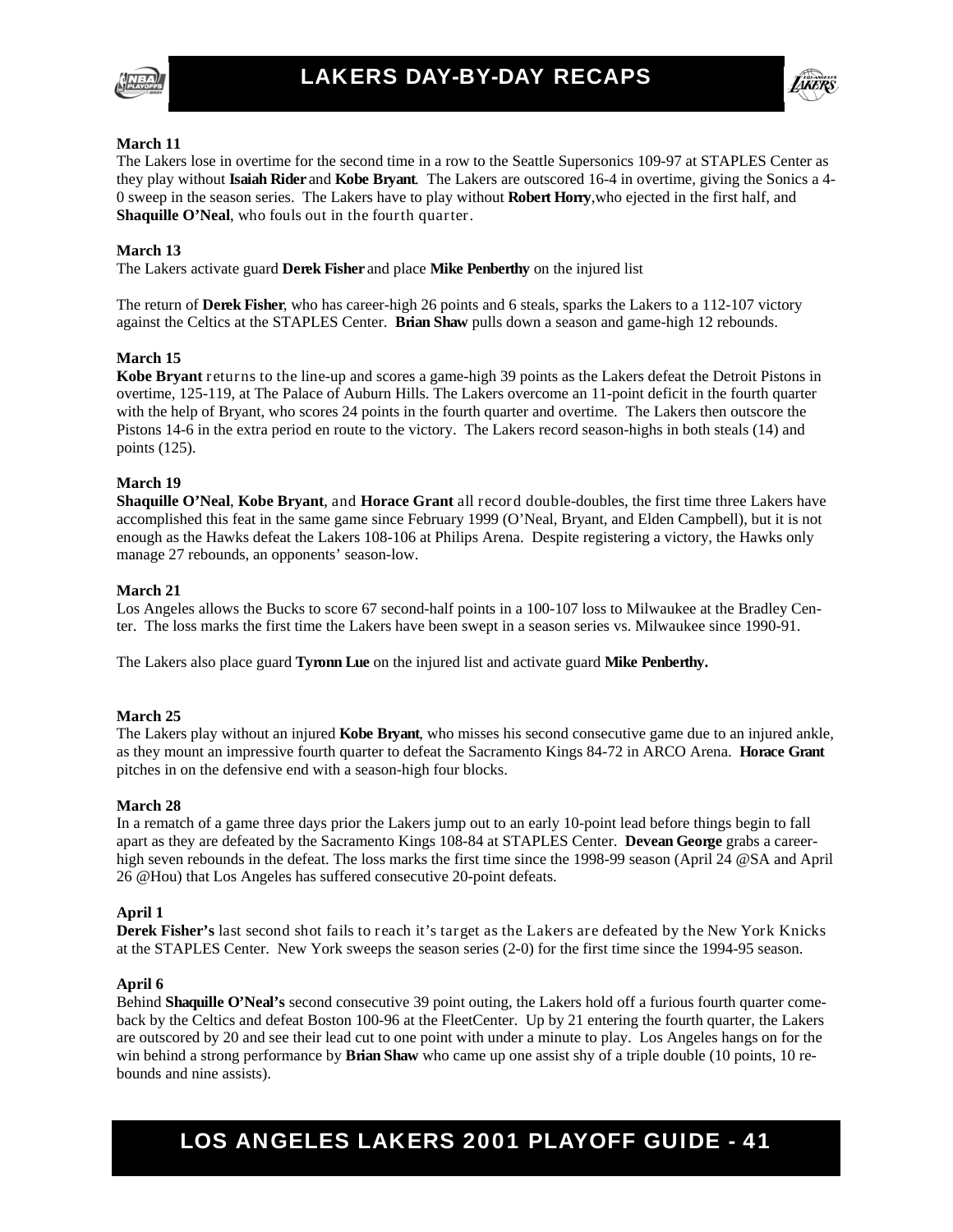



#### **April 8**

Trailing by one point entering the fourth quarter, the Lakers outscore Minnesota by six in the final period and defeat the Timberwolves 104-99 at the Target Center. **Shaquille O'Neal** paces the Lakers who sweep their final road trip of the season with a 4-0 mark.

#### **April 10**

In **Kobe Bryant's** first full game back from a sore foot, the Lakers use an early 12-0 run in the first quarter to build a lead they would never relinquish and defeat the Phoenix Suns 106-80 at STAPLES Center.

The Lakers also place **Isaiah Rider** on the injured list and activate **Stanislav Medvedenko**.

#### **April 15**

Behind **Shaquille O'Neal**, **Kobe Bryant**, and **Derek Fisher**, the Lakers power past the Portland Trail Blazers to claim a first place tie in the Pacific Division.

#### **April 17**

Los Angeles concludes the regular season with an eighth straight victory, a 108-91 win over the Denver Nuggets. The Lakers wrap up their  $17<sup>th</sup>$  Pacific Division title.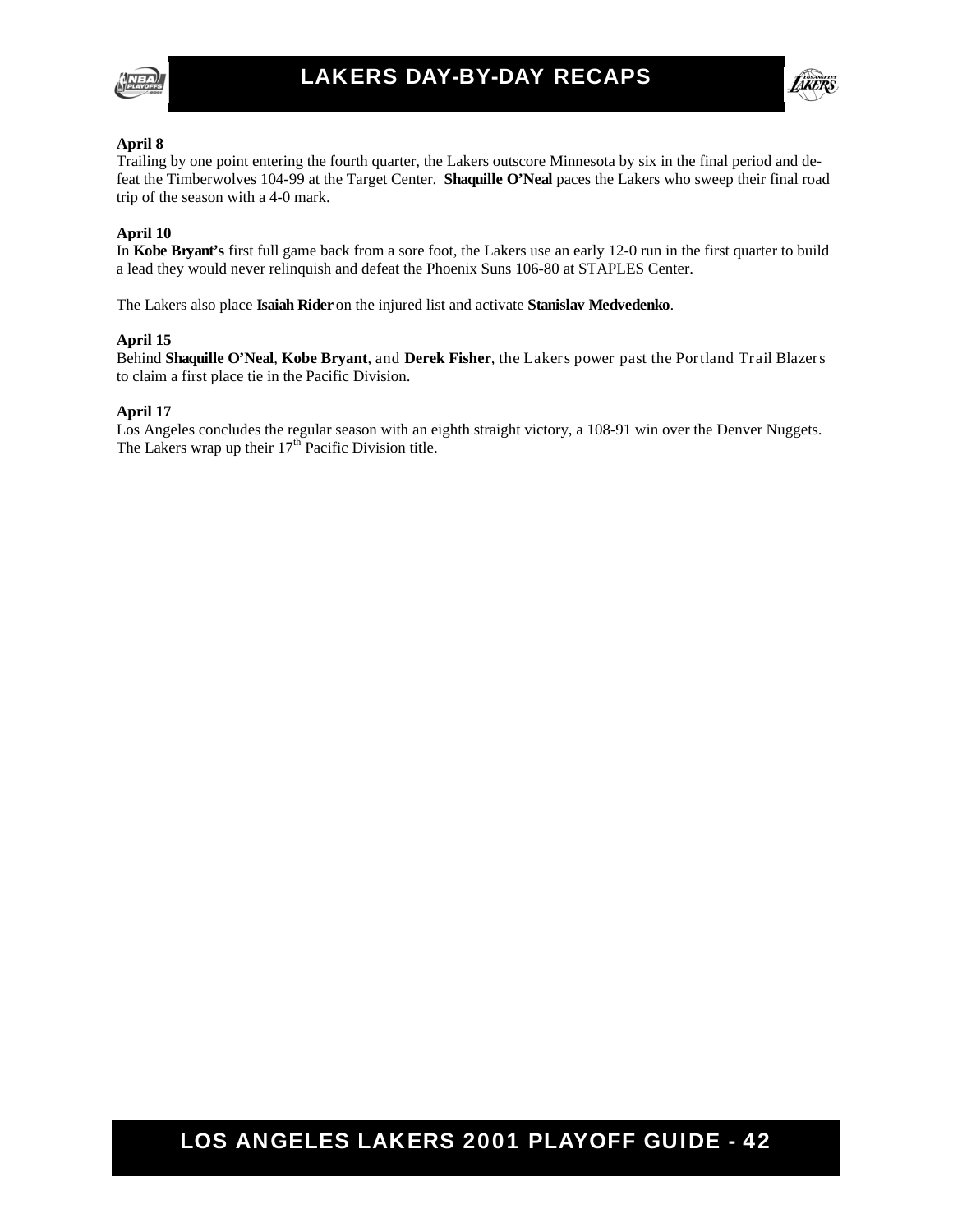|                    | DIFI           |                         |                          |                          | $\frac{1}{2}$             | $\frac{4}{1}$              | $\frac{4}{1}$ |                      | $+4$            |                       |                           |                   |                   | $-5$                                                                                                                                                                                                                                                                                                                                                                                                                    |                   |                   | $\vec{r}$                                             | $\frac{4}{1}$             |                                                                               |                 |         |                    |                               | $\frac{1}{2}$        | $\circ$                     | $-17$                               |                            | $\mathbf{\Omega}$                                  |                              | G                         |                     |                            |                                            |
|--------------------|----------------|-------------------------|--------------------------|--------------------------|---------------------------|----------------------------|---------------|----------------------|-----------------|-----------------------|---------------------------|-------------------|-------------------|-------------------------------------------------------------------------------------------------------------------------------------------------------------------------------------------------------------------------------------------------------------------------------------------------------------------------------------------------------------------------------------------------------------------------|-------------------|-------------------|-------------------------------------------------------|---------------------------|-------------------------------------------------------------------------------|-----------------|---------|--------------------|-------------------------------|----------------------|-----------------------------|-------------------------------------|----------------------------|----------------------------------------------------|------------------------------|---------------------------|---------------------|----------------------------|--------------------------------------------|
| SCORING            | <b>AVG</b>     | $\cdot$<br>86           | م.<br>.<br>86            | $80000$<br>$80000$       |                           |                            |               | 91.8                 | 4.<br>92        |                       |                           |                   |                   |                                                                                                                                                                                                                                                                                                                                                                                                                         |                   |                   |                                                       |                           |                                                                               |                 |         |                    | $\ddot{\circ}$ $\ddot{\circ}$ | $5\overline{6}$      | ō۱                          | m m m<br>$\overline{ }$<br>$\sigma$ | $\overline{ }$<br>$\sigma$ | $\circ$<br>99                                      | G<br>Ō                       | J                         | ∞<br>4<br>ጣ         |                            |                                            |
| I                  | PTS            | $\sigma$<br>705         | 7101                     | 7250                     | 7367                      | 7412                       | 7480          | 7529                 | 7574            | 7607                  | 778.                      | 7818              | 7822              | 7866                                                                                                                                                                                                                                                                                                                                                                                                                    | 7871<br>7886      |                   | 7888                                                  | 7909                      | 7911                                                                          | 7934            |         | 7942<br>7966       |                               | 797                  | 797                         | O<br>797                            | $\mathbf{\Omega}$<br>799:  | 812                                                | 819                          | 32                        | 777                 | Ō<br>545<br>$\mathcal{C}$  |                                            |
|                    |                | 338                     | 424                      | 426                      | 375                       | 458                        | 324           | 416                  | 453             | 387                   | 400                       | 412               | 439<br>476        |                                                                                                                                                                                                                                                                                                                                                                                                                         | 357               | 513               | 379                                                   | 542                       | 440                                                                           | 426             | 440     | 350<br>522         |                               | 324                  |                             |                                     |                            | ن<br>49                                            |                              | G                         | 431                 | $\sim$                     | 505<br>$\mathbf{\Omega}$                   |
| SCELLANEOUS        |                | 216<br>596              | 275<br>598               | 107<br>600               | 204<br>616                | 261<br>672                 | 1216<br>646   | 433<br>682           | 320<br>699      | ഥ<br>$\vec{H}$<br>589 | 605                       | 638               | 566<br>666        |                                                                                                                                                                                                                                                                                                                                                                                                                         | 583               |                   | 698<br>622                                            | 694                       | 695<br>635                                                                    |                 | 650     | 592                | 619                           | 619                  | 648                         | 511<br>5112<br>822<br>822<br>669    | 710                        | 588                                                | $\tilde{8}$                  | 4<br>3<br>$\mathbf{\sim}$ | 1234<br>641         | 578                        | 600                                        |
|                    |                | $\frac{8}{1}$           |                          |                          |                           |                            |               | 4                    |                 |                       |                           | ِم                |                   | 4                                                                                                                                                                                                                                                                                                                                                                                                                       |                   |                   |                                                       |                           | m                                                                             |                 |         |                    |                               | 24                   |                             |                                     | ΔO                         |                                                    |                              |                           | 17                  | 497                        | $\infty$                                   |
| NI.                | $\mathbf{p}$   | 754                     | .82                      | 194                      | 1768                      | 1938                       | 1738          | 181                  | 2006            | 882                   | 1771                      | LN<br>179         | 1796<br>1766      |                                                                                                                                                                                                                                                                                                                                                                                                                         | 1655              | 1696              | $-848$<br>$-810$                                      |                           | 9 1 9 1 9<br>9 1 9 1 9<br>9 1 9 1 0                                           |                 |         |                    | 1808                          | 2002                 | 1816<br>2062                |                                     | 1768                       | 175<br>197                                         |                              | G<br>$\overline{r}$       | 1832                |                            | $\sim$<br>4<br>$\overline{31}$             |
| т                  | A <sub>S</sub> | 573                     | 142                      | 1617                     | 174                       | 177                        | 174           | 1652                 | 1564            | 169                   |                           |                   |                   |                                                                                                                                                                                                                                                                                                                                                                                                                         |                   |                   |                                                       |                           |                                                                               |                 |         |                    | 1883<br>1840<br><b>1659</b>   |                      | 1957<br>1860<br>1935        |                                     |                            | 204                                                | 190                          | 04                        | 1786                | 51786                      | ι٢                                         |
|                    | ECT            | 290<br>3                | 442<br>$\infty$          | 399                      | 328                       | 351                        | 184           | 490                  | 057<br>$\infty$ | 537<br>$\infty$       | $-408$<br>$\infty$        | $-481$            | 437<br>764        |                                                                                                                                                                                                                                                                                                                                                                                                                         | 472               | 563               | 691                                                   |                           | 500884<br>100884<br>1008<br>$\infty$                                          |                 |         |                    | 623<br>$\infty$               | 388<br>ო             | $\frac{47}{68}$<br>$\infty$ | $\infty$                            | 586                        | نې<br>©                                            | 341                          | 3                         | 482<br>m            |                            | 00988                                      |
| <b>REBOUNDS</b>    | EF             | 418<br>$\mathbf 2$      | 528<br>$\mathbf{\Omega}$ | 432<br>$\mathbf{\Omega}$ | 1436<br>$\mathbf{\Omega}$ | 2366                       | 2238          | 2588                 | 2183            | 495<br>$\sim$         | 1420<br>$\mathbf{\Omega}$ | $\mathbf{\Omega}$ | $\mathbf{\Omega}$ | 4<br>2140<br>2010<br>2010<br>2010<br>$\mathbf{\Omega}$                                                                                                                                                                                                                                                                                                                                                                  | $\mathbf{\Omega}$ | $\mathbf{\Omega}$ | 623<br>$\mathbf{\Omega}$                              | 1400<br>$\mathbf{\Omega}$ | 2609<br>2551                                                                  |                 | 650     | 065                | 2622                          | 407                  | 43<br>$\sim$                | <b>671</b>                          | 534                        | 642                                                | $\frac{1}{4}$                | Ō<br>ဖ                    | 2499                | 2469                       |                                            |
| $\mathbf{I}$       | F)             | に へ<br>$\overline{87}$  | 9<br>169840<br>478840    |                          |                           |                            |               |                      | 874             |                       |                           |                   |                   | $\begin{array}{cccccccc} \neg\!\!\!\!\! \begin{array}{cccccccc} \neg\!\!\!\! \neg\!\!\!\! \circ\!\!\!\! &\!\!\!\! \circ\!\!\!\! &\!\!\!\! \circ\!\!\!\! &\!\!\!\! \circ\!\!\!\! &\!\!\!\! &\!\!\!\! \circ\!\!\!\! &\!\!\!\! &\!\!\!\! \circ\!\!\!\! &\!\!\!\! &\!\!\!\! &\!\!\!\! &\!\!\!\! &\!\!\!\! &\!\!\!\! &\!\!\!\! &\!\!\!\! &\!\!\!\! &\!\!\!\! &\!\!\!\! &\!\!\!\! &\!\!\!\! &\!\!\!\! &\!\!\!\! &\!\!\!\! &\$ |                   |                   |                                                       |                           |                                                                               |                 |         |                    | 1014<br>1001<br>981           |                      | 046<br>012<br>052           |                                     |                            | $-012$                                             | 93                           |                           | 3<br>$\infty$<br>Ō  | 冖                          | Ō<br>51<br>${}^{\circ}$                    |
|                    | 5              | 73                      | 73                       | 741                      | 756                       | 749                        | 744           | 761                  | 765             | 758                   | 4<br>74                   | 74                | ↤<br>75           | Ō<br>.74                                                                                                                                                                                                                                                                                                                                                                                                                |                   |                   | $7704$<br>$7704$<br>$7704$<br>$760$<br>$760$<br>$760$ |                           |                                                                               |                 |         |                    |                               | 754                  | 74                          | P<br>73                             | 73                         | 75                                                 | 74                           | G                         | ∞<br>74             |                            |                                            |
| THROWS             | ATT            | S<br>201                | $\infty$<br>181          | 4<br>166                 | $\circ$<br>191            | 1660                       | 193           | 212                  | 2391            | 207                   |                           |                   |                   |                                                                                                                                                                                                                                                                                                                                                                                                                         |                   |                   |                                                       |                           |                                                                               |                 |         | O                  | 218<br>223                    | $\frac{1}{2}$        | 4                           | $\sigma$<br>182.<br>216.<br>179.    | $\alpha$                   | თ<br>04                                            | $\infty$                     | $\overline{C}$            | ጣ<br>$\overline{0}$ |                            | 9137                                       |
| REE<br>Ĺ.          | <b>MADE</b>    | $\infty$<br>47          | ത<br>$\tilde{3}$         | 123                      | 4<br>144                  | $\infty$<br>$124$<br>$143$ | P             | $^{\circ}$<br>161    |                 |                       |                           |                   |                   |                                                                                                                                                                                                                                                                                                                                                                                                                         |                   |                   |                                                       |                           |                                                                               |                 |         |                    |                               |                      |                             | ΔO<br>135<br>1591<br>131            |                            | 154.<br>15 F                                       |                              | LO,                       | 4<br>152            | Ľ<br>420                   |                                            |
| ي<br>-             | PCT            | $\mathbf{\Omega}$<br>35 | $\overline{33}$          | 329                      | 360                       | 342                        | 368           | σ<br>$\overline{34}$ | $\overline{34}$ | 336                   |                           | 354<br>329        | $\frac{6}{3}$     | 551<br>351<br>367                                                                                                                                                                                                                                                                                                                                                                                                       |                   |                   | 334<br>365                                            |                           | 346                                                                           | 3568            |         | 352<br>360         |                               | n,<br>m              | $\frac{34}{3}$              | 348                                 | 36                         | 39.5                                               |                              |                           | 4<br>١<br>m         |                            |                                            |
| G<br>F             | ATT            | O<br>$-26$              | 108                      | S<br>104                 | 108                       | $\infty$<br>$-240$         |               | 937                  | $\frac{9}{1}$   | 112.                  | 1015<br>1075              |                   |                   | 1045<br>11960<br>10801                                                                                                                                                                                                                                                                                                                                                                                                  |                   |                   |                                                       |                           | 1140<br>11559<br>11059<br>1170                                                |                 |         | $-246$             | $\sigma$<br>$\frac{8}{18}$    | $\frac{5}{1}$        |                             | ᡡ<br>1351<br>1221<br>1071           |                            | $\frac{6}{1}$                                      | 09                           | $\overline{5}$            |                     | $-59$<br>$\mathbf{\Omega}$ |                                            |
| 튭<br>$\frac{1}{2}$ | GJ.<br>MAD     | 44                      | 36                       | 34                       | $\overline{38}$           | 42                         | 40            | $\overline{32}$      | 41              | 37                    | 35                        | $35 - 37$         |                   | 40                                                                                                                                                                                                                                                                                                                                                                                                                      | $\frac{5}{3}$     |                   | $3040$<br>$340$                                       |                           |                                                                               | $\overline{34}$ |         | $43.88$<br>$43.88$ |                               | 41                   | 47                          | $\frac{2}{3}$ 8                     |                            | $\begin{array}{c} 1\\ 4\\ 3\\ 4\\ 4\\ \end{array}$ |                              |                           | G<br>3              | 3                          | $\mathbf{\Omega}$<br>LN<br>$\overline{11}$ |
|                    | PCT            | 417                     | 431                      | 419                      | 426                       | 429                        | 438           | 435                  | ᡡ<br>43         | 42                    | ᡡ<br>44                   | 44                | 447               | 432                                                                                                                                                                                                                                                                                                                                                                                                                     | 452               | 442               | 439                                                   | 445                       | 435                                                                           | 47              | C<br>45 | ᡡ<br>43            | LO<br>45                      | $\infty$<br>43i      | 45.                         | 434                                 | 463                        | 446                                                | 47                           | 47                        | 443<br>$\cdot$      |                            |                                            |
| FIELD GOALS        | ATT            | 6159                    | 6261                     | 6770                     | 6501                      | 6699                       | 6436          | 6422                 | 6076            | 6683                  | 6733                      | 6800              | 6725              | 7139                                                                                                                                                                                                                                                                                                                                                                                                                    | 6588              | 6609              |                                                       |                           |                                                                               |                 | 6392    | G<br>662           | 6452                          | m<br>681             | 678                         | $\circ$<br>685                      | 6791                       | ↤<br>691                                           | O<br>$59$<br>$74$<br>$\circ$ | $\circ$<br>$\circ$        | 609<br>ဖ            |                            | 1664                                       |
|                    | MADE           | 2568                    | 2701                     | 2837                     | 2767                      | 2871                       | 2819          | 2792<br>2667         |                 |                       |                           |                   |                   |                                                                                                                                                                                                                                                                                                                                                                                                                         |                   |                   |                                                       |                           |                                                                               |                 |         |                    |                               |                      | 3076<br>2976<br>3143        |                                     |                            | 3081                                               | 3100                         | G<br>317                  |                     | 2926<br>14865<br>$\infty$  | G                                          |
|                    | TEAM           | N.Y.                    | Miami                    | S.A.                     | Cha.                      | Phil                       | Port          | Phoe                 | Utah            | Ind.                  |                           | Hou.<br>LA-C      | TO <sub>I</sub> . | Sac.                                                                                                                                                                                                                                                                                                                                                                                                                    | Minn              | Atl.              | Dall                                                  |                           | $\begin{array}{c} \texttt{Clev} \\ \texttt{Orl} \\ \texttt{Clin} \end{array}$ |                 | Bos.    | Milw               | $N \cdot J$ .                 | $\frac{LA-L}{Sea}$ . |                             | Det.                                | Vanc                       | Den.                                               | Wash                         | c.c                       | w<br>AVG.           | $\frac{1}{1}$              | $\mathsf I$                                |

2000-01 FINAL TEAM OVERALL STATISTICS (DEF)

NBA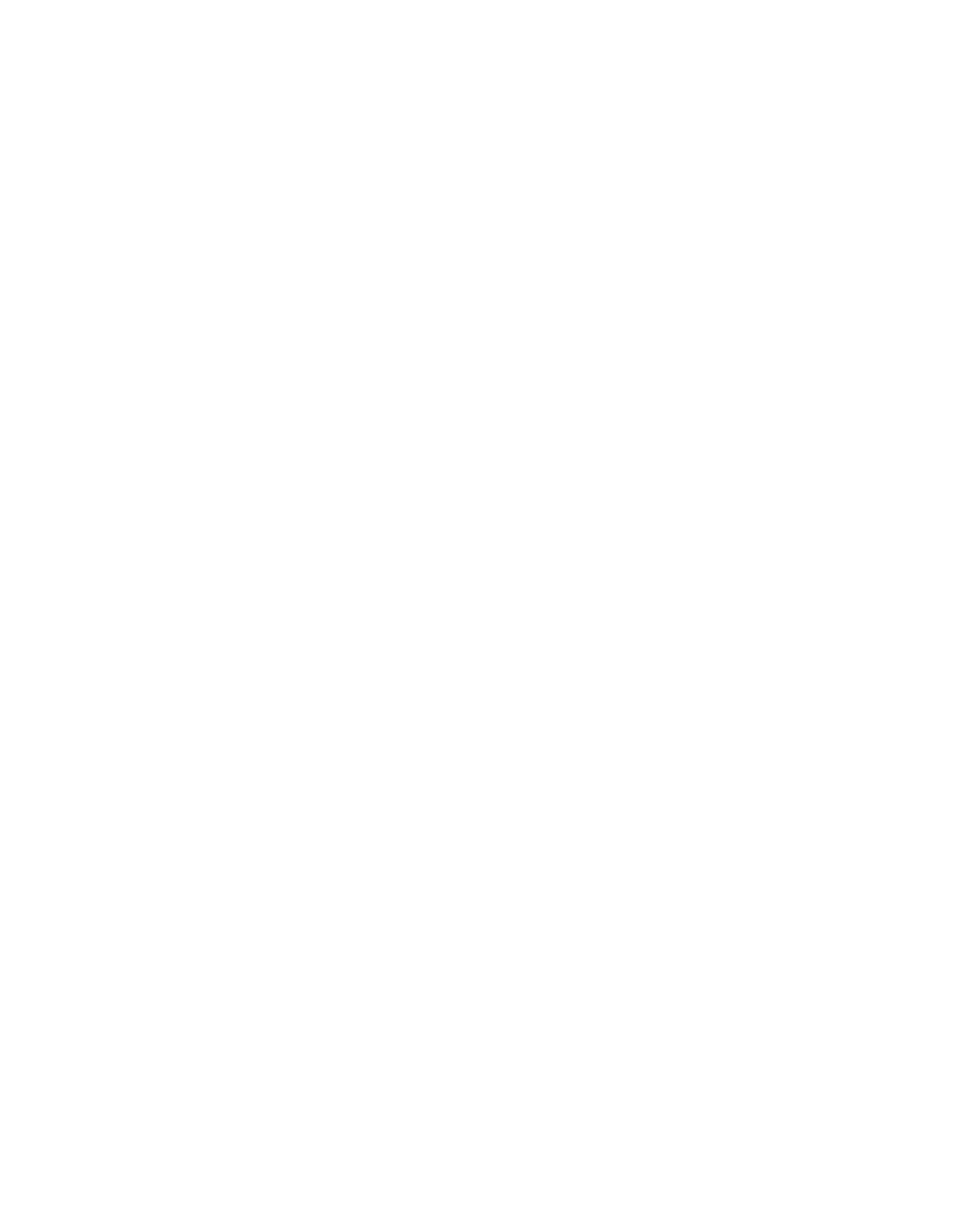### KOBE BRYANT





**#8 Pos: Guard Height: 6-7 Weight: 215 Born: August 23, 1978 (Philadelphia, PA) Opening Day Age: 22 College: None High School: Lower Merion (Ardmore, PA) Years Pro: 4** 



**How Acquired:** Acquired by the Lakers from the Charlotte Hornets in exchange for Vlade Divac on July 11, 1996 (was selected by the Hornets with the 13th overall choice in the 1996 NBA Draft on June 26, 1996). Signed a contract with the Lakers on July 24, 1996.

#### **2000-01**

- Averaged 28.5 points, 5.9 rebounds and 5.0 assists in 40.9 minutes.
- Ranked among league leaders in scoring (28.5/4th), field goal percentage (.464/37th), free throw percentage (.853/18th), and minutes played (40.9/7th).
- Recorded a career-high-tying six steals 4/10 vs. Phoenix.
- Missed four games due to a sore left foot  $(4/3 \∪$  Utah,  $4/5 \∪$  Chicago,  $4/6 \∪$  Boston and  $4/8 \∪$ Minnesota).
- Played only 11 minutes before leaving the contest due to a sore left foot 4/1 vs. New York.
- Missed five consecutive games (3/23 vs. Washington, 3/25 at Sacramento, 3/26 at Phoenix, 3/28 vs. Sacramento and 3/30 vs. Dallas) due to a sore left foot.
- Did not play 3/11 vs. Seattle or 3/13 vs. Boston due to a viral infection.
- Missed three games due to a moderately sprained right ankle (2/21 @ San Antonio, 2/23 vs. Atlanta and 2/25 vs. Orlando).
- Tallied his second career triple-double with 25 points, 10 rebounds and 10 assists 2/16 @ Charlotte.
- Recorded 19 points and handed out a game-high seven assists in the 2001 All-Star game at the MCI Center.
- Registered his eighth double-double with 26 points and 11 rebounds 2/4 vs. Sacramento.
- Tallied 44 points, nine rebounds and a career-high-tying five blocked shots in playing the entire 48 minutes 2/2 vs. Charlotte.
- Converted a franchise record 23 free throws (23-26) in tallying a game-high 47 points 1/30 @ Cleveland.
- Set a franchise record for most free throws converted in a half by making 17 free throws in the second half 1/30 @ Cleveland.
- Recorded his seventh double-double of the season with 33 points and 11 rebounds 1/28 @ New York.
- Earned a starting berth in the backcourt for the Western Conference All-Star team for the third consecutive season.
- Tallied the first triple-double of his career with 26 points, 11 rebounds and a season-high 11 assists 1/15 vs. Vancouver.
- Named NBA Player of the Month for December when he averaged 32.3 points, 4.8 rebounds and 4.9 assists in 16 games.
- Was ejected for the first time in his career after receiving two technical fouls 12/20 @ LA Clippers.
- Named NBA Player of the Week for games played between 12/18 and 12/24 (second time he has won the award).
- Scored 30+ points in 24 games, 35+ in 15 games and 40+ on six occasions.
- Converted a career-high 20 field goals (20-26) 12/21 @ Houston.
- Tallied 45 points 12/21 @ Houston, his fourth game of 40 or more points this season.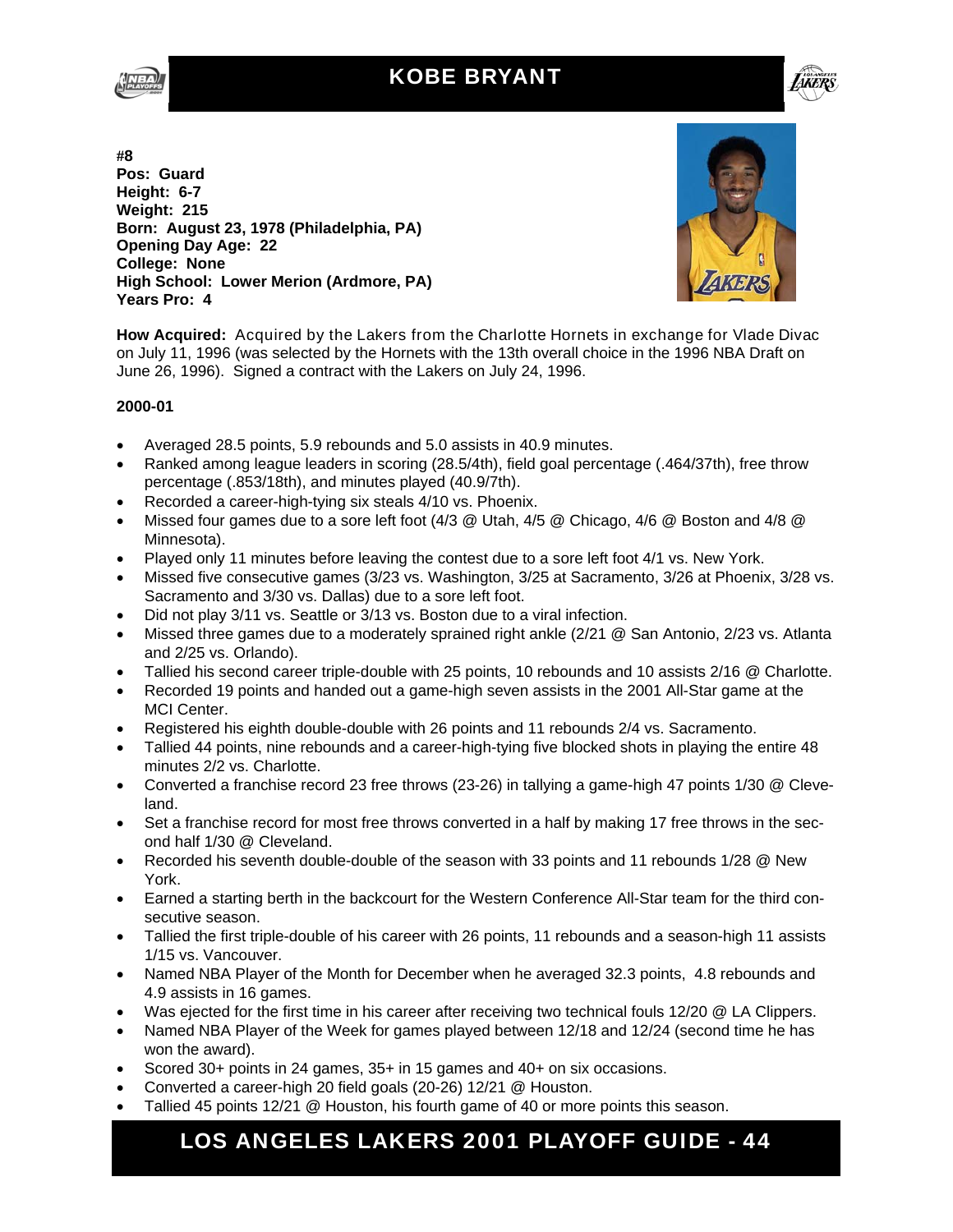



- Scored 40 points, his third outing of 40 or more points this season, in a career-high 52 minutes 12/17 at Toronto.
- Handed out nine assists 12/10 vs. Detroit.
- Recorded career-highs in field goals attempted (35), and points (51) 12/6 @ Golden State.
- Tallied his fourth double-double of the season with 38 points and 10 rebounds 12/3 vs. Dallas.
- Registered 16 FG in scoring 43 points 12/1 vs. San Antonio.
- Scored 37 points 11/28 vs. Indiana.
- Recorded his third double-double of the season with 22 points and a season-high 12 rebounds 11/19 vs. Chicago.
- Scored 30+ points in five consecutive games for the first time in his career 11/8 @ San Antonio (32), 11/12 vs. Houston (37), 11/14 vs. Denver (31), 11/16 @ Sacramento (31) and 11/18 @ Denver (32).
- Posted his second double-double (points/rebounds) of the season with 31 points and 10 rebounds 11/16 @ Sacramento.
- Handed out nine assists 11/14 vs. Denver.
- Registered his first double-double (points/rebounds) of the season with 37 points and 10 rebounds 11/12 vs. Houston.
- Attempted 31 field goals on two occasions (11/8 @ San Antonio and 12/1 vs. San Antonio).
- Has converted 475-557 free throw attempts this season (.853) and ranked 18th in the league in that category.
- Handed out a team-high eight assists 11/8 vs. San Antonio.

#### **CAREER**

- Is the youngest player ever named to the NBA's All-Defensive Team when he received First Team honors following the 1999-00 season.
- Earned All-NBA honors after each of the last two seasons (Second Team in 1999-00 and Third Team in 1998-99).
- Has been selected a starter on the Western Conference All-Star Team in each of the last three games (1998, 2000 and 2001 – no game in 1999).
- Became the youngest player to ever start and All-Star contest when he was chosen as a member of the 1998 Western Conference All-Star Team.
- Earned All-Rookie Second Team honors, becoming the youngest player in league history to earn this distinction.
- Is one of only two players in league history joining Minnesota's Kevin Garnett in 1995-96 to earn NBA All-Rookie Team honors after entering the league directly from high school.
- Became the youngest player to ever start an NBA contest 1/28/97 @ Dallas (18 years, five months and five days.
- Scored an all-time record 31 points in the 1997 Schick Rookie Game.
- Won the 1997 Gatorade Slam Dunk Championship during All-Star Weekend, becoming the first player to win the event.
- Became the youngest player in Los Angeles Franchise history to appear in a regular season game in his NBA debut 11/3/96 vs. Minnesota (18 years, two months and 11 days) and is the second youngest player to ever appear in an NBA game (only Portland's Jermaine O'Neal, who was 18 years, one month and 22 days when he made is NBA debut, was younger).
- Has increased his scoring average in each of his first four seasons (7.6, 15.4, 19.9, 22.5).

#### **BYPASSSED COLLEGE**

- Elected to enter the NBA directly from high school (Lower Merion, Ardmore, PA), becoming the firstever player in Los Angeles franchise history to make this transition.
- Became the 27th player to make the transition directly from high school to the professional ranks, and one of two players to do so in the 1996 NBA Draft (Portland—Jermaine O'Neal).

#### **PERSONAL**

Is the son of Joe "Jelly Bean" Bryant who played eight seasons in the NBA (Philadelphia, San Diego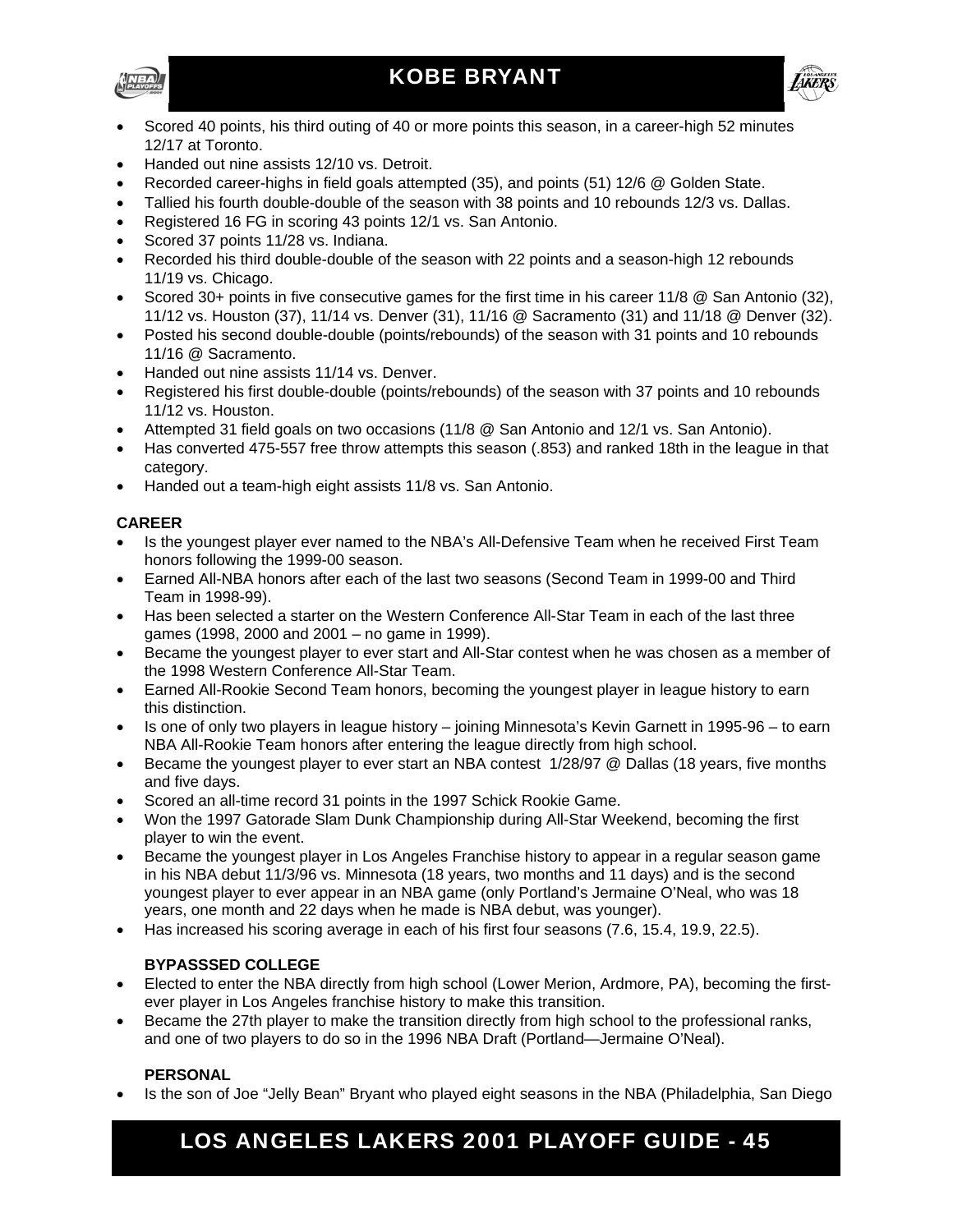



and Houston) before retiring in 1983 (Joe, a 6-9 forward averaged 8.7 points and 4.0 rebounds in 606 games).

- Spent eight years of his childhood in Italy.
- Parents named him after a type of steak (Kobe) seen on a restaurant menu seen prior to his birth.
- Has two older sisters, Sharia and Shaya.
- Involved with several community programs, including the Pediatric AIDS Foundation and the Center for Abused Children.
- Enjoys reading and playing video games in his spare time.
- Says Michael Jordan is the greatest player he has ever seen.
- Favorite non-NBA sports team is the Dallas Cowboys.
- Chose to wear the #8 in the NBA because his uniform number at the ABCD camp was 143 (1+4+3).
- Lists his greatest personal achievement as being drafted by an NBA team.

#### **NBA REGULAR SEASON STATISTICS**

| <b>SEASON</b>   | TEAM | G MIN   | <b>FGM-FGA</b>                                                                      | PCT | 3-PT              | FTM-FTA PCT                                   |    |  | OFF DEF TOT AST PF-DO ST BS PTS |    |           | AVG  |
|-----------------|------|---------|-------------------------------------------------------------------------------------|-----|-------------------|-----------------------------------------------|----|--|---------------------------------|----|-----------|------|
| 1996-97 LAL     |      | 71 1103 | $176 - 422$                                                                         |     | $.417$ 51-136     | 136-166 819                                   | 47 |  | 85 132 91 102-0                 |    | 49 23 539 | 7.6  |
| 1997-98 LAL     |      |         | 79 2056 391-913                                                                     |     | 428 75-220        | 363-457.794                                   |    |  | 79 163 242 199 180-1            | 74 | 40 1220   | 15.4 |
| 1998-99 LAL     |      |         | 50 1896 362-779                                                                     |     | $.465$ 27-101     | 245-292 839                                   |    |  | 53 211 264 190 153-3            |    | 72 50 996 | 19.9 |
| 1999-00 LAL     |      |         | 62 2524 554-1183                                                                    |     | 468 46-144        | 331-403 821 108 308 416 323 220-4 106 62 1485 |    |  |                                 |    |           | 22.5 |
| $2000 - 01$ LAL |      | 68 2783 | 701-1510                                                                            |     | $.464$ $61 - 200$ | 475-557.853 104 295 399 338 222-3 114 43 1938 |    |  |                                 |    |           | 28.5 |
| <b>TOTALS</b>   |      |         | 33410362 2184-4807 .454 260-801 1550-1875.827 391 1062 14531141 877-11 415 218 6178 |     |                   |                                               |    |  |                                 |    |           | 18.5 |

#### **NBA PLAYOFFS**

| SEASON        | TEAM | G | MTN    | FGM-FGA         | PCT   | $3-PT$        | FTM-FTA PCT     | OFF |      |          | DEF TOT AST PF-DO ST BS PTS |       |         |           | AVG  |
|---------------|------|---|--------|-----------------|-------|---------------|-----------------|-----|------|----------|-----------------------------|-------|---------|-----------|------|
| 1996-97 LAL   |      |   | 9 133  | $21 - 55$       | . 382 | $6 - 23$      | 26-30 867       |     |      | 10 11 11 | $23 - 0$                    |       |         | 3 2 74    | 8.2  |
| 1997-98 LAL   |      |   | 11 220 | $31 - 76$       | .408  | $3 - 14$      | $31 - 45$ 689   |     | 7 14 | 21 16    | $28 - 0$                    | 3     | - 8     | 96        | 87   |
| 1998-99 LAL   |      |   | 8 315  | $61 - 142$      | .430  | $8 - 23$      | $28 - 35$ $800$ | 13  | 42   |          | $55 \t24 \t24 - 1$          | 15 10 |         | 158       | 19 R |
| 1999-00 LAL   |      |   | 22 857 | 174-394         | .422  | $22 - 64$     | 95-126 754      | 26  | 72   | 98 97    | $89 - 1$                    | 32    | $-32 -$ | 465       | 21.1 |
| <b>TOTALS</b> |      |   |        | 50 1525 287-667 |       | $-430$ 39-124 | 180-236.763     |     |      |          | 47 138 185 161 164-2        |       |         | 53 52 793 | 15.9 |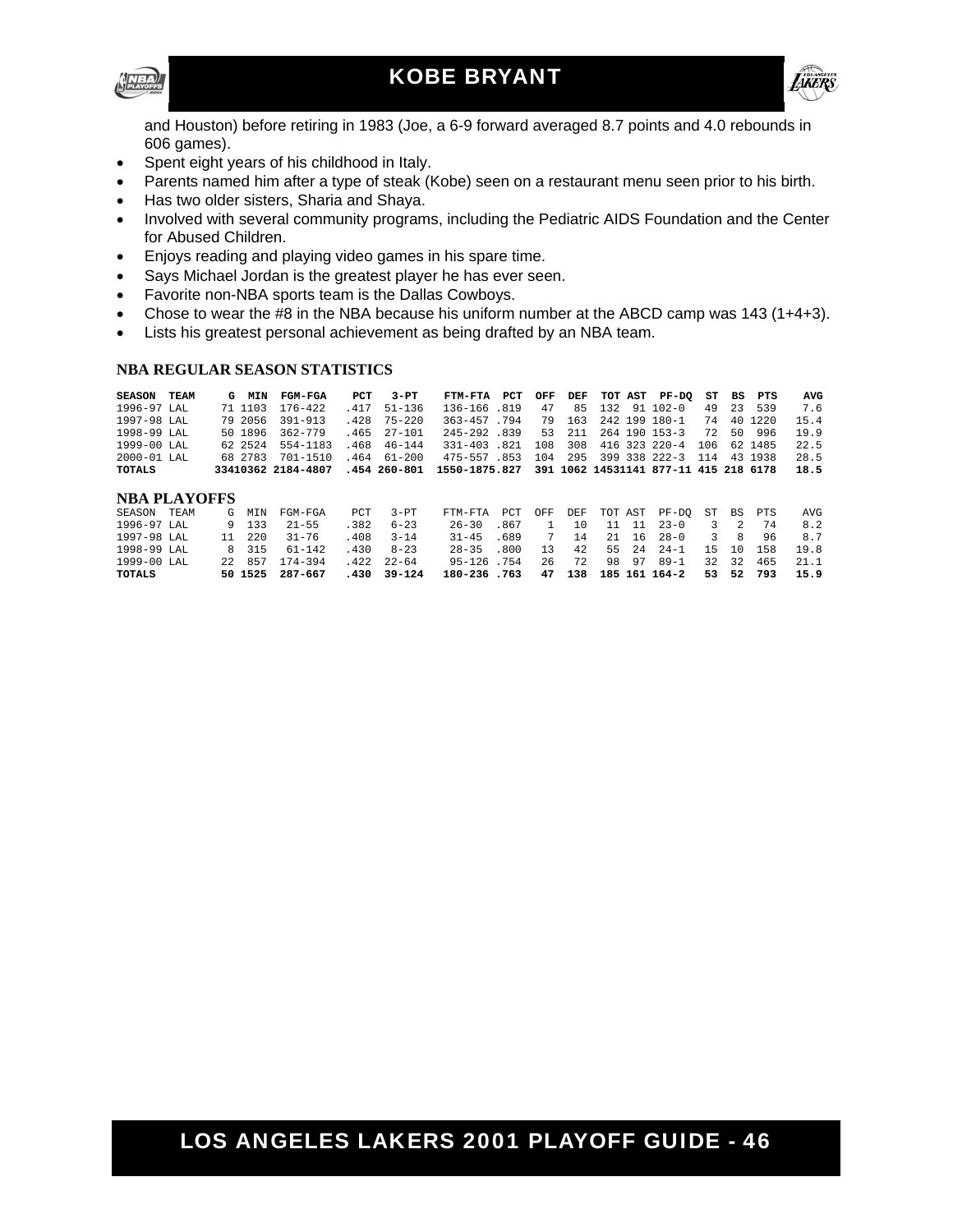### DEREK FISHER



**#2 Pos: Guard Height: 6-1 Weight: 200 Born: August 26, 1974 (Little Rock, AR) Opening Day Age: 26 College: Arkansas-Little Rock '96 High School: Parkview (Little Rock, AR) Years Pro: 4** 



1*KB* 

**How Acquired:** Selected by the Lakers in the first round of the 1996 NBA Draft (24th overall).

#### **2000-01**

- **Averaged 11.5 points, 3.0 rebounds and 4.3 assists in 35.5 minutes.**
- Converted a career-high-tying four three-pointers (4-6) in scoring 21 points 4/15 vs. Portland.
- Scored 19 points and tallied five steals 4/8 @ Minnesota.
- Registered 17 points, four rebounds and five assists in a season-high-tying 43 minutes 4/3 @ Utah.
- Tallied 12 points in a season-high 43 minutes 3/30 vs. Dallas.
- Posted career highs in points (26) and steals (6) in his first game back from injury 3/13 vs. Boston.
- Activated from the injured list March, 13 2001.
- Placed on injured list with a stress fracture in his right foot (10/30) and missed the next 62 games.

#### **CAREER**

- Was selected to play in the 1997 Schick Rookie Game during All-Star Weekend.
- Earned consideration for the 1997 All-Rookie Team (five votes).
- Converted only the fourth four-point play in club history 12/27/96 vs. Boston (three-pointer plus a free throw.)

#### **COLLEGE**

- Concluded collegiate career at Arkansas-Little Rock ranked second among all-time Trojan leaders in points (1,393), assists (472) and steals (189).
- Averaged 12.4 points, 4.4 rebounds and 4.2 assists in 112 career outings.
- Increased his production in both assists and rebounds each of his four seasons at UALR.
- Paced the Trojans in both assists and steals each of his four seasons at Arkansas-Little Rock.
- Established a school record in free throws made (399) and ranked third among all-time UALR leaders in three-point field goals made (125).
- Earned Sun Belt Conference Player of the Year honors as a senior (1995-96), averaging 14.6 points, 5.2 rebounds and 5.1 assists.
- Averaged a career-high 17.7 points during his junior campaign.

#### **PERSONAL**

- Full name is Derek Lamar Fisher.
- Communications major at Arkansas-Little Rock.
- Led Parkview High School to a 35-1 record as a senior, including the #4 ranking in the country.
- Has one brother (Duane Washington) and one sister (DeAndra).
- Brother Duane played briefly in the NBA with the New Jersey Nets (15 games in 1987-88) and L.A. Clippers (four games in 1992-93).
- Worked in an accounting firm during both his sophomore and junior years in college.
- Enjoys fishing, listening to music and traveling.
- Greatest personal achievement was getting drafted by an NBA team.

#### **NBA REGULAR SEASON STATISTICS**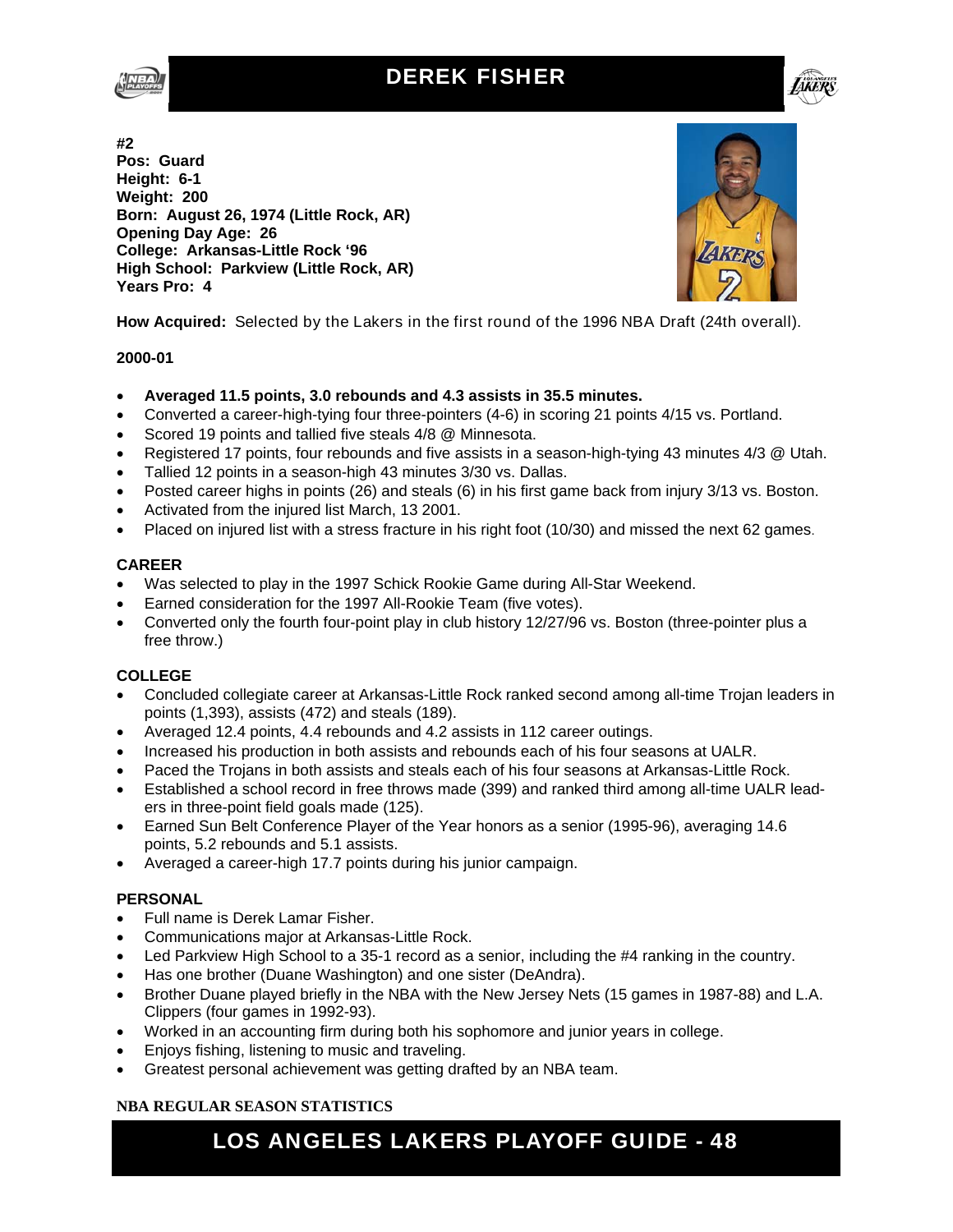

### DEREK FISHER



| <b>SEASON</b><br>TEAM | G   | <b>MIN</b> | <b>FGM-FGA</b> | PCT  | $3-PT$       | FTM-FTA     | PCT  | OFF      | DEF |         | TOT AST | $PF-DO$       | ST  | BS       | PTS  | AVG  |
|-----------------------|-----|------------|----------------|------|--------------|-------------|------|----------|-----|---------|---------|---------------|-----|----------|------|------|
| 1996-97 LAL           | 80  | 921        | $104 - 262$    | .397 | $22 - 73$    | $79 - 120$  | .658 | 25       | 72  | 97      | 119     | $87 - 0$      | 41  | 5        | 309  | 3.9  |
| 1997-98 LAL           |     | 82 1760    | 164-378        | .434 | $31 - 81$    | 115-152     | .757 | 38       | 155 |         |         | 193 333 126-1 | 75  | 5        | 474  | 5.8  |
| 1998-99 LAL           |     | 50 1131    | $99 - 263$     | .376 | $38 - 97$    | $60 - 79$   | .759 | 2.1      | 70  | 91      | 197     | $95 - 0$      | 61  |          | 296  | 5.9  |
| $1999 - 00$ LAL       |     | 78 1803    | $167 - 483$    | .346 | $52 - 166$   | $105 - 145$ | .724 | 2.2.     | 121 | 143     |         | $216$ 150-1   | 80  | 3        | 491  | 6.3  |
| $2000 - 01$ LAL       | 2.0 | 709        | $77 - 187$     | .412 | $25 - 63$    | $50 - 62$   | .806 | 5        | 54  | 59      | 87      | $50 - 0$      | 39  | 2.       | 229  | 11.5 |
| <b>TOTALS</b>         | 310 | 6324       | 611-1573       |      | .388 168-480 | $409 - 558$ | .733 | 111      | 472 | 583     | 952     | $508 - 2$     | 296 | 16       | 1799 | 5.8  |
|                       |     |            |                |      |              |             |      |          |     |         |         |               |     |          |      |      |
|                       |     |            |                |      |              |             |      |          |     |         |         |               |     |          |      |      |
| <b>NBA PLAYOFFS</b>   |     |            |                |      |              |             |      |          |     |         |         |               |     |          |      |      |
| <b>SEASON</b><br>TEAM | G   | MIN        | <b>FGM-FGA</b> | PCT  | $3-PT$       | FTM-FTA     | PCT  | OFF      | DEF | TOT AST |         | PF-DO         | ST  | BS       | PTS  | AVG  |
| $1996 - 97$ LAL       | 6   | 34         | $3 - 11$       | .273 | $0 - 5$      | $2 - 3$     | .667 | $\Omega$ | 3   | 3       | 6       | $4 - 0$       |     | 0        | 8    | 1.3  |
| 1997-98 LAL           | 13  | 278        | $27 - 68$      | .397 | $6 - 20$     | $18 - 29$   | .621 | 2.       | 23  | 2.5     | 49      | $33 - 0$      | 17  |          | 78   | 6.0  |
| 1998-99 LAL           | 8   | 238        | $28 - 67$      | .418 | $10 - 29$    | $12 - 15$   | .800 | 6        | 23  | 29      | 39      | $20 - 1$      | 8   | $\Omega$ | 78   | 9.8  |
| 1999-00 LAL           | 2.1 | 322        | $34 - 79$      | .430 | $12 - 29$    | $19 - 25$   | .760 | 4        | 18  | 2.2.    | 41      | $30 - 0$      | 11  |          | 99   | 4.7  |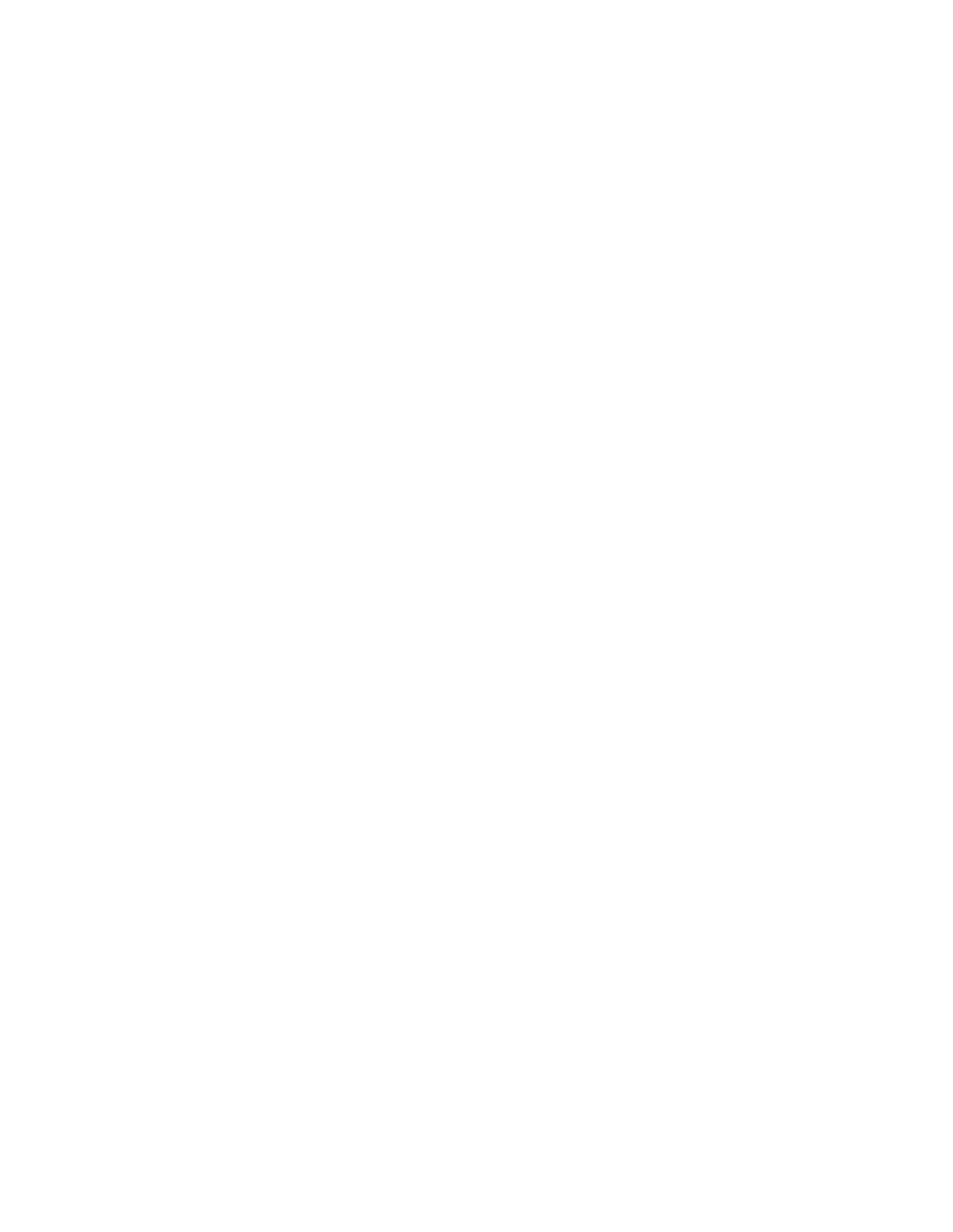### GREG FOSTER





**#40 Pos: Center/Forward Height: 6-11 Weight: 250 Born: October 3, 1968 (Oakland, CA) Opening Day Age: 32 College: Texas-El Paso '90 High School: Skyline (Oakland, CA) Years Pro: 10** 



**How Acquired:** Acquired in trade from the Seattle SuperSonics with Horace Grant, Chuck Person and Emanual Davis in exchange for Glen Rice, Travis Knight and first round draft pick in 2001.

#### **2000-01**

- **Averaged 2.0 points and 1.8 rebounds in 7.3 minutes.**
- Was ejected after picking up his second technical foul 3/4 @ Golden State.
- Registered season-highs in points (13) and rebounds (9) 2/4 vs. Sacramento.
- Started five consecutive games (1/28 @ New York, 1/30 @ Cleveland, 1/31 @ Minnesota, 2/2 vs. Charlotte and 2/4 vs. Sacramento).
- Grabbed seven rebounds in a season-high 28 minutes 12/15 vs. Vancouver.
- Scored a season-high eight points 12/10 vs. Detroit.
- Tallied 20 DNP-CD this season.
- Registered a season-high seven rebounds on two occasions (11/27 @ LA Clippers and 12/15 vs. Vancouver).
- Started his first contest of the season 11/18 @ Denver (six points, five rebounds and a season-high four assists in 25 minutes).

#### **CAREER**

- Originally drafted by the Washington Bullets in the second round (35<sup>th</sup> overall) of the 1990 NBA Draft.
- Played for the Seattle SuperSonics during the 1999-2000 season and averaged 3.4 points and 1.4 rebounds in 60 games.
- Prior to signing a free agent contract with the Sonics on August  $17<sup>th</sup>$ , 1999, was a member of the Utah Jazz from 1995-1999 and played on two Western Conference Championship teams (1997 and 1998).
- Has scored a career-high 18 points on two occasions (11/28/97 vs. Golden State and 3/13/98 vs. Vancouver).
- Grabbed a career-high 15 rebounds 3/24/98 vs. Phoenix.
- Has played for the Washington Bullets, Atlanta Hawks, Milwaukee Bucks, Chicago Bulls, Minnesota Timberwolves, Utah Jazz and Seattle SuperSonics in 10 NBA seasons.
- Enters the 2000-01 season with averages of 4.1 points and 2.6 rebounds in 559 regular season games.

#### **COLLEGE**

- Played his first two years at UCLA before transferring to Texas-El Paso.
- Registered career averages of 8.2 points and 5.2 rebounds in 100 collegiate games.
- As a junior averaged 11.1 points and 7.3 rebounds in 26 games.
- As a senior averaged 10.6 points and 6.2 rebounds.
- Converted 48% of his field goals during college.

#### **PERSONAL**

• Full name is Gregory Clinton Foster.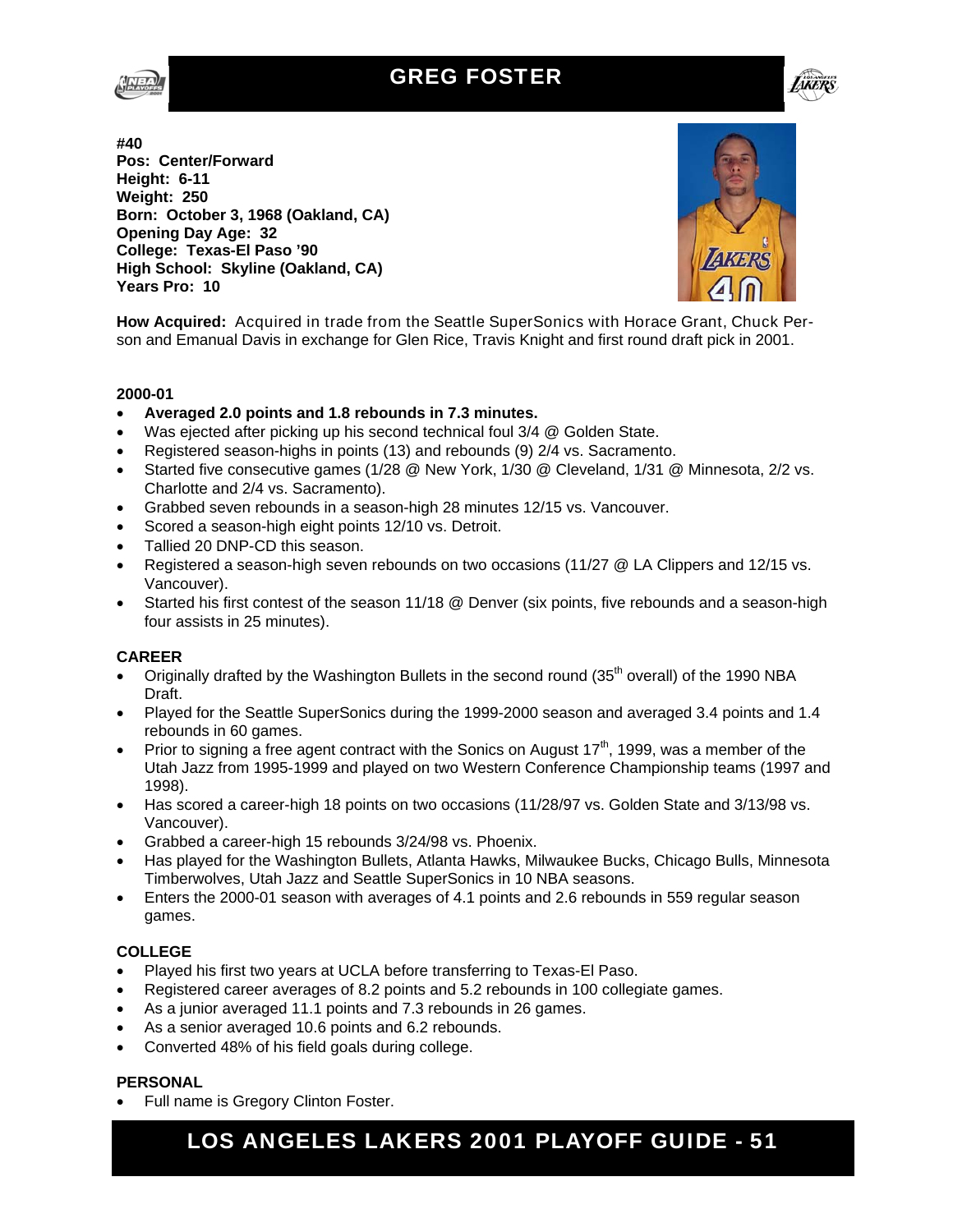



- He and his wife Victoria are the parents of two daughters, Victoria and Collette and make their offseason home in El Paso, Tex.
- Enjoys camping, boating and fishing with his family in the summer.
- Listens to R &B and rap and his favorite musician is Oakland native Too Short.
- Earned All-State, All-City and Best in the West honors at Oakland's Skyline High.
- Was a prep teammate of the Seattle Supersonics Gary Payton whom he played with last season.

#### **NBA REGULAR SEASON STATISTICS**

| <b>SEASON</b>  | <b>TEAM</b>         | G   | MIN  | FGM-FGA        | <b>PCT</b> | $3-PT$    | FTM-FTA    | PCT   | OFF          | DEF |                | TOT AST  | $PF-DO$              | ST            | <b>BS</b>      | PTS      | <b>AVG</b> |
|----------------|---------------------|-----|------|----------------|------------|-----------|------------|-------|--------------|-----|----------------|----------|----------------------|---------------|----------------|----------|------------|
| 1990-91 WASH   |                     | 54  | 606  | $97 - 211$     | .460       | $0 - 5$   | $42 - 61$  | .689  | 52           | 99  | 151            | 37       | $112 - 1$            | 12            | 2.2.           | 236      | 4.4        |
| 1991-92 WASH   |                     | 49  | 548  | $89 - 193$     | .461       | $0 - 1$   | $35 - 49$  | .714  | 43           | 102 | 145            | 35       | $83 - 0$             | 6             | 12             | 213      | 4.3        |
| 1992-93 WA/ATL |                     | 43  | 298  | $55 - 120$     | .458       | $0 - 4$   | $15 - 21$  | .714  | 32           | 51  | 83             | 21       | $58 - 0$             | 3             | 14             | 125      | 2.9        |
| 1993-94 MIL    |                     | 3   | 19   | $4 - 7$        | .571       | $0 - 0$   | $2 - 2$    | 1.00  | $\Omega$     | 3   | 3              | $\Omega$ | $3 - 0$              | $\Omega$      | $\mathbf{1}$   | 10       | 3.3        |
|                | 1994-95 CHI/MIN     | 78  | 1144 | $150 - 318$    | .472       | $7 - 23$  | $78 - 111$ | .703  | 85           | 174 | 259            | 39       | $183 - 0$            | 1.5           | 2.8            | 385      | 4.9        |
| 1995-96 UTAH   |                     | 73  | 803  | $107 - 244$    | .439       | $1 - 8$   | $61 - 72$  | .847  | 53           | 125 | 178            | 25       | $120 - 0$            |               | 2.2.           | 276      | 3.8        |
| 1996-97 UTAH   |                     | 79  | 920  | $111 - 245$    | .453       | $2 - 3$   | $54 - 65$  | .831  | 56           | 131 | 187            | 31       | $145 - 0$            | 10            | 2.0            | 278      | 3.5        |
| 1997-98 UTAH   |                     | 78  | 1446 | 186-418        | .445       | $2 - 9$   | $67 - 87$  | .770  | 85           | 188 | 273            | 51       | $187 - 2$            | 15            | 28             | 441      | 5.7        |
| 1998-99 UTAH   |                     | 42  | 458  | $52 - 138$     | .377       | $1 - 4$   | $13 - 21$  | .619  | 28           | 55  | 83             | 25       | $63 - 1$             | -6            | 8              | 118      | 2.8        |
| 1999-00 SEA    |                     | 60  | 718  | $91 - 224$     | .406       | $3 - 15$  | $18 - 28$  | .643  | 16           | 91  | 107            | 41       | $105 - 0$            | 10            | 18             | 203      | 3.4        |
| 2000-01 LAL    |                     | 62  | 451  | $56 - 133$     | .421       | $3 - 9$   | $10 - 14$  | .714  | 29           | 83  | 112            | 32       | $76 - 0$             | 9             | 12             | 125      | 2.0        |
|                |                     |     |      |                |            |           |            |       |              |     |                |          |                      |               |                |          |            |
| Totals         |                     | 621 | 7411 | 998-2251       | .443       | $19 - 81$ | 395-531    | .744  | 479          |     |                |          | 1102 1581 337 1135-4 | 93            |                | 185 2410 | 3.9        |
|                |                     |     |      |                |            |           |            |       |              |     |                |          |                      |               |                |          |            |
|                | <b>NBA PLAYOFFS</b> |     |      |                |            |           |            |       |              |     |                |          |                      |               |                |          |            |
| <b>SEASON</b>  | <b>TEAM</b>         | G   | MIN  | <b>FGM-FGA</b> | PCT        | $3-PT$    | FTM-FTA    | PCT   | OFF          | DEF | TOT            | AST      | $PF-DO$              | ST            | <b>BS</b>      | PTS      | <b>AVG</b> |
| 1990-91 WASH   |                     | 54  | 606  | $97 - 211$     | .460       | $0 - 5$   | $42 - 61$  | .689  | 52           | 99  | 151            | 37       | $112 - 1$            | 12.           | 2.2.           | 236      | 4.4        |
| 1992-93 ATL    |                     |     | 5    | $1 - 3$        | .333       | $0 - 0$   | $3 - 4$    | .750  | $\Omega$     | 1   | $\overline{1}$ | $\Omega$ | $0 - 0$              | $\Omega$      | $\Omega$       | 5        | 5.0        |
| 1995-96 UTAH   |                     | 12  | 76   | $11 - 22$      | .500       | $0 - 0$   | $6 - 10$   | .600  | 6            | 6   | 12             | 2        | $16 - 0$             |               | $\mathfrak{D}$ | 28       | 2.3        |
| 1996-97 UTAH   |                     | 20  | 309  | $28 - 72$      | .389       | $2 - 8$   | $26 - 30$  | .867  | 15           | 41  | 56             | 11       | $53 - 0$             | 4             | 7              | 84       | 4.2        |
| 1997-98 UTAH   |                     | 2.0 | 335  | $39 - 86$      | .453       | $1 - 2$   | $3 - 5$    | .600  | 20           | 47  | 67             | 5        | $55 - 0$             | $\mathcal{L}$ | 5              | 82       | 4.1        |
| 1998-99 UTAH   |                     | 8   | 70   | $8 - 19$       | .421       | $0 - 0$   | $0 - 0$    | .000  | $\mathbf{1}$ | 7   | 8              | 1        | $11 - 0$             |               | $\Omega$       | 16       | 2.0        |
| 1999-00 SEA    |                     | 5   | 68   | $7 - 19$       | .368       | $2 - 5$   | $2 - 2$    | 1.000 |              | 10  | 11             | 1        | $14 - 0$             | $\cap$        | 1              | 18       | 3.6        |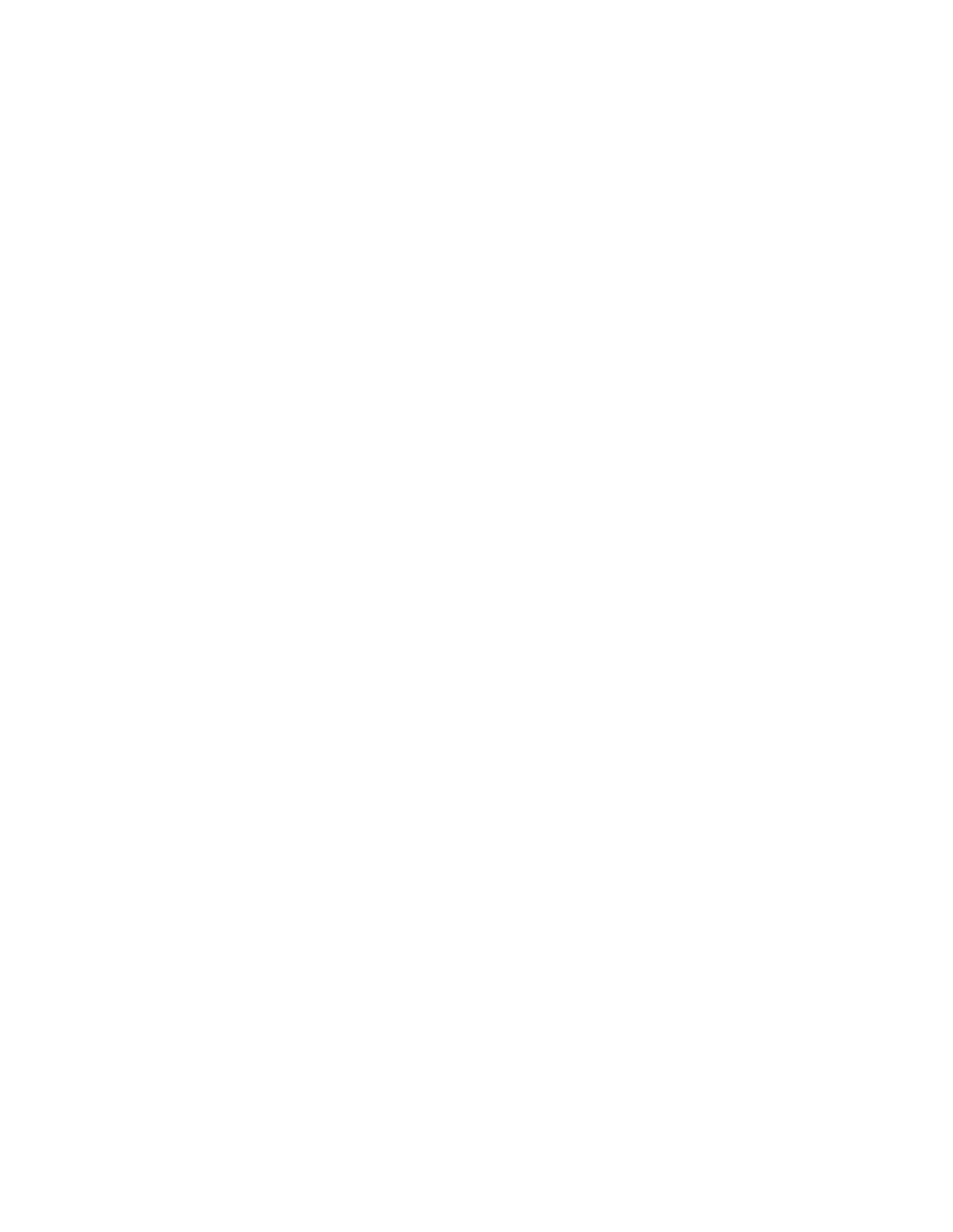





**#17 Pos: Forward Height: 6-7 Weight: 242 Born: July 24, 1969 (Toronto, Ontario) Opening Day Age: 30 College: North Carolina '91 High School: Warsaw Community (Warsaw, IN) Years Pro: 9** 



**How Acquired:** Signed by the Lakers as a free agent on August 28, 1997.

#### **2000-01**

- **Averaged 9.6 points, 4.0 rebounds and 3.2 assists in 27.9 minutes.**
- Ranked among league leaders in three-point field goal percentage (.393/30th) and converted a career-high 118 three-point field goals.
- $\bullet$  Led the team in assists in three consecutive games (3/38 4/1) and averaged 6.7 assists (20) in that period.
- Converted three three-pointers while tying a season-high in three-point field goal attempts with nine 3/13 vs. Boston.
- Played a season-high 48 minutes and tallied 18 points and nine rebounds 3/11 vs. Seattle.
- Registered his fourth double-double of the season with a season-high-tying 22 points and 11 rebounds 2/20 @ Dallas.
- Handed out a season-high-tying nine assists 12/30 @ LA Clippers.
- Grabbed a season-high 12 rebounds 12/22 @ Dallas.
- Tallied double-digits in scoring in six consecutive games, highlighted by a season-high 22 points 12/25 vs. Portland.
- Converted 4-of-4 three pointers 12/19 @ Miami.
- Handed out a team-high five assists 12/17 at Toronto and led the team in assists on 18 occasions overall.
- Tallied his second double-double of the season with 14 points and a season-high-tying 11 rebounds 12/15 vs. Vancouver.
- Handed out a season-high nine assists 12/10 vs. Detroit.
- Recorded his first double-double of the season (14 points, 11 rebounds) 12/15 vs Vancouver.
- Tallied back-to-back double figure scoring outings 11/24 vs. Minnesota (15) and 11/27 @ LA Clippers (10) for the first time this season.
- Converted three-of-three three-pointers in scoring 15 points 11/24 vs. Minnesota.
- Returned to the starting lineup on 11/22 vs. Golden State and tallied eight points, five rebounds and two assists in 21 minutes.
- Started 77 games this season, including the last 68 straight.

#### **CAREER**

- Established an all-time Boston franchise record during the 1996-97 season in steals (167), eclipsing Larry Bird's previous mark (166).
- Originally a first round draft pick of the Boston Celtics (24th overall) in the 1991 NBA Draft.
- Was a teammate of Larry Bird, Kevin McHale and Robert Parish during his rookie campaign with the Celtics (1991-92).
- Led the Celtics in steals during both the 1995-96 (113) and 1996-97 (167) campaigns.
- Was a member of the All-Rookie Second Team his initial season in the NBA (1991-92), when he averaged 8.0 points and 2.7 rebounds.
- Became the first Boston rookie since Larry Bird (1979) to start on opening night (11/1/91).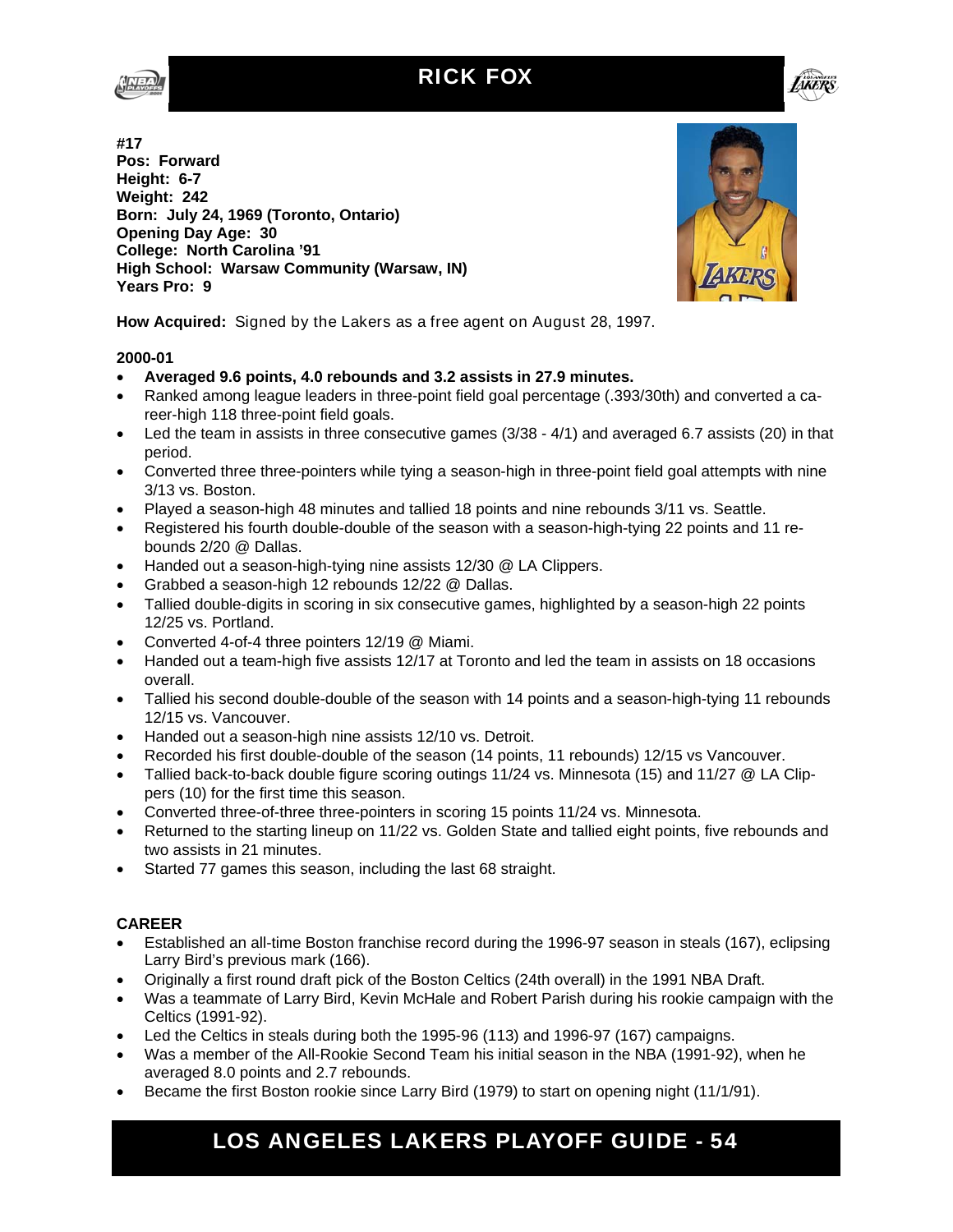### RICK FOX

 Led the Celtics in points scored (1,137), steals (113) and minutes (2,588) in 1995-96, when he was Boston's leader for the IBM Award, a computerized rating that measures a player's overall contribution to a team.

#### **COLLEGE**

- Played four years at the University of North Carolina, where he appeared in a school record-tying 140 games (never missed a game) and led the Tar Heels to four consecutive Sweet 16 appearances (Final Four in 1991).
- Averaged 12.2 points, 4.2 rebounds and 1.41 steals in 22.7 minutes during career at UNC.
- Finished his career at UNC ranked first on the Tar Heels' all-time steals list (197).
- Voted UNC's MVP by teammates following both the 1990 and 1991 campaigns.
- Earned Third Team All-American honors (The Sporting News) in 1991.
- Ws Tar Heels' tri-captain in 1991, when he was presented the Carmichael-Cobb Award as North Carolina's best defensive player.
- Became only the eighth player under Dean Smith to start his first game as a freshman (vs. Syracuse), when he also won the Butch Bennett Award as Carolina's Most Inspirational Freshman.

#### **PERSONAL**

- Full name is Ulrich Alexander Fox.
- Moved from Canada—where he was born—to the Bahamas (with parents Ulrick and Dianne) when he was two years old.
- Has one brother (Aaron) and one sister (Jeanene).
- Lists his heroes as his parents and his high school and college basketball coaches.
- Enjoys golf and martial arts.
- Favorite TV show is ESPN's *SportsCenter.*
- Is a fan of the New England Patriots.
- Majored in Radio, Television and Motion Pictures in college.
- Represented Canada at the 1994 World Championships of Basketball in Toronto.
- Has a recurring role as Jackson Vayhue in the HBO prison drama Oz.
- He and his wife, singer/actress Vanessa L. Williams, recently celebrated the birth of their daughter Sasha Gabriella Fox on May 1, 2000.

#### **NBA REGULAR SEASON STATISTICS**

| <b>SEASON</b>   | <b>TEAM</b> | G  | <b>MIN</b> | <b>FGM-FGA</b>      | PCT  | $3-PT$         | FTM-FTA                     | PCT  | OFF | DEF  | TOT AST | PF-DO                             | ST  | BS  | PTS  | AVG  |
|-----------------|-------------|----|------------|---------------------|------|----------------|-----------------------------|------|-----|------|---------|-----------------------------------|-----|-----|------|------|
| 1991-92 Boston  |             |    | 81 1535    | $241 - 525$         | .459 | $23 - 70$      | 139-184                     | .755 | 73  | 147  |         | $220 \t126 \t230 - 3$             | 78  | 30  | 644  | 8.0  |
| 1992-93 Boston  |             |    | 71 1082    | 184-380             | .484 | $4 - 23$       | $81 - 101$                  | .802 | 55  | 104  | 159     | $113$ $133 - 1$                   | 61  | 21  | 453  | 6.4  |
| 1993-94 Boston  |             |    | 82 2096    | $340 - 728$         | .467 | $33 - 100$     | $174 - 230$                 | .757 | 105 | 250  |         | $355$ $217$ $244-4$               | 81  | 52  | 887  | 10.8 |
| 1994-95 Boston  |             |    | 53 1039    | $169 - 351$         | .481 | $31 - 75$      | $95 - 123$                  | 772  | 61  | 94   |         | 155 139 154-1                     | 52  | 19  | 464  | 8.8  |
| 1995-96 Boston  |             |    | 81 2588    | $421 - 928$         | 454  | $99 - 272$     | $196 - 254$                 | 772  | 158 | 2.92 | 450     | 369 290-5                         | 113 | 41  | 1137 | 14.0 |
| 1996-97 Boston  |             |    | 76 2650    | $433 - 950$         |      | $.456$ 101-278 | $207 - 263$                 | .787 | 114 | 280  |         | $394$ 286 279-4                   | 167 | 4 N | 1174 | 15.4 |
| 1997-98 LAL     |             |    | 82 2709    | $363 - 771$         | 471  | $86 - 265$     | $171 - 230$                 | 743  | 78  | 280  |         | 358 276 309-4                     | 100 | 48  | 983  | 12.0 |
| 1998-99 LAL     |             | 44 | 944        | $148 - 330$         | 448  | $32 - 95$      | 66-89                       | .742 | 26  | 63   | 89      | 89 114-1                          | 28  | 10  | 394  | 9.0  |
| 1999-00 LAL     |             |    | 82 1473    | $206 - 498$         | .414 | 59-181         | $63 - 78$                   | .808 | 63  | 135  |         | 198 138 203-1                     | 52  | 26  | 534  | 6.5  |
| $2000 - 01$ LAL |             |    | 82 2291    | $287 - 646$         |      | .444 118-300   | $95 - 122$                  | 779  | 80. | 245  |         | $325$ 262 225-1                   | 70  | 29  | 787  | 9.6  |
| TOTALS          |             |    |            | 734 18407 2792-6107 |      |                | .457 586-1659 1287-1674.769 |      | 813 |      |         | 1890 270320152181-25 802 316 7457 |     |     |      | 10.2 |

| <b>NBA PLAYOFFS</b> |      |    |            |                |      |            |           |               |     |     |      |                |               |                |          |     |      |
|---------------------|------|----|------------|----------------|------|------------|-----------|---------------|-----|-----|------|----------------|---------------|----------------|----------|-----|------|
| <b>SEASON</b>       | TEAM | G  | <b>MIN</b> | <b>FGM-FGA</b> | PCT  | $3-PT$     | FTM-FTA   | <b>PCT</b>    | OFF | DEF |      | TOT AST        | <b>PF-DO</b>  |                | ST BS    | PTS | AVG  |
| 1991-92 Boston      |      | 8  | 67         | $11 - 23$      | .478 | $3 - 6$    |           | $4 - 4$ 1.000 |     |     | 6    | $\overline{4}$ | $11 - 0$      | $\overline{a}$ |          | 29  | 3.6  |
| 1992-93 Boston      |      | 4  | 71         | $7 - 25$       | .280 | $1 - 3$    |           | $2 - 2$ 1.000 | 8   | 11  | 19   | 5.             | $7 - 0$       | $\overline{2}$ |          | 17  | 4.3  |
| 1994-95 Boston      |      |    |            |                |      |            |           | --injured--   |     |     |      |                |               |                |          |     |      |
| 1997-98 LAL         |      | 13 | 428        | $51 - 114$     | .447 | $21 - 53$  | $19 - 23$ | - 826         | 18  | 40  | 58   | 51             | $47 - 2$      | -11            |          | 142 | 10.9 |
| 1998-99 LAL         |      |    | 8 181      | $24 - 60$      | .400 | $4 - 21$   |           | $1 - 1$ 1.000 | 9   | 13  | 2.2. | 12             | $26 - 1$      | 4              | 5.       | 53  | 6.6  |
| 1999-00 LAL         |      |    | 23 331     | $33 - 73$      | .452 | $18 - 39$  | $16 - 21$ | .762          |     | 27  | 38   | 28             | $68 - 1$      | 9.             | $\Omega$ | 100 | 4.3  |
| TOTALS              |      |    | 56 1078    | $126 - 295$    | .427 | $47 - 122$ | $42 - 51$ | .824          | 49  | 94  |      |                | 143 100 159-4 | 30             | 11       | 341 | 6.1  |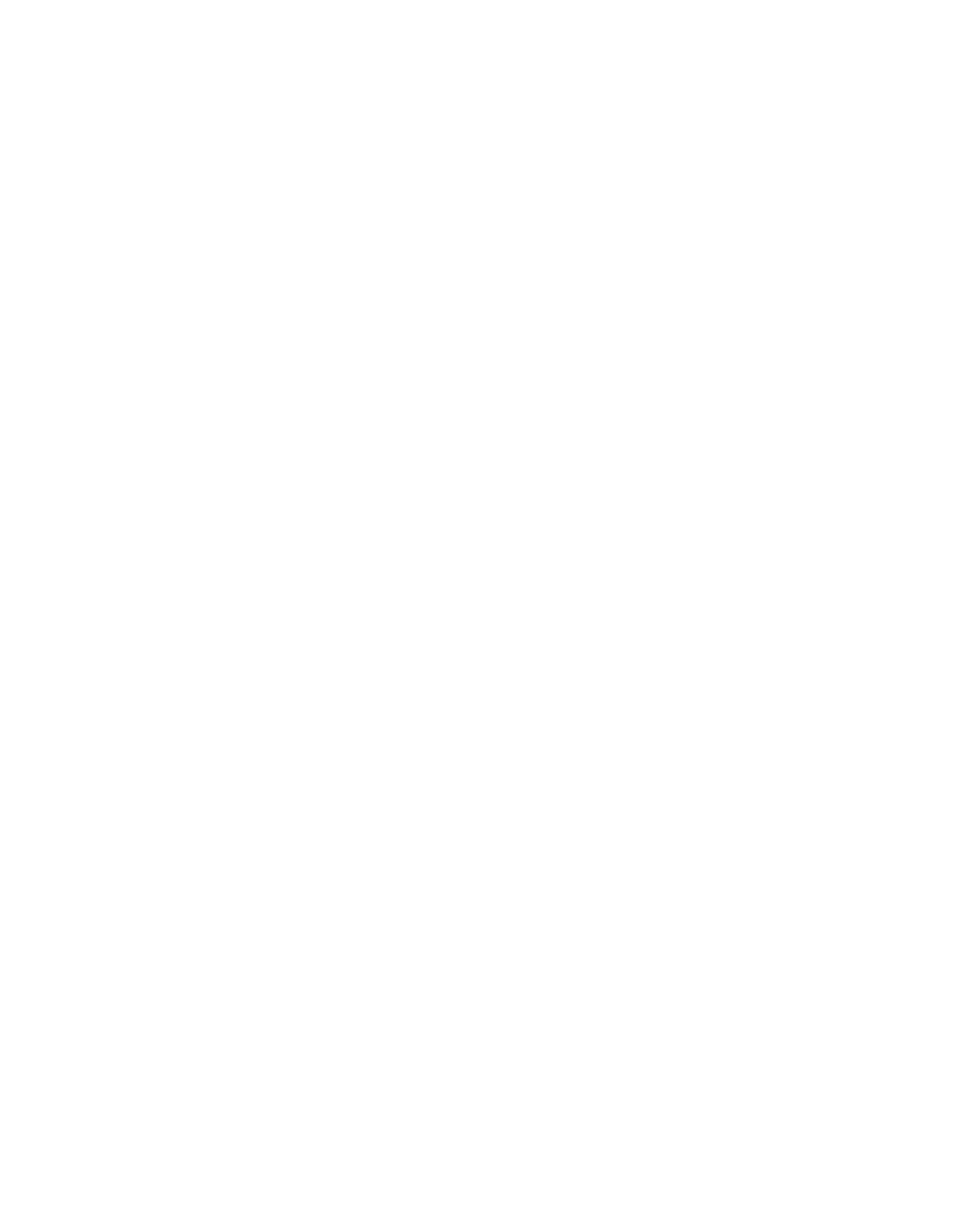# LAKERS FINAL 2000-01 GAME-BY-GAME SCORES

**NBA** 



|              | LOS ANGELES LAKERS                                  |                                                                                                       |                                                     |                                       |                                      |                              |                              |                                                       |                                                     |                                                                                                                                                                                                                                                                        |
|--------------|-----------------------------------------------------|-------------------------------------------------------------------------------------------------------|-----------------------------------------------------|---------------------------------------|--------------------------------------|------------------------------|------------------------------|-------------------------------------------------------|-----------------------------------------------------|------------------------------------------------------------------------------------------------------------------------------------------------------------------------------------------------------------------------------------------------------------------------|
| Date         | Opponent<br>$\overline{31}$                         | Team/Opp                                                                                              | Home<br>$0 - 0$                                     | Road<br>$\overline{1} - \overline{0}$ | Total                                | High Scoring                 | High Rebounds                | sts.<br>High Assi                                     | Scoring<br>Opponent                                 | Atten                                                                                                                                                                                                                                                                  |
| Oct          | @Portland                                           | 86<br>$-96$<br>Z                                                                                      |                                                     |                                       | $1 - 0$                              | $O'$ Neal-36                 | $O'$ Neal-11                 | Harper-6                                              | Wallace-26                                          | 20,270                                                                                                                                                                                                                                                                 |
| NOV<br>NOV   | @Vancouver<br><b>UTAH</b><br>4<br>Н                 | 5 0<br>8 0<br>$\mathsf I$<br>$\mathbf{I}$<br>980<br>$\overline{\phantom{a}}$ $\overline{\phantom{a}}$ | $-1$<br>$-1$<br>$0 - 1$                             | $1 - 0$<br>2 - 0                      | $1 - 1$<br>$2 - 1$                   | $O'$ Neal-34<br>$O'$ Neal-27 | $O'$ Neal-15<br>$O'$ Neal-15 | ഥ<br>Rider-6<br>$O'$ Neal-                            | 4<br>$\mathbf{\Omega}$<br>Abdur-Rahim-<br>Malone-26 | 18,997<br>18,183                                                                                                                                                                                                                                                       |
|              |                                                     |                                                                                                       |                                                     |                                       |                                      |                              |                              | ഥ<br>HOTTY-<br>$F$ ox-5                               |                                                     |                                                                                                                                                                                                                                                                        |
| Nov          | CLIPPERS<br>L.A.<br>ι∩                              | ω<br>$-10.5$<br>W108                                                                                  | 루                                                   | $2 - 0$                               | $3 - 1$                              | Ō<br>$-3$<br>D'Neal          | $O'$ Neal-1                  | ဖ<br>$\mathbf{I}$<br>Bryant                           | ᡡ<br>٦<br>McInnis<br>Odom-19                        | L<br>Q<br>଼<br>$\infty$<br>$\overline{\phantom{0}}$                                                                                                                                                                                                                    |
| NOV          | @Houston<br>L                                       | 4<br>$\infty$<br>$\mathsf I$<br>74<br>$\overline{a}$                                                  | 루                                                   |                                       |                                      | $O'$ Neal-24                 | $O'$ Neal-7                  | Б<br>$\mathbf{I}$<br>O'Neal                           | 23<br>$\mathsf I$<br>Francis                        |                                                                                                                                                                                                                                                                        |
| $_{\rm NOV}$ | Q<br>@San Antoni<br>$\infty$                        | 99<br>$\mathsf I$<br>$L$ 81                                                                           | 루                                                   |                                       | u w<br>$\frac{1}{3}$ $\frac{1}{3}$   | Bryant-32                    | $O'$ Neal-17                 | $\infty$<br>Bryant                                    | Z<br>$D$ uncan- $2$                                 | $\begin{array}{l} 14\, ,\, 4\, 7\\ 2\, 6\, ,\, 0\, 6\, 9\\ 2\, 9\, ,\, 9\, ,\, 9\, ,\, 7\\ 1\, 2\, ,\, 9\, ,\, 9\, ,\, 7\\ 2\, ,\, 9\, ,\, 9\, ,\, 7\\ 3\, ,\, 9\, ,\, 7\, ,\, 9\, ,\, 9\, ,\, 9\, ,\, 7\\ 1\, ,\, 9\, ,\, 9\, ,\, 9\, ,\, 9\, ,\, 9\, ,\, 1\\ 1\, ,\$ |
| NOV          | HOUSTON<br>12                                       | $\mathsf I$<br>W105                                                                                   |                                                     |                                       | w w<br>$\frac{1}{4}$                 | Bryant-37                    | Bryant-10                    | $Shaw-4$                                              | E<br>Norris-1                                       |                                                                                                                                                                                                                                                                        |
| Nov          | DENVER<br>14                                        | W119-103                                                                                              |                                                     |                                       | $\overline{5}$                       | $O'$ $N$ eal-34              | $O'$ Neal-19                 | G<br>$\mathbf{I}$<br>Bryant                           | McDyess-28                                          |                                                                                                                                                                                                                                                                        |
| Nov          | @Sacramento<br>$\frac{6}{1}$                        | <b>DD</b><br>W112-110                                                                                 |                                                     |                                       | $\epsilon$<br>$\frac{1}{6}$          | $O'$ Neal-33                 | $O'$ Neal-16                 | $Shaw-9$                                              | $Christite-32$                                      |                                                                                                                                                                                                                                                                        |
| NOV          | @Denver<br>18                                       | $\overline{ }$<br>$\infty$<br>$\mathsf I$<br>186                                                      |                                                     |                                       | 4<br>$\dot{\circ}$                   | Bryant-32                    | $G$ rant-12                  | ried with-4                                           | McDyess-28                                          |                                                                                                                                                                                                                                                                        |
| NOV          | CHICAGO<br>$\frac{9}{1}$                            | 96<br>W104                                                                                            |                                                     |                                       | $7 - 4$                              | Bryant-22                    | Bryant-12                    | $Shaw-7$                                              | $Mercer-27$                                         |                                                                                                                                                                                                                                                                        |
| NOV          | <b>STATE</b><br><b>NACTODE</b><br>22                | $\overline{5}$<br>$\mathsf I$<br>W111                                                                 |                                                     |                                       | $8 - 4$                              | Bryant-31                    | $O'$ Neal-14                 | r<br>Bryant-                                          | Jamison-28                                          |                                                                                                                                                                                                                                                                        |
| NOV          | MINNESOTA<br>24                                     | $\infty$<br>$\cup$<br>루<br>W115                                                                       |                                                     |                                       | $-4$<br>$\sigma$                     | Ō<br>Bryant-2                | $O'$ Neal-16                 | Б<br>Bryant-                                          | 27<br>Brandon-                                      |                                                                                                                                                                                                                                                                        |
|              |                                                     |                                                                                                       |                                                     |                                       |                                      |                              |                              | 5<br>$O'$ Neal-                                       |                                                     |                                                                                                                                                                                                                                                                        |
| NOV          | Clipper<br>$@L.A.$<br>27                            | 3<br>${}^{\circ}$<br>${}^{\circ}$<br>Ō<br>N                                                           | $\frac{1}{6}$                                       | $4 - 3$                               | $10 - 4$                             | Q<br>Bryant-2                | Bryant-7                     | $F$ O $x$ -5                                          | $Mctmn1s-20$                                        | G<br>20,03                                                                                                                                                                                                                                                             |
|              |                                                     |                                                                                                       |                                                     |                                       |                                      |                              | Foster-7                     |                                                       |                                                     |                                                                                                                                                                                                                                                                        |
|              |                                                     |                                                                                                       |                                                     |                                       |                                      |                              | $G$ rant-7                   |                                                       |                                                     |                                                                                                                                                                                                                                                                        |
| NOV          | INDIANA<br>${}^{\infty}$<br>Ν                       | W124-107                                                                                              | $7 - 1$                                             | 3<br>$\frac{1}{4}$                    | 4<br>$\mathbf{I}$<br>$\Box$          | 3<br>Bryant-                 | $O'$ Neal-1                  | G<br>$\overline{\phantom{a}}$<br>$O'$ Neal<br>$Fox-6$ | $^{\circ}$<br>Croshere-1                            | L<br>G<br>$\overline{a}$<br>$\frac{8}{1}$                                                                                                                                                                                                                              |
| NOV          | @Seattle<br>30                                      | $L 88 - 121$                                                                                          | $7 - 1$                                             | $4 - 4$                               |                                      |                              | $3x$ ant-9                   | $F$ ox-5                                              | Payton-27                                           |                                                                                                                                                                                                                                                                        |
| Dec          | SAN ANTONIO<br>$\overline{\phantom{0}}$             | W109-100                                                                                              | $\frac{1}{8}$                                       | $4-4$                                 | 5<br>5<br>5<br>$11 - 1$<br>$12 - 1$  | $O'$ Neal-23<br>Bryant-43    | G<br>$O'$ Neal-1             | G<br>Bryant                                           | 4<br>$D$ uncan- $2$                                 | 17,072<br>18,997                                                                                                                                                                                                                                                       |
|              |                                                     |                                                                                                       |                                                     |                                       |                                      |                              |                              | $Shaw-6$                                              |                                                     |                                                                                                                                                                                                                                                                        |
| Dec          | <b>DALLAS</b><br>$\sim$                             | L<br>Ō<br>$-66$                                                                                       | $-1$                                                | $4-4$                                 |                                      | Bryant-38                    | $O'$ Neal-14                 | Bryant-6                                              | Б<br>Nowitzki-2                                     | 18,997<br>18,997<br>19,273                                                                                                                                                                                                                                             |
| Dec          | PHILADELPHIA<br>LO.                                 | $\frac{5}{8}$<br>$-96$<br>$\geq$ $\geq$                                                               | $10 - 1$                                            | $4 - 5$                               | $13 - 5$<br>$14 - 6$<br>$14 - 6$     | $Bryant-36$                  | $O'$ Neal-20                 | $O'$ Neal-6                                           | Iverson-27                                          |                                                                                                                                                                                                                                                                        |
| Dec          | State<br>@Golden<br>G                               | (OT)<br>LO<br>$L122 - 12$                                                                             | $10 - 1$                                            |                                       |                                      | Bryant-51                    | Harper-10                    | Harper-10                                             | 51<br>Jamison-                                      |                                                                                                                                                                                                                                                                        |
|              |                                                     |                                                                                                       |                                                     |                                       |                                      |                              | $O'$ Neal-10                 |                                                       |                                                     |                                                                                                                                                                                                                                                                        |
| Dec          | SEATTLE<br>$\infty$                                 | $-103$<br>Б<br>Ō<br>$\overline{a}$                                                                    | $10 - 2$                                            | $4 - 5$                               | $14 - 7$                             | $O'$ Neal-26                 | $O'$ Neal-17                 | ഥ<br>۱ŋ<br>$O'$ Neal-<br>- Jusz5                      | L<br>Payton-2                                       | L<br>G<br>$\overline{Q}$<br>$\frac{8}{1}$                                                                                                                                                                                                                              |
| Dec          | DETROIT<br>$\circ$<br>$\overline{\phantom{0}}$      | $\infty$<br>${}^{\infty}$<br>W112                                                                     | $11 - 2$                                            | $4 - 5$                               | L<br>$\mathbf{I}$<br>$\frac{1}{10}$  | Bryant-26                    | $O'$ Neal-12                 | $F$ O $x-9$                                           | 30<br>Stackhouse-                                   | L<br>G<br>$\overline{a}$<br>$\frac{8}{1}$                                                                                                                                                                                                                              |
|              |                                                     |                                                                                                       |                                                     |                                       |                                      | $O'$ Neal-26                 |                              | Ō<br>Bryant                                           |                                                     |                                                                                                                                                                                                                                                                        |
| Dec          | MILWAUKEE<br>$\frac{2}{1}$                          | $-109$<br>L105                                                                                        | $11 - 3$                                            | $4 - 6$<br>$4 - 6$<br>$4 - 4$         | ${}^{\circ}$<br>$15 - 1$<br>$16 - 1$ | $O'$ Neal-26                 | $O'$ Neal-17                 | $F$ ox-7                                              | ١<br>$A1len-3$                                      | 18,997                                                                                                                                                                                                                                                                 |
| Dec          | @Portland<br>$\mathfrak{L}$                         | $\circ$ $\circ$<br>$\circ$ $\sim$<br>$-98 -$<br>$-98 -$                                               | $11 - 3$<br>$12 - 3$                                |                                       | $\circ$ $\circ$                      | Bryant-35                    | $O'$ Neal-13                 | $\frac{8}{1}$<br>Bryant                               | Wallace-25                                          | 20,491<br>18,211                                                                                                                                                                                                                                                       |
| Dec          | VANCOUVER<br>LO<br>$\overline{ }$                   |                                                                                                       |                                                     |                                       |                                      | $\sigma$<br>$3$ rant-1       | $G$ rant $-13$               | натрет-<br>۱                                          | $\infty$<br>Abdur-Rahim-1                           |                                                                                                                                                                                                                                                                        |
|              |                                                     |                                                                                                       |                                                     |                                       |                                      |                              |                              | Grant-<br>$F$ ox-5                                    |                                                     |                                                                                                                                                                                                                                                                        |
| Dec          | @Toronto<br>17                                      | W104-101 (OT)                                                                                         | $2 - 3$<br>$\overline{\phantom{0}}$                 | $6 - 6$                               | c<br>$17 -$                          | Bryant-40                    | $O'$ Neal-8                  |                                                       | $C$ arter-3                                         | 19,800<br>19,600<br>16,285                                                                                                                                                                                                                                             |
| Dec          | @Miami<br>$\frac{9}{1}$                             | $\sigma$<br>$\overline{ }$<br>$W 81 -$                                                                | $2 - 3$                                             | $6 - 6$<br>7 – 6                      | $\sigma$<br>$18 -$                   | $Bryant-23$                  | $O'$ Neal-14                 | ە<br>ا<br>Bryant                                      | $M$ ason-20                                         |                                                                                                                                                                                                                                                                        |
| Dec          | @Houston<br>21                                      | 94<br>$-66M$                                                                                          | $12 - 3$                                            |                                       | $19 - 9$                             | Bryant-45                    | $O'$ Neal-1                  | $Shaw-7$                                              | $Taylor-19$                                         |                                                                                                                                                                                                                                                                        |
| Dec          | @Dallas<br>22                                       | W108-103                                                                                              | $\tilde{3}$<br>$\sim$ $\sim$<br>$\overline{ }$      | $8 - 6$                               | $20 - 9$                             | Bryant-35                    | $Fox-12$                     | Rider-5                                               | Ō<br>$\ddot{a}$<br>Nowitzki                         | 18,201<br>18,997                                                                                                                                                                                                                                                       |
| Dec          | PORTLAND<br>25                                      | L104-109                                                                                              | $\overline{4}$<br>$\overline{ }$                    | $8 - 6$                               | $20 - 10$                            | $O'$ Neal-32                 | $O'$ Neal-15                 | Bryant                                                | Wallace-33                                          |                                                                                                                                                                                                                                                                        |
| Dec          | @Phoenix<br>28                                      | $\infty$<br>$\overline{r}$<br>$\sf I$<br>W115                                                         | $-4$<br>$\mathbf{\Omega}$<br>$\overline{ }$         | $9 - 6$                               | $21 - 10$                            | Bryant-38                    | $O'$ Neal-11                 | $O$ 'Neal                                             | Kidd-15                                             | 19,023                                                                                                                                                                                                                                                                 |
| Dec          | Clipper<br>@L.A.<br>30                              | OT)<br>W116-114                                                                                       | $\frac{4}{1}$<br>2<br>3<br>$\overline{\phantom{0}}$ | $10 - 6$                              | $22 - 10$                            | $O'$ Neal-29                 | $O'$ Neal-15                 | $F$ O $x-9$                                           | Piatkowski-27                                       | 20,327<br>18,997                                                                                                                                                                                                                                                       |
| Jan          | <b>UTAH</b><br>3                                    | ᆏ<br>$\overline{r}$<br>$\mathbf{\Omega}$<br>$\infty$<br>$\geq$                                        | $\vec{A}$<br>- 1                                    | $10 - 6$                              | $23 - 10$                            | $Bryant-31$                  | $O'$ Neal-17                 | $F$ ox-4                                              | Marshall-16                                         |                                                                                                                                                                                                                                                                        |
|              |                                                     |                                                                                                       |                                                     |                                       |                                      |                              |                              | 4<br>Bryant-                                          | O<br>Russell-1                                      |                                                                                                                                                                                                                                                                        |
| Jan          | CLIPPERS<br>L.A.<br>$\frac{2}{1}$<br>$\overline{ }$ | $L 95 - 118$<br>$W101-$                                                                               | $13 - 5$<br>$14 - 5$                                | $10 - 6$<br>$10 - 6$                  | $23 - 11$<br>$24 - 11$               | $O'$ Neal-34<br>$O'$ Neal-33 | $Grant-10$                   | O'Neal-5<br>Bryant-5                                  | Odom-29                                             | 18,997<br>18,997                                                                                                                                                                                                                                                       |
| Jan          | <b>CLEVELAND</b>                                    | $\frac{8}{9}$                                                                                         |                                                     |                                       |                                      |                              | $O'$ Neal-23                 |                                                       | Murray-25                                           |                                                                                                                                                                                                                                                                        |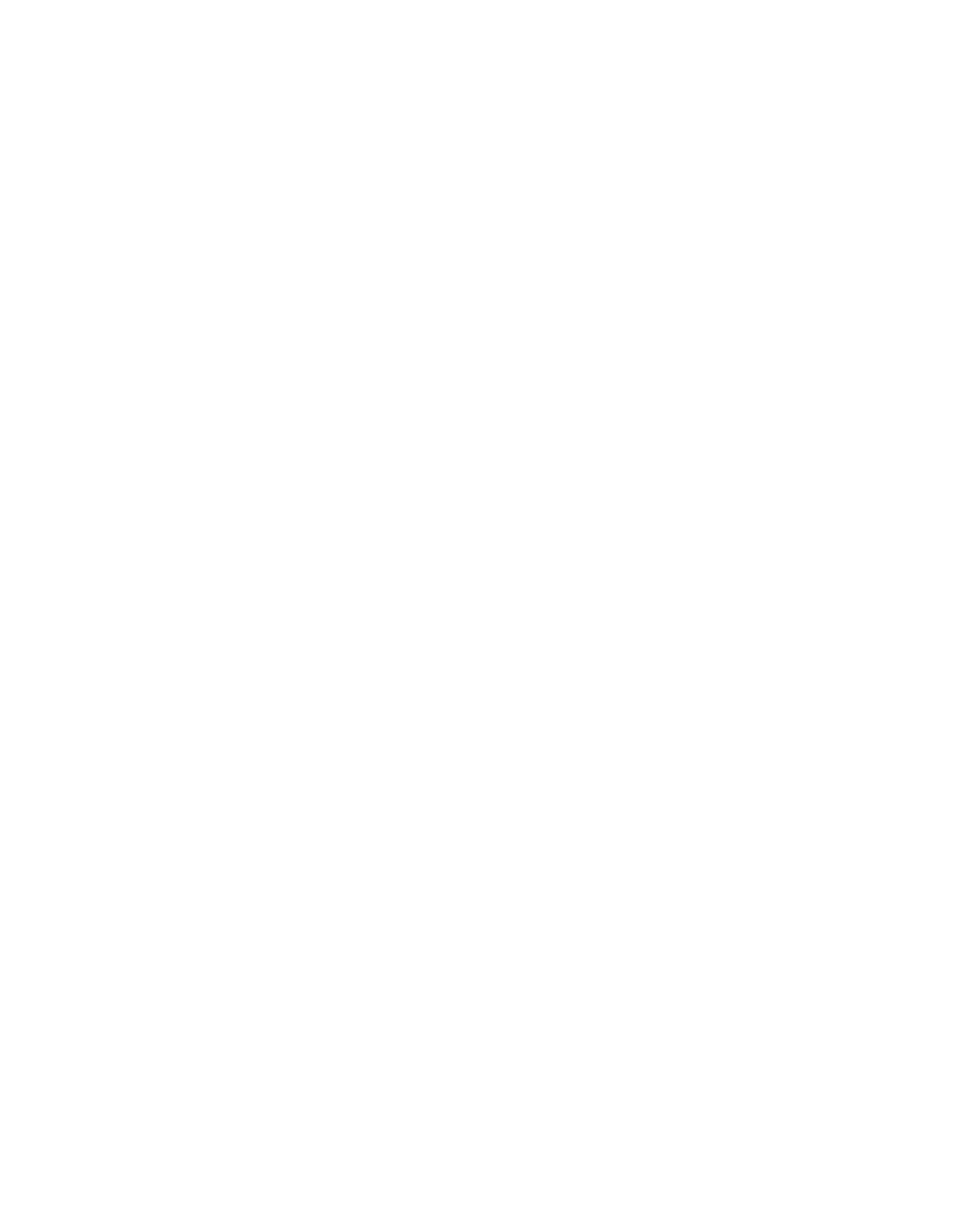



#### *1961*  **WESTERN DIVISION SEMIFINALS Los Angeles 3, Detroit 2**

#### **DATE RESULT W/L SERIES HIGH SCORER**

| March 14 | Detroit 102                   | @ Los Angeles 120 | W | $1 - \Omega$ | Baylor 40 |
|----------|-------------------------------|-------------------|---|--------------|-----------|
| March 15 | Detroit 118                   | @ Los Angeles 120 | W | $2-0$        | Baylor 49 |
| March 17 | Los Angeles 113 @ Detroit 124 |                   |   | $2 - 1$      | Baylor 26 |
| March 18 | Los Angeles 114               | @ Detroit 123     |   | $2 - 2$      | Baylor 47 |
| March 19 | Detroit 120                   | @ Los Angeles 137 | W | $3-2$        | Baylor 35 |

#### **WESTERN DIVISION FINALS**

**St. Louis 4, Los Angeles 3** 

| March 21 | Los Angeles $122 \quad \textcircled{e}$ St. Louis 118 |                        | W | $1-0$   | Baylor 44 |
|----------|-------------------------------------------------------|------------------------|---|---------|-----------|
| March 22 | Los Angeles 106                                       | @ St. Louis 121        |   | $1 - 1$ | Baylor 35 |
| March 24 | St. Louis 112                                         | @ Los Angeles 118      | W | $2 - 1$ | Baylor 25 |
| March 25 | St. Louis 118                                         | @ Los Angeles 117      |   | $2 - 2$ | West 33   |
| March 27 | Los Angeles 121                                       | @ St. Louis 112        | W | $3-2$   | Baylor 47 |
| March 29 | St. Louis 114                                         | @ Los Angeles 113 (OT) | L | $3-3$   | Baylor 39 |
| April 1  | Los Angeles 103                                       | @ St. Louis 105        |   | $3-4$   | Baylor 39 |
|          |                                                       |                        |   |         |           |

#### *1962*  **WESTERN DIVISION FINALS Los Angeles 4, Detroit 2**

|          |                 | $Los$ Allectes $\pi$ , Detteit 2 |   |        |                |
|----------|-----------------|----------------------------------|---|--------|----------------|
| March 24 | Detroit 108     | @ Los Angeles 132                | W | $1-()$ | Baylor 35      |
| March 25 | Detroit 112     | @ Los Angeles 127                | W | $2-0$  | West 40        |
| March 27 | Los Angeles 111 | @ Detroit 106                    | W | $3-0$  | Baylor 34      |
| March 29 | Los Angeles 117 | @ Detroit 118                    |   | $3-1$  | Baylor 45      |
| March 31 | Detroit 132     | @ Los Angeles 125                |   | $3-2$  | Baylor 37      |
| April 3  | Los Angeles 123 | @ Detroit 117                    | W | $4-2$  | Baylor/West 38 |

#### **NBA FINALS**

#### **Boston 4, Los Angeles 3**

| April 7  | Los Angeles 108 | @ Boston 122        |   | $0-1$   | Baylor 35      |
|----------|-----------------|---------------------|---|---------|----------------|
| April 8  | Los Angeles 129 | $\omega$ Boston 122 | W | $1 - 1$ | West 40        |
| April 10 | Boston 115      | @ Los Angeles 117   | W | $2 - 1$ | Baylor 39      |
| April 11 | Boston 115      | @ Los Angeles 103   |   | $2 - 2$ | Baylor 38      |
| April 14 | Los Angeles 126 | @ Boston 121        | W | $3-2$   | Baylor 61      |
| April 16 | Boston 119      | @ Los Angeles 105   |   | $3-3$   | Baylor/West 34 |
| April 18 | Los Angeles 107 | $@$ Boston 110 (OT) |   | $3-4$   | Baylor 41      |
|          |                 |                     |   |         |                |

#### *1963*  **WESTERN DIVISION FINALS**

|          | Los Angeles 4, St. Louis 3 |                   |   |         |           |  |  |
|----------|----------------------------|-------------------|---|---------|-----------|--|--|
| March 31 | St. Louis 104              | @ Los Angeles 112 | W | $1-0$   | West 27   |  |  |
| April 2  | St. Louis 102              | @ Los Angeles 101 | W | $2-0$   | Baylor 29 |  |  |
| April 4  | Los Angeles 112            | @ St. Louis 125   |   | $2 - 1$ | Baylor 34 |  |  |
| April 6  | Los Angeles 114            | @ St. Louis 124   |   | $2 - 2$ | West 33   |  |  |
| April 7  | St. Louis 100              | @ Los Angeles 123 | W | $3-2$   | Baylor 37 |  |  |
| April 9  | Los Angeles 113            | @ St. Louis 121   |   | $3 - 3$ | Baylor 39 |  |  |
| April 11 | St. Louis 100              | @ Los Angeles 115 | W | $4 - 3$ | Baylor 35 |  |  |

### **NBA FINALS**

**Boston 4, Los Angeles 2**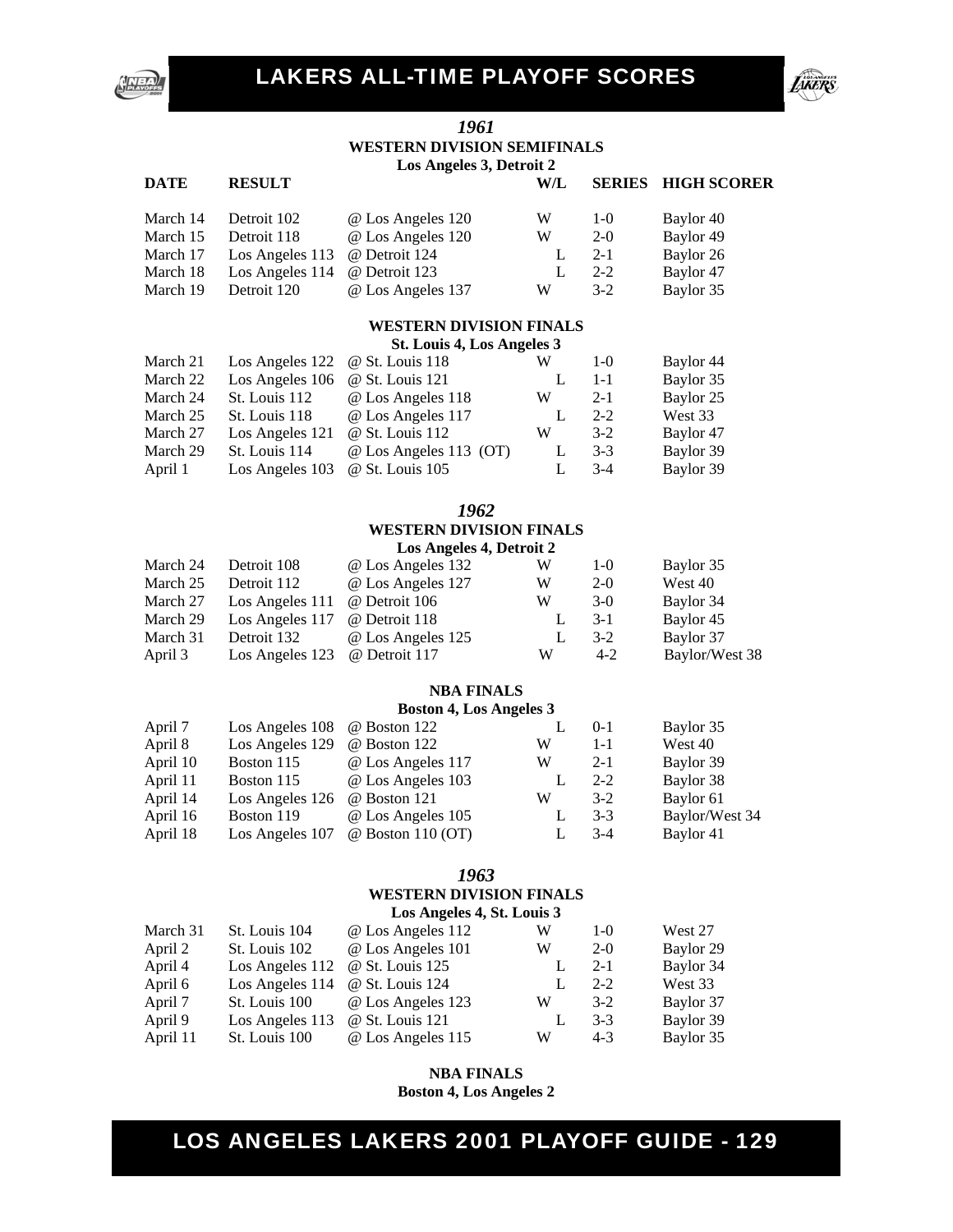

|                 |                   |                                     | $0-1$   | Baylor 33 |
|-----------------|-------------------|-------------------------------------|---------|-----------|
| Los Angeles 106 | @ Boston 116      |                                     | $0 - 2$ | Baylor 30 |
| Boston 99       | @ Los Angeles 119 | W                                   | $1 - 2$ | West 42   |
| Boston 108      | @ Los Angeles 105 |                                     | $1 - 3$ | Baylor 31 |
| Los Angeles 126 | @ Boston 119      | w                                   | $2 - 3$ | Baylor 43 |
| Boston 112      | @ Los Angeles 109 |                                     | $2 - 4$ | West 32   |
|                 |                   | Los Angeles 114 $\omega$ Boston 117 |         |           |

#### *1964*

#### **WESTERN DIVISION SEMIFINALS**

|          | St. Louis 3, Los Angeles 2 |                   |   |         |           |
|----------|----------------------------|-------------------|---|---------|-----------|
| March 21 | Los Angeles 104            | @ St. Louis 115   |   | $0-1$   | West 35   |
| March 22 | Los Angeles 90             | @ St. Louis 106   |   | $0 - 2$ | Baylor 20 |
| March 25 | St. Louis 105              | @ Los Angeles 107 | W | $1 - 2$ | West 39   |
| March 28 | St. Louis 88               | @ Los Angeles 97  | W | $2 - 2$ | West 39   |
| March 30 | Los Angeles 108            | @ St. Louis 121   |   | $2 - 3$ | Baylor 28 |

#### *1965*

#### **WESTERN DIVISION FINALS Los Angeles 4, Baltimore 2**

| April 3  | Baltimore 115   | @ Los Angeles 121 | W | $1 - 0$ | West 49 |
|----------|-----------------|-------------------|---|---------|---------|
| April 5  | Baltimore 115   | @ Los Angeles 118 | W | $2-0$   | West 52 |
| April 7  | Los Angeles 115 | @ Baltimore 122   |   | $2 - 1$ | West 44 |
| April 9  | Los Angeles 112 | @ Baltimore 114   |   | $2 - 2$ | West 48 |
| April 11 | Baltimore 112   | @ Los Angeles 120 | W | $3-2$   | West 43 |
| April 13 | Los Angeles 117 | @ Baltimore 115   | W | $4-2$   | West 42 |

#### **NBA FINALS**

#### **Boston 4, Los Angeles 1**

| April 18 | Los Angeles $110 \quad \omega$ Boston 142 |                   | L. | $0-1$   | West 26  |
|----------|-------------------------------------------|-------------------|----|---------|----------|
| April 19 | Los Angeles 123                           | @ Boston 129      |    | $0 - 2$ | West 45  |
| April 21 | Boston 105                                | @ Los Angeles 126 | W  | $1 - 2$ | West 43  |
| April 23 | Boston 112                                | @ Los Angeles 99  | L. | $1 - 3$ | Ellis 24 |
| April 25 | Los Angeles 96                            | @ Boston 129      |    | $1 - 4$ | West 33  |

#### *1966*

#### **WESTERN DIVISION FINALS Los Angeles 4, St. Louis 3**

| April 1  | St. Louis 106   | @ Los Angeles 129 | W | $1-0$   | West 28   |
|----------|-----------------|-------------------|---|---------|-----------|
| April 3  | St. Louis 116   | @ Los Angeles 125 | W | $2-0$   | Baylor 42 |
| April 6  | Los Angeles 113 | @ St. Louis 120   |   | $2 - 1$ | West 32   |
| April 9  | Los Angeles 107 | @ St. Louis 95    | W | $3-1$   | West 42   |
| April 10 | St. Louis 112   | @ Los Angeles 100 |   | $3-2$   | West 31   |
| April 13 | Los Angeles 127 | @ St. Louis 131   |   | $3-3$   | West 38   |
| April 15 | St. Louis 121   | @ Los Angeles 130 | W | $4 - 3$ | West 35   |

#### **NBA FINALS**

#### **Boston 4, Los Angeles 3**

| April 17 |                 | Los Angeles 133 $\circledcirc$ Boston 129 (OT) | W | $1-0$   | West 41   |
|----------|-----------------|------------------------------------------------|---|---------|-----------|
| April 19 | Los Angeles 109 | @ Boston 129                                   |   | $1 - 1$ | West 18   |
| April 20 | Boston 120      | @ Los Angeles 106                              |   | $1 - 2$ | West 34   |
| April 22 | Boston 122      | @ Los Angeles 117                              |   | $1 - 3$ | West 45   |
| April 24 | Los Angeles 121 | @ Boston 117                                   | W | $2 - 3$ | Baylor 41 |
| April 26 | Boston 115      | @ Los Angeles 123                              | W | $3-3$   | West 32   |
| April 28 | Los Angeles 93  | @ Boston 95                                    |   | $3-4$   | West 36   |
|          |                 |                                                |   |         |           |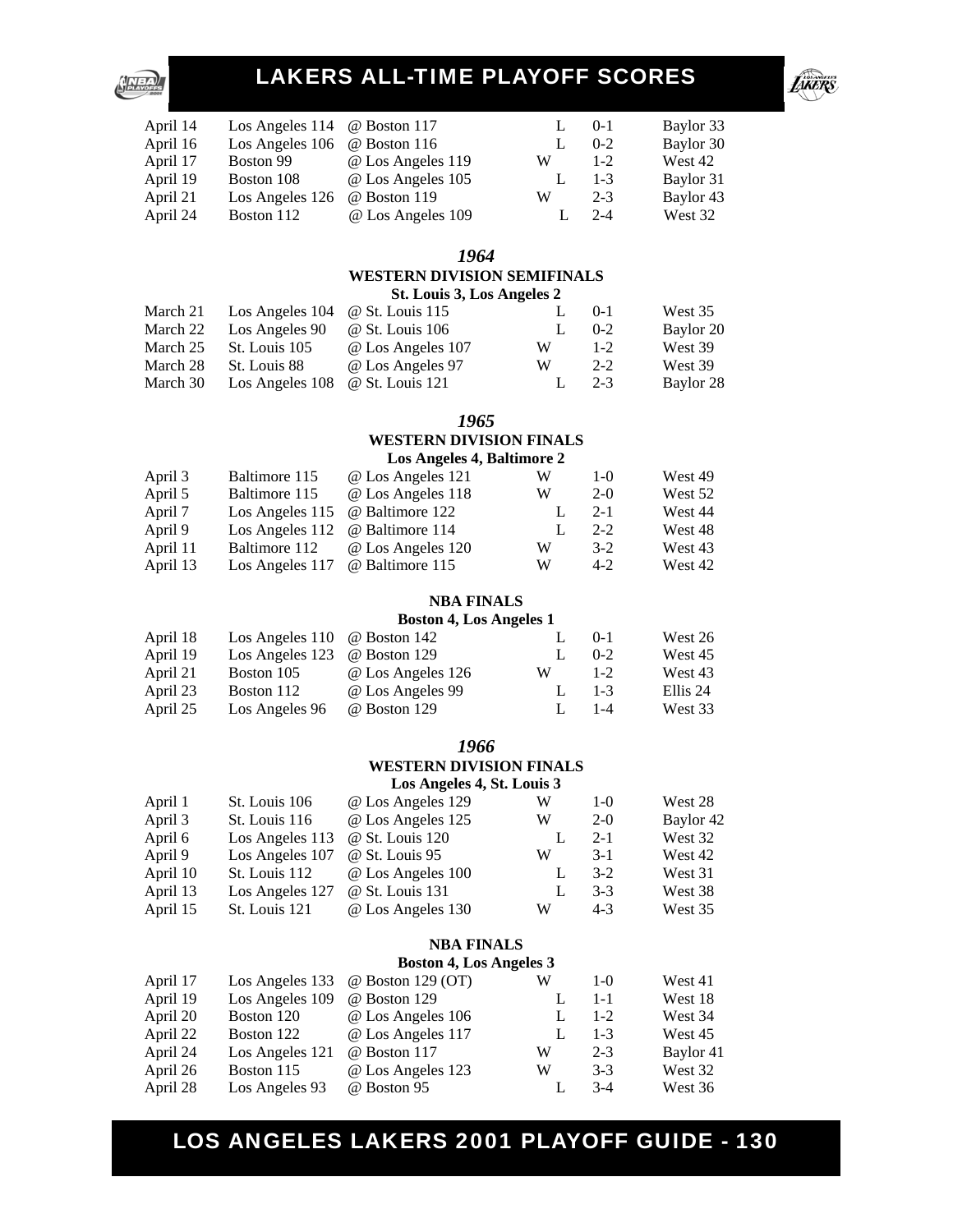





#### *1967*  **WESTERN DIVISION SEMIFINALS San Francisco 3, Los Angeles 0**

|  | San Francisco 3, Los Angeles 0 |                                              |      |  |                   |  |  |  |
|--|--------------------------------|----------------------------------------------|------|--|-------------------|--|--|--|
|  |                                | March 21 Los Angeles 108 @ San Francisco 124 | 1.01 |  | Clark 26          |  |  |  |
|  |                                | $\alpha$ $\Gamma$ $(10.01 \pm 1.00)$         |      |  | $\sim$ 1 $\sim$ 4 |  |  |  |

| March 23 San Francisco 113 @ Los Angeles 102 |         | $1.0 - 2$ | Clark 24  |
|----------------------------------------------|---------|-----------|-----------|
| March 26 Los Angeles 115 @ San Francisco 122 | $1.0-3$ |           | Baylor 37 |

#### *1968*

### **WESTERN DIVISION SEMFINALS**

|          |                | Los Angeles 4, Chicago 1 |   |         |           |  |
|----------|----------------|--------------------------|---|---------|-----------|--|
| March 24 | Chicago 101    | @ Los Angeles 109        | W | $1-()$  | West 33   |  |
| March 25 | Chicago 106    | @ Los Angeles 111        | W | $2-0$   | West 35   |  |
| March 27 | Los Angeles 98 | @ Chicago 104            |   | $2 - 1$ | West 32   |  |
| March 29 | Los Angeles 93 | @ Chicago 87             | W | $3 - 1$ | Baylor 27 |  |
| March 31 | Chicago 99     | @ Los Angeles 122        | W | $4-1$   | Baylor 37 |  |

#### **WESTERN DIVISION FINALS**

### **Los Angeles 4, San Francisco 0**

| April 5  | San Francisco 105 @ Los Angeles 133                         | W | $1-()$ | Baylor 29      |
|----------|-------------------------------------------------------------|---|--------|----------------|
| April 10 | San Francisco 112 @ Los Angeles 115                         | W | $2-0$  | Baylor/West 36 |
| April 11 | Los Angeles 128 @ San Francisco 124                         | W | $3-0$  | West 40        |
| April 13 | Los Angeles $106 \quad \textcircled{e}$ San Francisco $100$ | W | $4-0$  | West 29        |

#### **NBA FINALS**

#### **Boston 4, Los Angeles 2**

|                 |                     |                                                      | $0-1$   | West 25   |
|-----------------|---------------------|------------------------------------------------------|---------|-----------|
| Los Angeles 123 | @ Boston 113        | W                                                    | $1 - 1$ | West 35   |
| Boston 127      | @ Los Angeles 119   |                                                      | $1 - 2$ | West 33   |
| Boston 105      | @ Los Angeles 119   | W                                                    | $2 - 2$ | West 38   |
| Los Angeles 117 | $@$ Boston 120 (OT) |                                                      | $2 - 3$ | West 35   |
| Boston 124      | @ Los Angeles 109   |                                                      | $2 - 4$ | Baylor 28 |
|                 |                     | Los Angeles $101 \quad \textcircled{e}$ Boston $107$ |         |           |

#### *1969*

#### **WESTERN DIVISION SEMIFINALS**

#### **Los Angeles 4, San Francisco 2**

| March 26 | San Francisco 99 @ Los Angeles 94   |   | $0-1$   | West 36 |
|----------|-------------------------------------|---|---------|---------|
| March 28 | San Francisco 107 @ Los Angeles 101 |   | $0 - 2$ | West 36 |
| March 31 | Los Angeles 115 @ San Francisco 98  | W | $1 - 2$ | West 25 |
| April 2  | Los Angeles 103 @ San Francisco 88  | W | $2 - 2$ | West 36 |
| April 4  | San Francisco 98 @ Los Angeles 103  | W | $3-2$   | West 29 |
| April 5  | Los Angeles 118 @ San Francisco 78  | W | $4-2$   | West 29 |

#### **WESTERN DIVISION FINALS**

#### **Los Angeles 4, Atlanta 1**

| April 11 | Atlanta 93      | @ Los Angeles 95  | W | $1-()$  | West 25        |
|----------|-----------------|-------------------|---|---------|----------------|
| April 13 | Atlanta 102     | @ Los Angeles 104 | W | $2-0$   | Chamberlain 23 |
| April 15 | Los Angeles 80  | @ Atlanta 99      |   | $2 - 1$ | Egan 19        |
| April 17 | Los Angeles 100 | @ Atlanta 85      | W | $3-1$   | Chamberlain 25 |
| April 20 | Atlanta 96      | @ Los Angeles 104 | W | 4-1     | Baylor 29      |

#### **NBA FINALS**

|          |                                           | <b>Boston 4, Los Angeles 3</b> |    |         |         |
|----------|-------------------------------------------|--------------------------------|----|---------|---------|
| April 23 | Boston 118                                | @ Los Angeles 120              | W  | $1-()$  | West 53 |
| April 25 | Boston 112                                | @ Los Angeles 118              | W  | $2-0$   | West 41 |
| April 27 | Los Angeles $105 \quad \omega$ Boston 111 |                                | Ъ. | $2 - 1$ | West 24 |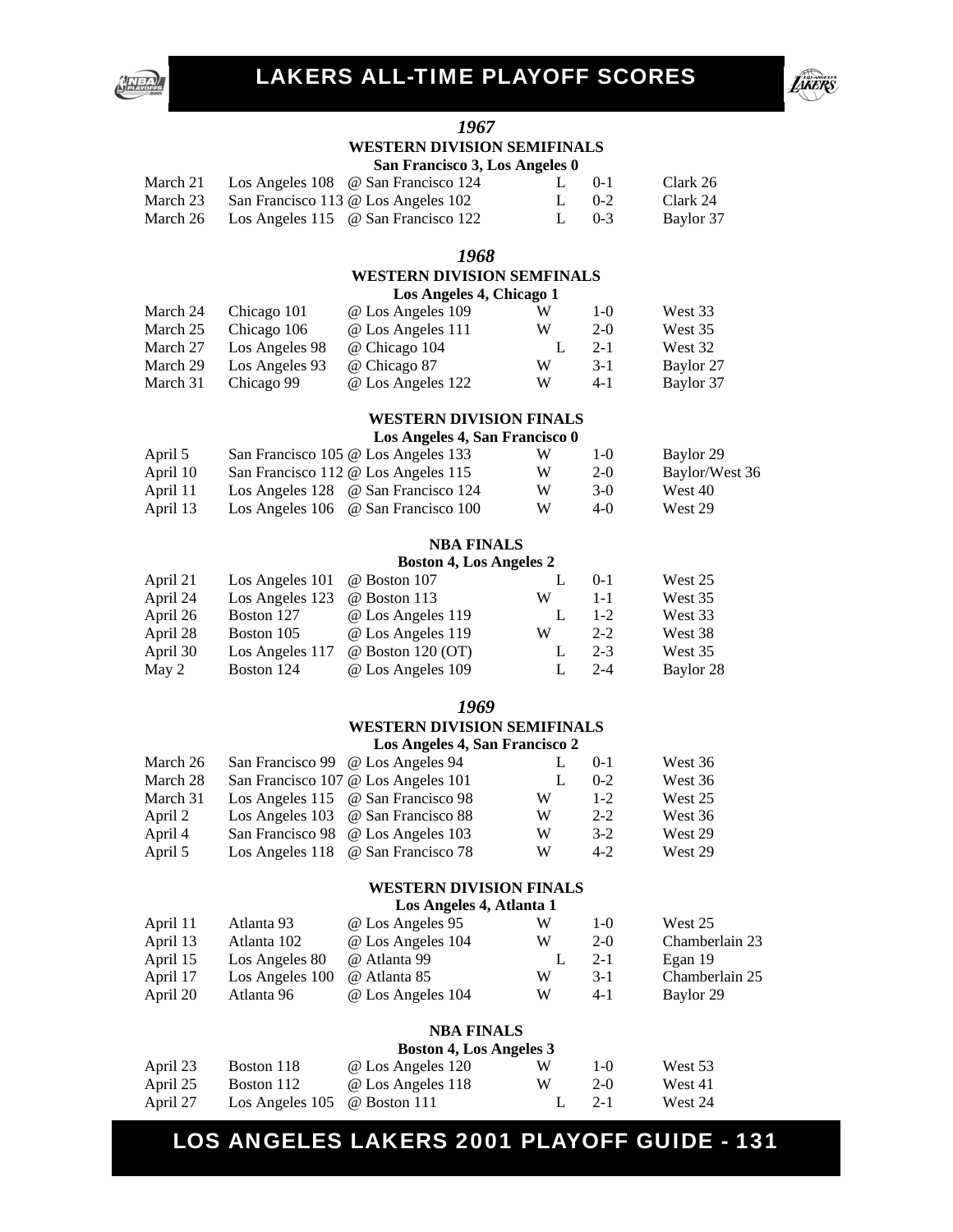

| April 29 | Los Angeles 88 | @ Boston 89       |   | $2 - 2$ | West 40        |
|----------|----------------|-------------------|---|---------|----------------|
| May 1    | Boston 104     | @ Los Angeles 117 | W | $3-2$   | West 39        |
| May 3    | Los Angeles 90 | @ Boston 99       |   | $3-3$   | Baylor/West 26 |
| May 5    | Boston 108     | @ Los Angeles 106 |   | $3-4$   | West 42        |

#### *1970*

#### **WESTERN DIVISION SEMIFINALS Los Angeles 4, Phoenix 3**

|          |                 | <b>EVALUED A</b> HOUSE OF |   |         |                     |
|----------|-----------------|---------------------------|---|---------|---------------------|
| March 25 | Phoenix 112     | @ Los Angeles 128         | W | $1-0$   | Baylor 32           |
| March 29 | Phoenix 114     | @ Los Angeles 101         |   | $1 - 1$ | West 33             |
| April 2  | Los Angeles 98  | @ Phoenix 112             |   | $1 - 2$ | West 31             |
| April 4  | Los Angeles 102 | @ Phoenix 112             |   | $1 - 3$ | Chamberlain 29      |
| April 5  | Phoenix 121     | @ Los Angeles 138         | W | $2 - 3$ | Chamberlain/West 36 |
| April 7  | Los Angeles 104 | @ Phoenix 93              | W | $3-3$   | West 35             |
| April 9  | Phoenix 94      | @ Los Angeles 129         | W | $4 - 3$ | Chamberlain 30      |
|          |                 |                           |   |         |                     |

#### **WESTERN DIVISION FINALS**

|          |                                           | Los Angeles 4, Atlanta 0      |   |        |                        |
|----------|-------------------------------------------|-------------------------------|---|--------|------------------------|
| April 12 | Los Angeles $119$ @ Atlanta $115$         |                               | W | $1-()$ | West 38                |
| April 14 | Los Angeles $105 \quad \omega$ Atlanta 94 |                               | W | $2-0$  | Chamberlain/Garrett 24 |
| April 16 | Atlanta 114                               | $\omega$ Los Angeles 115 (OT) | W | $3-0$  | West 35                |
| April 19 | Atlanta 114                               | @ Los Angeles 133             | W | $4-0$  | West 39                |

#### **NBA FINALS**

#### **New York 4, Los Angeles 3**

| April 24 | Los Angeles 112 @ New York 124         |   | $0-1$   | West 33        |  |  |
|----------|----------------------------------------|---|---------|----------------|--|--|
| April 27 | @ New York 103<br>Los Angeles 105      | W | $1 - 1$ | West 34        |  |  |
| April 29 | @ Los Angeles 108 (OT)<br>New York 111 |   | $1 - 2$ | West 34        |  |  |
| May 1    | @ Los Angeles 121 (OT)<br>New York 115 | W | $2 - 2$ | West 37        |  |  |
| May 4    | @ New York 107<br>Los Angeles 100      |   | $2 - 3$ | Chamberlain 22 |  |  |
| May 6    | New York 113<br>@ Los Angeles 135      | W | $3-3$   | Chamberlain 45 |  |  |
| May 8    | @ New York 113<br>Los Angeles 99       |   | $3-4$   | West 28        |  |  |
|          |                                        |   |         |                |  |  |

#### *1971*

#### **WESTERN CONFERENCE SEMIFINALS Los Angeles 4, Chicago 3**

|          | $200$ $\ldots$ $200$ $\ldots$ $200$ |                   |   |         |              |  |
|----------|-------------------------------------|-------------------|---|---------|--------------|--|
| March 24 | Chicago 99                          | @ Los Angeles 100 | W | $1-0$   | McMillian 26 |  |
| March 26 | Chicago 95                          | @ Los Angeles 105 | W | $2-0$   | Goodrich 29  |  |
| March 28 | Los Angeles 98                      | @ Chicago 106     |   | $2 - 1$ | Goodrich 39  |  |
| March 30 | Los Angeles 102                     | @ Chicago 112     |   | $2 - 2$ | Goodrich 32  |  |
| April 1  | Chicago 86                          | @ Los Angeles 115 | W | $3-2$   | Goodrich 33  |  |
| April 4  | Los Angeles 99                      | @ Chicago 113     |   | $3-3$   | Goodrich 25  |  |
| April 6  | Chicago 98                          | @ Los Angeles 109 | W | $4 - 3$ | Goodrich 29  |  |
|          |                                     |                   |   |         |              |  |

#### **WESTERN CONFERENCE FINALS**

#### **Milwaukee 4, Los Angeles 1**

| April 9  | Los Angeles 85 | @ Milwaukee 106   | L | $0 - 1$ | Chamberlain     |
|----------|----------------|-------------------|---|---------|-----------------|
| April 11 | Los Angeles 73 | @ Milwaukee 91    |   | $0 - 2$ | Chamberlain     |
| April 14 | Milwaukee 107  | @ Los Angeles 118 | W | $1-2$   | Chamberlain, C  |
|          |                |                   |   |         | Hairston, Riley |
| April 16 | Milwaukee 117  | @ Los Angeles 94  | L | $1 - 3$ | Goodrich 26     |
| April 18 | Los Angeles 98 | @ Milwaukee 116   |   | $1 - 4$ | Hairston 27     |
|          |                |                   |   |         |                 |

*1972*  **WESTERN CONFERENCE SEMIFINALS**  Chamberlain 22 Chamberlain 26 Chamberlain, Goodrich Hairston, Riley 24 Goodrich 26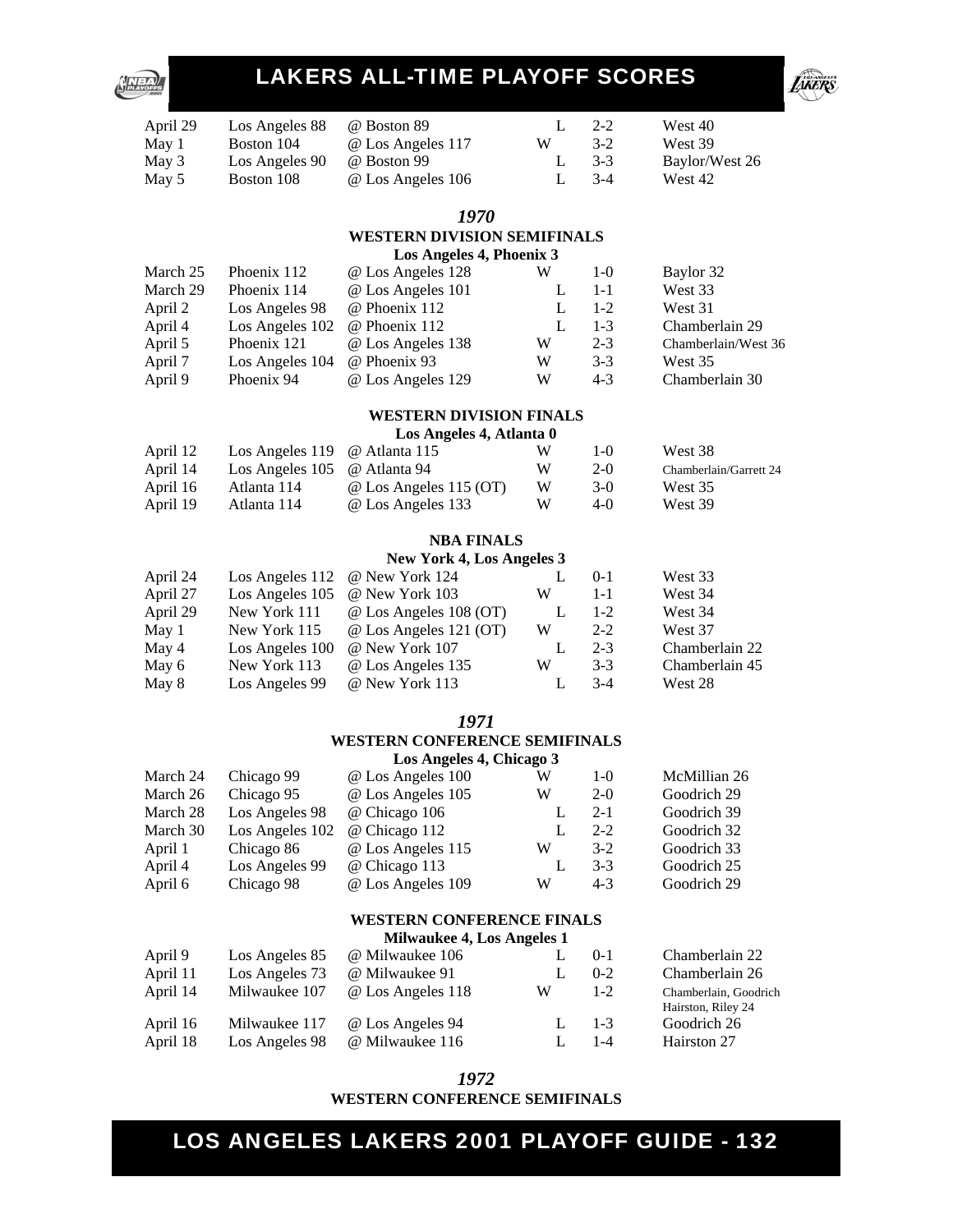



| Los Angeles 4, Chicago 0 |                              |                   |   |        |             |
|--------------------------|------------------------------|-------------------|---|--------|-------------|
| March 28                 | Chicago 80                   | @ Los Angeles 95  | W | $1-()$ | Goodrich 32 |
| March 30                 | Chicago 124                  | @ Los Angeles 131 | W | $2-0$  | West 37     |
| April 2                  | Los Angeles 108              | @ Chicago 101     | W | $3-0$  | West 31     |
| April 4                  | Los Angeles 108 @ Chicago 97 |                   | W | $4-0$  | Goodrich 27 |
|                          |                              |                   |   |        |             |

#### **WESTERN CONFERENCE FINALS Los Angeles 4, Milwaukee 2**

|          | LOS Allgeles 4, Millwaukee $\Delta$ |                   |   |          |              |  |  |
|----------|-------------------------------------|-------------------|---|----------|--------------|--|--|
| April 9  | Milwaukee 93                        | @ Los Angeles 72  |   | $() - 1$ | Hairston 16  |  |  |
| April 12 | Milwaukee 134                       | @ Los Angeles 135 | W | $1 - 1$  | McMillian 42 |  |  |
| April 14 | Los Angeles 108                     | @ Milwaukee 105   | W | $2 - 1$  | Goodrich 30  |  |  |
| April 16 | Los Angeles 88                      | @ Milwaukee 114   |   | $2 - 2$  | West 24      |  |  |
| April 18 | Milwaukee 90                        | @ Los Angeles 115 | W | $3-2$    | McMillian 25 |  |  |
| April 22 | Los Angeles 104                     | @ Milwaukee 100   | W | $4 - 2$  | West 25      |  |  |
|          |                                     |                   |   |          |              |  |  |

#### **NBA FINALS**

#### **Los Angeles 4, New York 1**

| April 26 | New York 114    | @ Los Angeles 92                           |   | $() - 1$ | Goodrich 20    |
|----------|-----------------|--------------------------------------------|---|----------|----------------|
| April 30 | New York 92     | @ Los Angeles 106                          | W | $1 - 1$  | Goodrich 31    |
| May 3    | Los Angeles 107 | @ New York 96                              | W | $2 - 1$  | Chamberlain 26 |
| May 5    |                 | Los Angeles 116 $\omega$ New York 111 (OT) | W | $3-1$    | West 28        |
| May 7    | New York 100    | @ Los Angeles 114                          | W | $4-1$    | Goodrich 25    |

#### *1973*

#### **WESTERN CONFERENCE SEMIFINALS**

**Los Angeles 4, Chicago 3** 

| March 30 | Chicago 104    | @ Los Angeles 107 (OT) | W | $1 - 0$ | Goodrich 28  |
|----------|----------------|------------------------|---|---------|--------------|
| April 1  | Chicago 93     | @ Los Angeles 108      | W | $2-0$   | Goodrich 33  |
| April 6  | Los Angeles 86 | @ Chicago 96           |   | $2 - 1$ | McMillian 24 |
| April 8  | Los Angeles 94 | @ Chicago 98           |   | $2 - 2$ | McMillian 25 |
| April 10 | Chicago 102    | @ Los Angeles 123      | W | $3-2$   | West 36      |
| April 13 | Los Angeles 93 | @ Chicago 101          |   | $3-3$   | West 19      |
| April 15 | Chicago 92     | @ Los Angeles 95       | W | $4-2$   | West 27      |

#### **WESTERN CONFERENCE FINALS**

**Los Angeles 4, Golden State 1** 

| April 17 | Golden State 99 | @ Los Angeles 101                  | W | $1-()$  | McMillian 37 |
|----------|-----------------|------------------------------------|---|---------|--------------|
| April 19 | Golden State 93 | @ Los Angeles 104                  | W | $2-0$   | West 36      |
| April 21 |                 | Los Angeles 126 @ Golden State 70  | W | $3-0$   | McMillian 28 |
| April 23 |                 | Los Angeles 109 @ Golden State 117 |   | $3-1$   | West 32      |
| April 25 |                 | Golden State 118 @ Los Angeles 128 | W | $4 - 1$ | Goodrich 44  |

#### **NBA FINALS**

#### **New York 4, Los Angeles 1**

| May 1    |              |                                                  | W                                                                                            | $1-()$  | Goodrich 30      |
|----------|--------------|--------------------------------------------------|----------------------------------------------------------------------------------------------|---------|------------------|
| May 3    | New York 99  |                                                  |                                                                                              | $1 - 1$ | West 32          |
| May 6    |              |                                                  |                                                                                              | $1 - 2$ | McMillian 22     |
| May 8    |              |                                                  |                                                                                              | $1 - 3$ | Goodrich/West 23 |
| May $10$ | New York 102 |                                                  |                                                                                              | $1 - 4$ | Goodrich 28      |
|          |              | New York 112<br>Los Angeles 83<br>Los Angeles 98 | @ Los Angeles 115<br>@ Los Angeles 95<br>@ New York 87<br>@ New York 103<br>@ Los Angeles 93 |         |                  |

#### *1974*

#### **WESTERN CONFERENCE SEMIFINALS**

| <b>Milwaukee 4, Los Angeles 1</b> |  |  |  |  |  |
|-----------------------------------|--|--|--|--|--|
|-----------------------------------|--|--|--|--|--|

|  | March 29 Los Angeles 95 @ Milwaukee 99  | $1.0 - -1$ | Goodrich 31 |
|--|-----------------------------------------|------------|-------------|
|  | March 31 Los Angeles 90 @ Milwaukee 109 | $1.0 - 2$  | Goodrich 21 |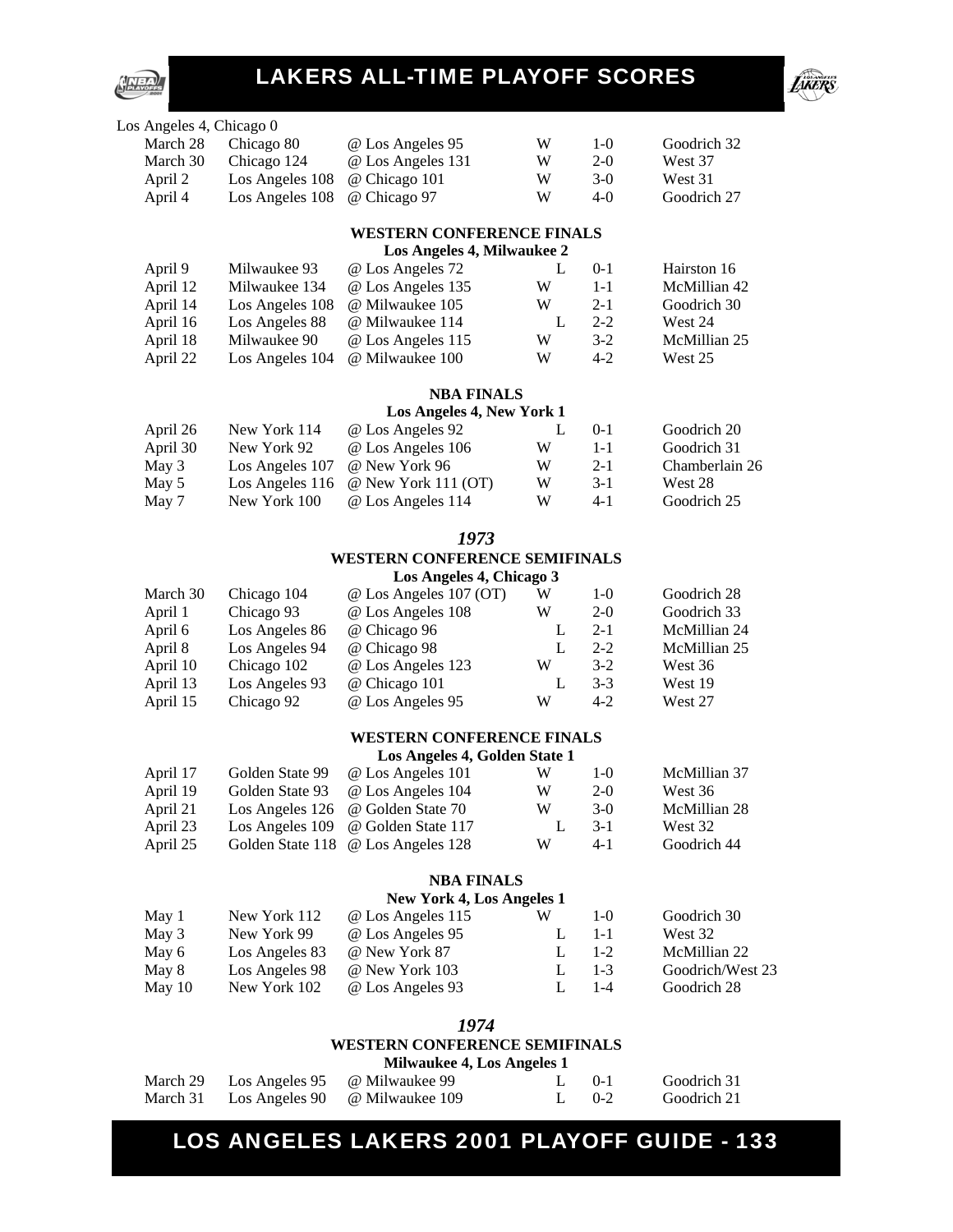

| April 2 | Milwaukee 96  | @ Los Angeles 98                      | W | $1-2$   | Smith 30    |
|---------|---------------|---------------------------------------|---|---------|-------------|
| April 4 | Milwaukee 112 | @ Los Angeles 90                      |   | 1.13    | Smith 20    |
| April 7 |               | Los Angeles 92 <i>@</i> Milwaukee 114 |   | $1 - 4$ | Goodrich 22 |

#### *1977*

#### **WESTERN CONFERENCE SEMIFINALS**

| April 20 | Golden State 106 @ Los Angeles 115 | W | $1-0$   | Abdul-Jabbar 27 |
|----------|------------------------------------|---|---------|-----------------|
| April 22 | Golden State 86 @ Los Angeles 95   | W | $2-0$   | Abdul-Jabbar 40 |
| April 24 | Los Angeles 105 @ Golden State 109 |   | $2 - 1$ | Abdul-Jabbar 28 |
| April 26 | Los Angeles 103 @ Golden State 114 |   | $2 - 2$ | Abdul-Jabbar 41 |
| April 29 | Golden State 105 @ Los Angeles 112 | W | $3-2$   | Abdul-Jabbar 45 |
| May 1    | Los Angeles 106 @ Golden State 115 |   | $3-3$   | Abdul-Jabbar 43 |
| May 4    | Golden State 84 @ Los Angeles 97   | W | $4 - 3$ | Abdul-Jabbar 36 |

#### **WESTERN CONFERENCE FINALS**

**Portland 4, Los Angeles 0** 

| May 6  | Portland 121                                           | @ Los Angeles 109 |              | $() - 1$  | Tatum 32        |
|--------|--------------------------------------------------------|-------------------|--------------|-----------|-----------------|
| May 8  | Portland 99                                            | @ Los Angeles 97  | $\mathbf{L}$ | $0 - 2$   | Abdul-Jabbar 40 |
| May 10 | Los Angeles 97                                         | @ Portland 102    | $\mathbf{L}$ | $(1) - 3$ | Abdul-Jabbar 21 |
| May 13 | Los Angeles $101 \quad \textcircled{e}$ Portland $105$ |                   |              | $(1) - 4$ | Abdul-Jabbar 30 |

*1978* 

#### **WESTERN CONFERENCE FIRST ROUND**

**Seattle 2, Los Angeles 1** 

| April 12 | Los Angeles 90 @ Seattle 102               |                   |   | $1.0 - 0.1$ | Abdul-Jabbar 26 |
|----------|--------------------------------------------|-------------------|---|-------------|-----------------|
| April 14 | Seattle 99                                 | @ Los Angeles 105 | W | $1 - 1$     | Abdul-Jabbar 24 |
| April 16 | Los Angeles $102 \quad \omega$ Seattle 111 |                   |   | $1. 1-2.$   | Abdul-Jabbar 31 |

#### *1979*

#### **WESTERN CONFERENCE FIRST ROUND Los Angeles 2, Denver 1**

| April 10 | Los Angeles $105 \quad \textcircled{e}$ Denver $110 \quad$ |                   |    | $1.0$ $0-1$ | Abdul-Jabbar 23 |
|----------|------------------------------------------------------------|-------------------|----|-------------|-----------------|
| April 13 | Denver 109                                                 | @ Los Angeles 121 | W. | $1 - 1$     | Abdul-Jabbar 32 |
| April 15 | Los Angeles 112 $\omega$ Denver 111                        |                   | W. | $2-1$       | Abdul-Jabbar 29 |

#### **WESTERN CONFERENCE SEMIFINALS**

**Seattle 4, Los Angeles 1** 

|                 |                        |                               | $0-1$   | Abdul-Jabbar 25 |
|-----------------|------------------------|-------------------------------|---------|-----------------|
| Los Angeles 103 | @ Seattle 108 (OT)     |                               | $0 - 2$ | Abdul-Jabbar 31 |
| Seattle 112     | @ Los Angeles 118 (OT) | W                             | $1-2$   | Abdul-Jabbar 32 |
| Seattle 117     | @ Los Angeles 115      | $\mathbf{L}$                  | $1 - 3$ | Abdul-Jabbar 31 |
| Los Angeles 100 | @ Seattle 106          |                               | $1 - 4$ | Abdul-Jabbar 25 |
|                 |                        | Los Angeles 101 @ Seattle 112 |         |                 |

#### *1980*

#### **WESTERN CONFERENCE SEMIFINALS**

| Los Angeles 4, Phoenix 1 |                 |                               |   |       |                 |  |  |
|--------------------------|-----------------|-------------------------------|---|-------|-----------------|--|--|
| April 8                  | Phoenix 110     | @ Los Angeles 119 (OT)        | W | 1-0   | Abdul-Jabbar 30 |  |  |
| April 9                  | Phoenix 128     | $\omega$ Los Angeles 131 (OT) | W | $2-0$ | Abdul-Jabbar 32 |  |  |
| April 11                 | Los Angeles 108 | @ Phoenix 105                 | W | $3-0$ | Abdul-Jabbar 37 |  |  |
| April 13                 | Los Angeles 101 | @ Phoenix 127                 |   | $3-1$ | Abdul-Jabbar 25 |  |  |
| April 15                 | Phoenix 101     | @ Los Angeles 126             | W | $4-1$ | Abdul-Jabbar 35 |  |  |

#### **WESTERN CONFERENCE FINALS**

**Los Angeles 4, Seattle 1** 

April 22 Seattle 108 @ Los Angeles 107 L 0-1 Abdul-Jabbar 26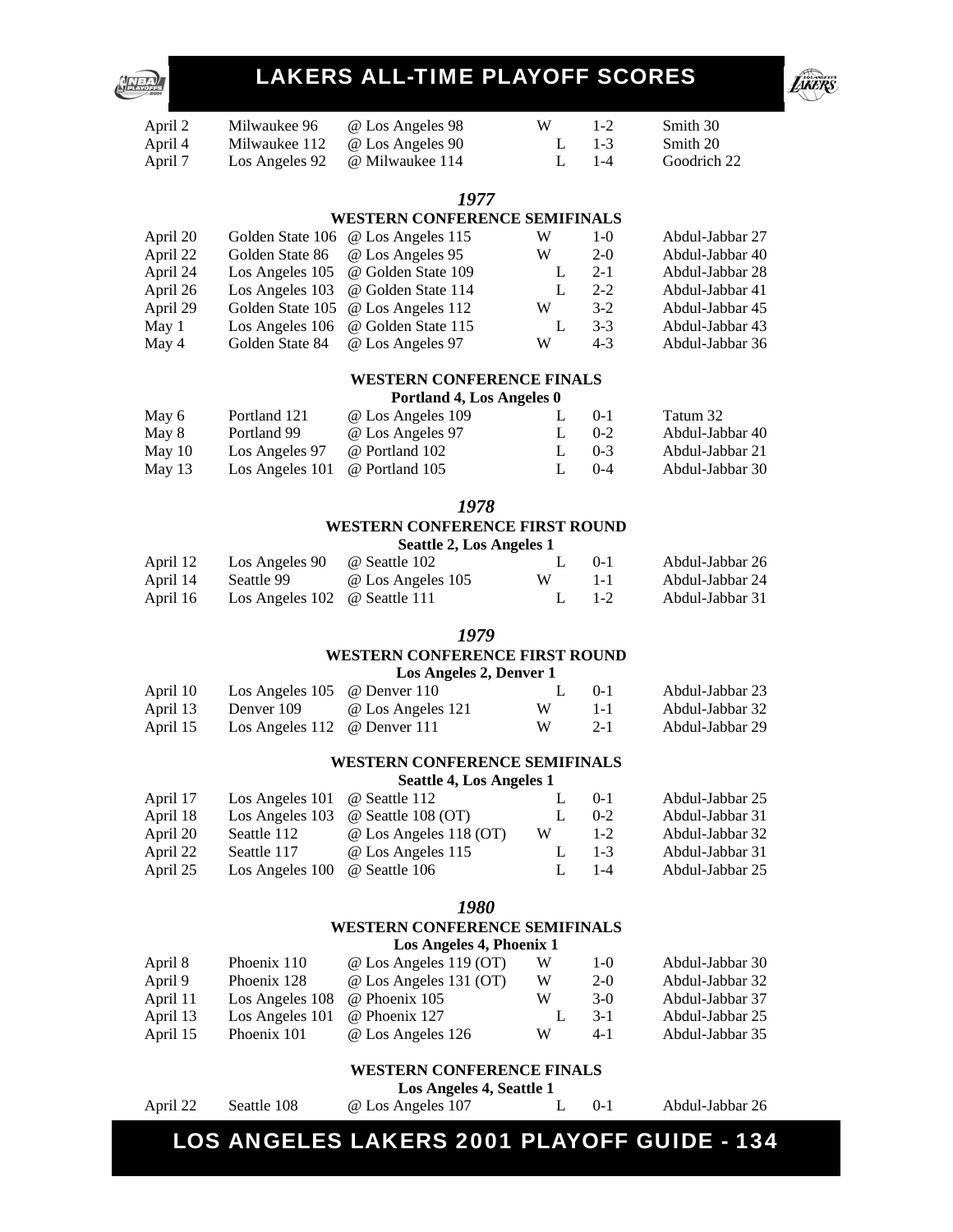

| April 23 | Seattle 99      | @ Los Angeles 108 | W | $1 - 1$ | Abdul-Jabbar 31 |
|----------|-----------------|-------------------|---|---------|-----------------|
| April 25 | Los Angeles 104 | @ Seattle 100     | W | $2-1$   | Abdul-Jabbar 33 |
| April 27 | Los Angeles 98  | @ Seattle 93      | W | $3-1$   | Abdul-Jabbar 25 |
| April 30 | Seattle 105     | @ Los Angeles 111 | W | $4 - 1$ | Abdul-Jabbar 38 |

#### **NBA FINALS**

#### **Los Angeles 4, Philadelphia 2**

| May 4    | Philadelphia 102 @ Los Angeles 109                       | W | $1 - \Omega$ | Abdul-Jabbar 33 |
|----------|----------------------------------------------------------|---|--------------|-----------------|
| May 7    | Philadelphia 107 @ Los Angeles 104                       |   | $1 - 1$      | Abdul-Jabbar 38 |
| May 10   | Los Angeles $111 \quad \textcircled{e}$ Philadelphia 101 | w | $2 - 1$      | Abdul-Jabbar 33 |
| May 11   | Los Angeles $102 \quad \omega$ Philadelphia $105$        |   | $2 - 2$      | Johnson 28      |
| May $14$ | Philadelphia 103 @ Los Angeles 108                       | W | $3-2$        | Abdul-Jabbar 40 |
| May $16$ | Los Angeles 123 @ Philadelphia 107                       | W | $4 - 2$      | Johnson 42      |

*1981* 

### **WESTERN CONFERENCE FIRST ROUND**

**Houston 2, Los Angeles 1** 

| April 1 | Houston 111                                         | @ Los Angeles 107 |   | $() - 1$ | Johnson 26      |
|---------|-----------------------------------------------------|-------------------|---|----------|-----------------|
| April 3 | Los Angeles $111 \quad \textcircled{e}$ Houston 106 |                   | W | $1 - 1$  | Abdul-Jabbar 27 |
| April 5 | Houston 89                                          | @ Los Angeles 86  |   | $1-2$    | Abdul-Jabbar 32 |

### *1982*  **WESTERN CONFERENCE SEMIFINALS**

| April 27 | Phoenix 96                                 | @ Los Angeles 115 |   | $1-()$ | Wilkes 28       |
|----------|--------------------------------------------|-------------------|---|--------|-----------------|
| April 28 | Phoenix 98                                 | @ Los Angeles 117 | W | $2-0$  | Abdul-Jabbar 24 |
| April 30 | Los Angeles $114 \quad \omega$ Phoenix 106 |                   | W | 3-Q    | Wilkes 26       |

|       | $1.1$ pm 50 $-$ 1000 $1.1$ $\mu$ <sub>1</sub> $\mu$ <sub>1</sub> $\mu$ <sub>0</sub> $\mu$ <sub>1</sub> $\mu$ <sub>0</sub> $\mu$ <sub>1</sub> $\mu$ <sub>0</sub> |   |        | $\cdots$               |
|-------|-----------------------------------------------------------------------------------------------------------------------------------------------------------------|---|--------|------------------------|
| May 2 | Los Angeles 112 $\omega$ Phoenix 107                                                                                                                            | W | $4-()$ | Wilkes/Abdul-Jabbar 24 |
|       |                                                                                                                                                                 |   |        |                        |

#### **WESTERN CONFERENCE FINALS Los Angeles 4, San Antonio 0**

|          | $\log$ Aligencs $\pi$ , ball Alitonity $\theta$ |                                                |   |        |                 |  |
|----------|-------------------------------------------------|------------------------------------------------|---|--------|-----------------|--|
| May 9    |                                                 | San Antonio 117 @ Los Angeles 128              | W | $1-()$ | Abdul-Jabbar 32 |  |
| May 11   |                                                 | San Antonio 101 @ Los Angeles 110              | W | $2-0$  | Wilkes/Nixon 22 |  |
| May $14$ |                                                 | Los Angeles $118 \quad \omega$ San Antonio 108 | W | $3-0$  | Abdul-Jabbar 26 |  |
| May $15$ |                                                 | Los Angeles $128 \quad \omega$ San Antonio 123 | W | $4-0$  | Nixon 30        |  |

#### **NBA FINALS**

#### **Los Angeles 4, Philadelphia 2**

| May 27 | Los Angeles 124 @ Philadelphia 117       | W | $1 - \Omega$ | Nixon/Wilkes 24   |
|--------|------------------------------------------|---|--------------|-------------------|
| May 30 | Los Angeles 94 $\omega$ Philadelphia 110 |   | $1 - 1$      | Abdul-Jabbar 23   |
| June 1 | Philadelphia 108 @ Los Angeles 129       | W | $2 - 1$      | Nixon 29          |
| June 3 | Philadelphia 101 @ Los Angeles 111       | W | $3-1$        | Johnson/Wilkes 24 |
| June 6 | Los Angeles 102 @ Philadelphia 135       |   | $3-2$        | McAdoo 23         |
| June 8 | Philadelphia 104 @ Los Angeles 114       | W | $4-2$        | Wilkes 27         |
|        |                                          |   |              |                   |

#### *1983*

#### **WESTERN CONFERENCE SEMIFINALS Los Angeles 4, Portland 1**

| LOS Aligeres 4, Portianu 1 |                 |                            |   |        |                 |
|----------------------------|-----------------|----------------------------|---|--------|-----------------|
| April 24                   | Portland 97     | @ Los Angeles 118          | w | $1-()$ | Abdul-Jabbar 32 |
| April 26                   | Portland 106    | @ Los Angeles 112          | W | $2-0$  | Abdul-Jabbar 37 |
| April 29                   | Los Angeles 115 | $\omega$ Portland 109 (OT) | W | $3-0$  | Abdul-Jabbar 30 |
| May 1                      | Los Angeles 95  | @ Portland 108             |   | $3-1$  | Abdul-Jabbar 34 |
| May 3                      | Portland 108    | @ Los Angeles 116          | W | 4-1    | Nixon 36        |

#### **WESTERN CONFERENCE FINALS**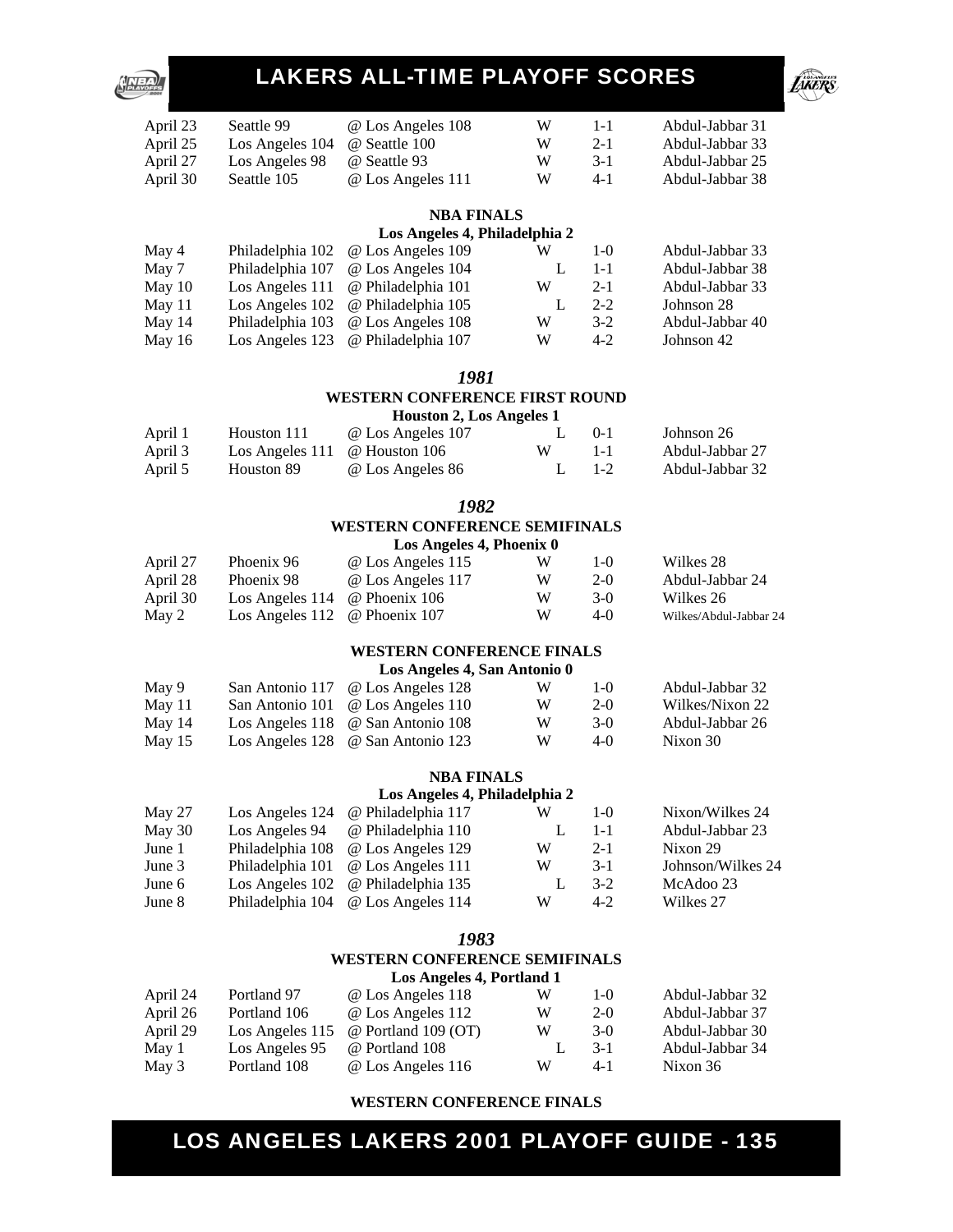#### **Los Angeles 4, San Antonio 2**

**LIKERS** 

| May 8    | San Antonio 107 @ Los Angeles 119         | W | $1-0$   | Nixon/Abdul-Jabbar 30 |
|----------|-------------------------------------------|---|---------|-----------------------|
| May 10   | San Antonio 122 @ Los Angeles 113         |   | $1 - 1$ | Wilkes 26             |
| May $13$ | Los Angeles 113 $\circ$ San Antonio 100   | W | $2 - 1$ | Johnson/Nixon 28      |
| May $15$ | Los Angeles 129 $\oslash$ San Antonio 121 | W | $3-1$   | Johnson 31            |
| May 18   | San Antonio 117 @ Los Angeles 112         | L | $3-2$   | Abdul-Jabbar 30       |
| May 20   | Los Angeles 101 @ San Antonio 100         | W | $4-2$   | Abdul-Jabbar 28       |
|          |                                           |   |         |                       |

#### **NBA FINALS**

#### **Philadelphia 4, Los Angeles 0**

| May 22 |                | Los Angeles 107 @ Philadelphia 113        |  | $() - 1$    | Nixon 26        |
|--------|----------------|-------------------------------------------|--|-------------|-----------------|
| May 26 | Los Angeles 93 | @ Philadelphia 103                        |  | $1.0 - -2.$ | Abdul-Jabbar 23 |
| May 29 |                | Philadelphia 111 @ Los Angeles 94         |  | $1.0-3$     | Abdul-Jabbar 23 |
| May 31 |                | Philadelphia 115 $\omega$ Los Angeles 108 |  | $0 - 4$     | Abdul-Jabbar 28 |

#### *1984*

#### **WESTERN CONFERENCE FIRST ROUND**

#### **Los Angeles 3, Kansas City 0**

| April 18 | Kansas City 105 @ Los Angeles 116 | W. | $1-(1)$ | Johnson 26      |
|----------|-----------------------------------|----|---------|-----------------|
| April 20 | Kansas City 102 @ Los Angeles 109 | W. | $2-0$   | Abdul-Jabbar 26 |
| April 22 | Los Angeles 108 @ Kansas City 102 | W. | $3-0$   | Abdul-Jabbar 23 |

#### **WESTERN CONFERENCE SEMIFINALS**

#### **Los Angeles 4, Dallas 1**

| April 28 | Dallas 91                                   | @ Los Angeles 134                        | W | $1-0$   | McGee 25        |
|----------|---------------------------------------------|------------------------------------------|---|---------|-----------------|
| May 1    | Dallas 101                                  | @ Los Angeles 109                        | W | $2-0$   | Johnson 27      |
| May 4    | Los Angeles $115 \quad \omega$ Dallas $125$ |                                          |   | $2 - 1$ | Johnson 24      |
| May 6    |                                             | Los Angeles 122 $\omega$ Dallas 115 (OT) | W | $3-1$   | Abdul-Jabbar 33 |
| May 8    | Dallas 99                                   | @ Los Angeles 115                        | W | $4 - 1$ | McGee 27        |

#### **WESTERN CONFERENCE FINALS**

#### **Los Angeles 4, Phoenix 2**

| May $12$ | Phoenix 94      | @ Los Angeles 110         | W | $1-0$   | McAdoo 20       |
|----------|-----------------|---------------------------|---|---------|-----------------|
| May $15$ | Phoenix 102     | @ Los Angeles 118         | W | $2-0$   | Abdul-Jabbar 21 |
| May $18$ | Los Angeles 127 | $\omega$ Phoenix 135 (OT) |   | $2 - 1$ | Abdul-Jabbar 31 |
| May 20   | Los Angeles 126 | @ Phoenix 115             | w | $3-1$   | Abdul-Jabbar 31 |
| May 23   | Phoenix 126     | @ Los Angeles 121         |   | $3-2$   | Abdul-Jabbar 28 |
| May $25$ | Los Angeles 99  | @ Phoenix 97              | w | $4-2$   | Worthy 22       |

#### **NBA FINALS**

#### **Boston 4, Los Angeles 3**

| May 27    | Los Angeles 115 $\quad \omega$ Boston 109 |                          | W | $1-0$   | Abdul-Jabbar 32 |
|-----------|-------------------------------------------|--------------------------|---|---------|-----------------|
| May 31    | Los Angeles 121                           | $\omega$ Boston 124 (OT) |   | $1 - 1$ | Worthy 29       |
| June 3    | Boston 104                                | @ Los Angeles 137        | W | $2 - 1$ | Abdul-Jabbar 24 |
| June 6    | Boston 108                                | @ Los Angeles 125 (OT)   |   | $2 - 2$ | Abdul-Jabbar 32 |
| June 8    | Los Angeles 103                           | @ Boston 121             |   | $2 - 3$ | Worthy 22       |
| June $10$ | Boston 108                                | @ Los Angeles 119        | W | $3-3$   | Abdul-Jabbar 30 |
| June $12$ | Los Angeles 102                           | @ Boston 111             |   | $3-4$   | Abdul-Jabbar 29 |

#### *1985*

#### **WESTERN CONFERENCE FIRST ROUND**

|          | Los Angeles 3, Phoenix 0                   |                   |   |        |                 |  |  |  |  |
|----------|--------------------------------------------|-------------------|---|--------|-----------------|--|--|--|--|
| April 18 | Phoenix 114                                | @ Los Angeles 142 | W | $1-()$ | McGee 22        |  |  |  |  |
| April 20 | Phoenix 130                                | @ Los Angeles 147 | W | $2-0$  | Abdul-Jabbar 24 |  |  |  |  |
| April 23 | Los Angeles $102 \quad \omega$ Phoenix 103 |                   | W | $3-0$  | Worthy 23       |  |  |  |  |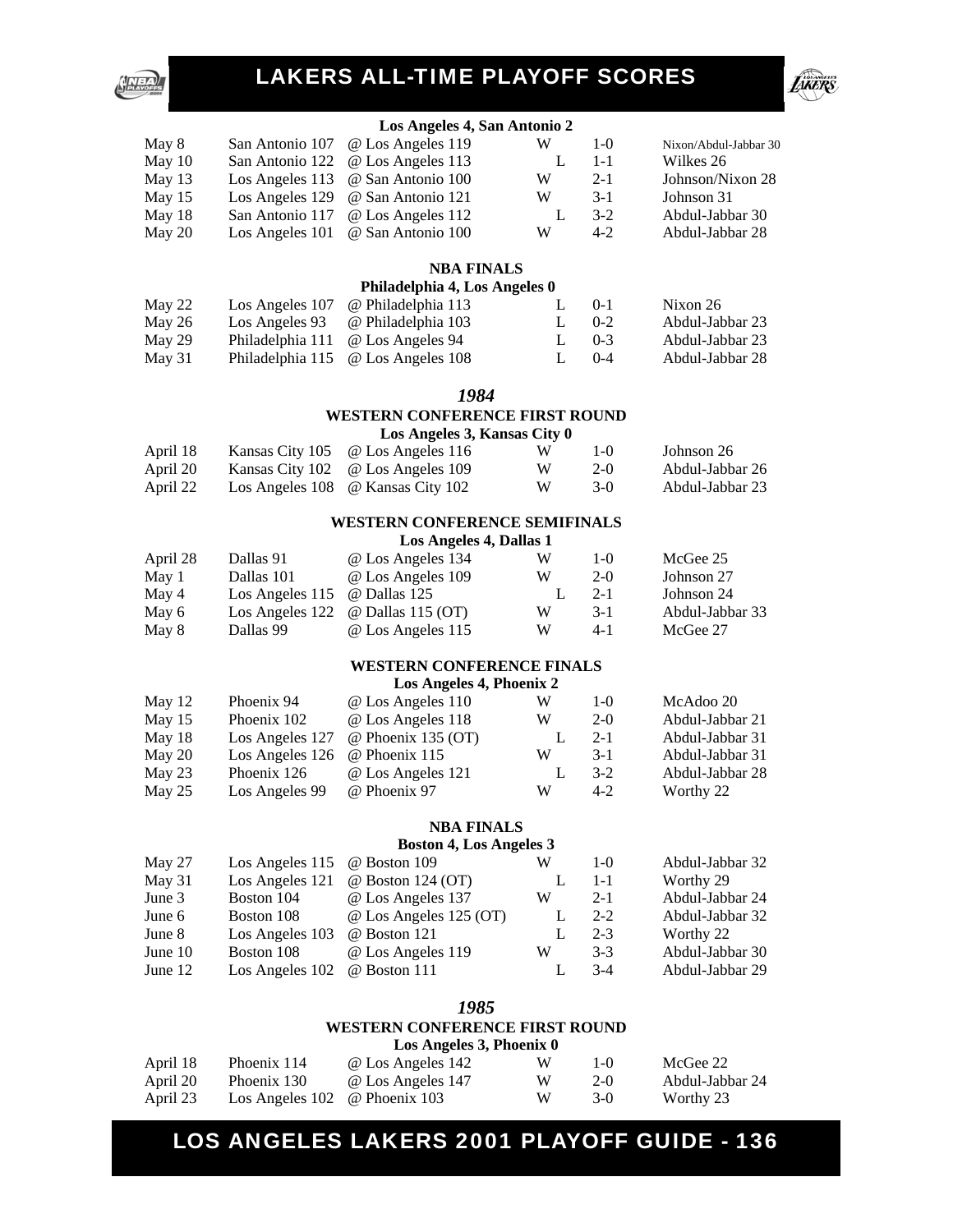



#### **WESTERN CONFERENCE SEMIFINALS**

| April 27 | Portland 101    | @ Los Angeles 105 | W | $1-()$  | Scott 20   |
|----------|-----------------|-------------------|---|---------|------------|
| April 30 | Portland 118    | @ Los Angeles 134 | W | $2-0$   | Scott 31   |
| May 3    | Los Angeles 130 | @ Portland 126    | W | $3-0$   | Worthy 28  |
| May 5    | Los Angeles 107 | @ Portland 115    |   | $3 - 1$ | Johnson 31 |
| May 7    | Portland 120    | @ Los Angeles 139 | W | $4-1$   | Johnson 34 |

#### **WESTERN CONFERENCE FINALS**

**Los Angeles 4, Denver 1** 

| W | $1 - \Omega$                                                | Scott 27        |
|---|-------------------------------------------------------------|-----------------|
|   | $1 - 1$                                                     | Scott 22        |
| W | $2 - 1$                                                     | Worthy 28       |
| W | $3-1$                                                       | Abdul-Jabbar 29 |
| W | $4 - 1$                                                     | Worthy 25       |
|   | @ Los Angeles 139<br>@ Los Angeles 114<br>@ Los Angeles 153 |                 |

#### **NBA FINALS**

#### **Los Angeles 4, Boston 2**

| May 27 | Los Angeles 114 $\quad \omega$ Boston 148 |                   |   | $0-1$   | Worthy 20       |
|--------|-------------------------------------------|-------------------|---|---------|-----------------|
| May 30 | Los Angeles 109                           | @ Boston 102      | W | $1 - 1$ | Abdul-Jabbar 30 |
| June 2 | Boston 111                                | @ Los Angeles 136 | W | $2 - 1$ | Worthy 29       |
| June 5 | Boston 107                                | @ Los Angeles 105 |   | $2 - 2$ | Abdul-Jabbar 21 |
| June 7 | Boston 111                                | @ Los Angeles 120 | W | $3-2$   | Abdul-Jabbar 36 |
| June 9 | Los Angeles 111                           | @ Boston 100      | W | $4-2$   | Abdul-Jabbar 29 |

#### *1986*

#### **WESTERN CONFERENCE FIRST ROUND**

#### **Los Angeles 3, San Antonio 0**

| April 17 | San Antonio 88 <i>@</i> Los Angeles 135       | W | $1-(1)$ | Scott 24        |
|----------|-----------------------------------------------|---|---------|-----------------|
| April 19 | San Antonio 94 @ Los Angeles 122              | W | $2-0$   | Johnson 30      |
| April 23 | Los Angeles 114 $\circledcirc$ San Antonio 94 | W | $3-()$  | Abdul-Jabbar 25 |

#### **WESTERN CONFERENCE SEMIFINALS**

#### **Los Angeles 4, Dallas 2**

| April 27 | Dallas 116                   | @ Los Angeles 130 | W | 1-0 Abdul-Jabbar 28 |
|----------|------------------------------|-------------------|---|---------------------|
| April 30 | Dallas 113                   | @ Los Angeles 117 | W | 2-0 Abdul-Jabbar 26 |
| May 2    | Los Angeles 108 @ Dallas 110 |                   |   | 2-1 Abdul-Jabbar 28 |
| May 4    | Los Angeles 118 @ Dallas 120 |                   |   | 2-2 Abdul-Jabbar 33 |
| May 6    | Dallas 113                   | @ Los Angeles 116 | W | 3-2 Abdul-Jabbar 34 |
| May 8    | Los Angeles 120              | @ Dallas 107      | W | 4-2 Abdul-Jabbar 27 |

#### **WESTERN CONFERENCE FINALS**

#### **Houston 4, Los Angeles 1**

| May 10   | Houston 107     | @ Los Angeles 119 | W | $1-()$  | Abdul-Jabbar 31 |
|----------|-----------------|-------------------|---|---------|-----------------|
| May $13$ | Houston 112     | @ Los Angeles 102 |   | $1 - 1$ | Johnson 24      |
| May $16$ | Los Angeles 109 | @ Houston 117     |   | $1 - 2$ | Abdul-Jabbar 33 |
| May $18$ | Los Angeles 95  | @ Houston 105     |   | $1 - 3$ | Worthy 26       |
| May 21   | Houston 114     | @ Los Angeles 112 |   | 1-4     | Abdul-Jabbar 26 |

#### *1987*

#### **WESTERN CONFERENCE FIRST ROUND**

|          |                                  | Los Angeles 3, Denver 0 |   |              |                 |
|----------|----------------------------------|-------------------------|---|--------------|-----------------|
| April 23 | Denver 95                        | @ Los Angeles 128       | W | $1 - \Omega$ | Worthy 28       |
| April 25 | Denver 127                       | @ Los Angeles 139       | W | $2-0$        | Abdul-Jabbar 28 |
| April 29 | Los Angeles $140$ @ Denver $103$ |                         | W | $3-0$        | Scott 25        |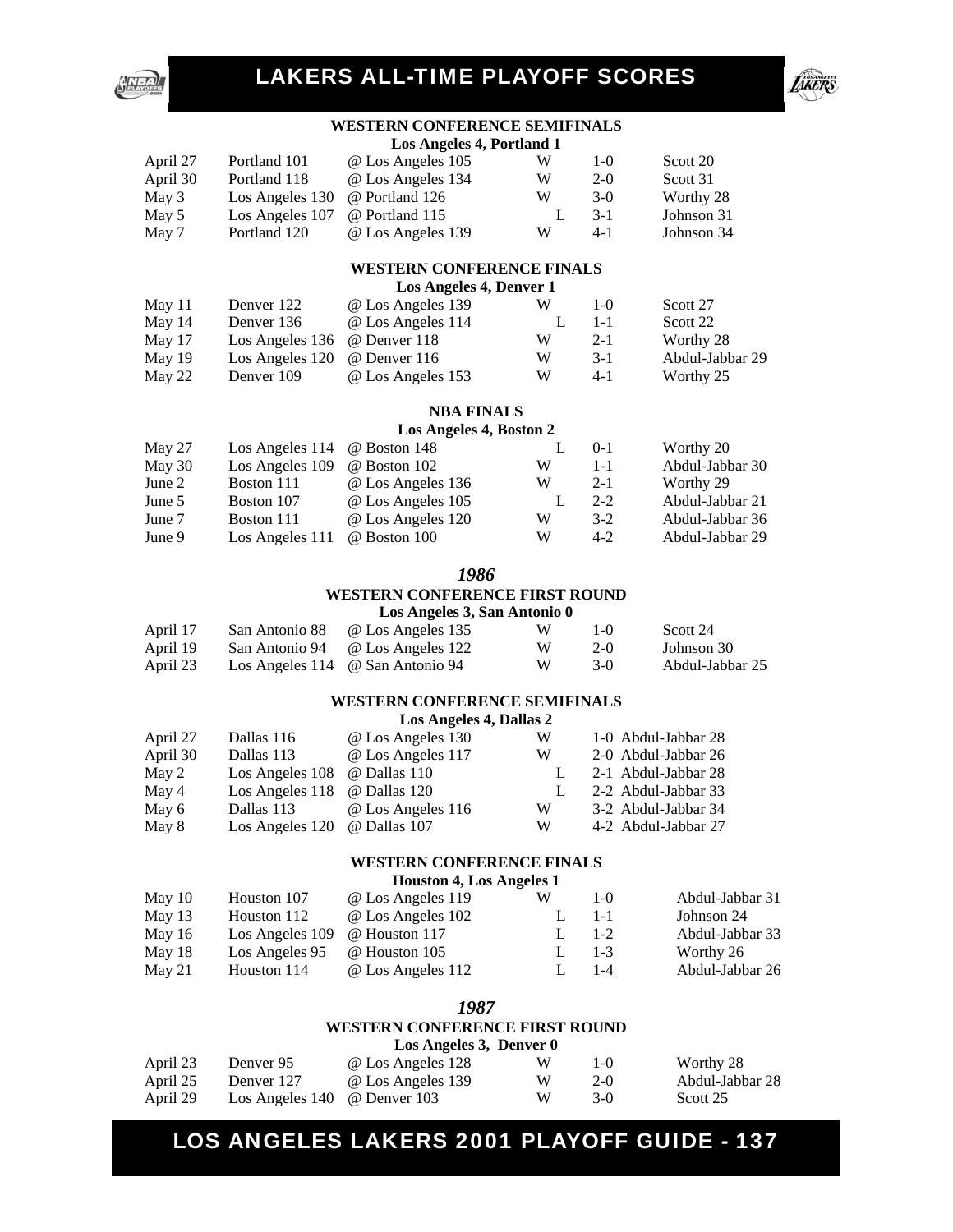



#### **WESTERN CONFERENCE SEMIFINALS**

|          | Los Angeles 4, Golden State 1 |                                    |   |        |                 |  |  |  |  |
|----------|-------------------------------|------------------------------------|---|--------|-----------------|--|--|--|--|
| May 5    |                               | Golden State 116 @ Los Angeles 125 | W | $1-()$ | Worthy 28       |  |  |  |  |
| May 7    |                               | Golden State 101 @ Los Angeles 116 | W | $2-0$  | Abdul-Jabbar 25 |  |  |  |  |
| May 9    |                               | Los Angeles 133 @ Golden State 108 | W | $3-0$  | Worthy 28       |  |  |  |  |
| May $10$ |                               | Los Angeles 121 @ Golden State 129 |   | $3-1$  | Scott 28        |  |  |  |  |
| May $12$ |                               | Golden State 106 @ Los Angeles 118 | W | $4-1$  | Worthy 23       |  |  |  |  |

#### **WESTERN CONFERENCE FINALS**

**Los Angeles 4, Seattle 0** 

| May 16 | Seattle 87                                 | @ Los Angeles 92  | W | $1-()$ | Worthy 27 |
|--------|--------------------------------------------|-------------------|---|--------|-----------|
| May 19 | Seattle 104                                | @ Los Angeles 112 | W | $2-0$  | Worthy 30 |
| May 23 | Los Angeles $122 \quad \omega$ Seattle 121 |                   | W | $3-0$  | Worthy 39 |
| May 25 | Los Angeles $133 \quad \omega$ Seattle 102 |                   | W | $4-()$ | Worthy 26 |

#### **NBA FINALS**

#### **Los Angeles 4, Boston 2**

| June 2    | Boston 113                                | @ Los Angeles 126 | W | $1 - \Omega$ | Worthy 33       |
|-----------|-------------------------------------------|-------------------|---|--------------|-----------------|
| June 4    | Boston 122                                | @ Los Angeles 141 | W | $2-0$        | Scott 24        |
| June 7    | Los Angeles $103 \quad \omega$ Boston 109 |                   |   | $2 - 1$      | Johnson 32      |
| June 9    | Los Angeles $107$ @ Boston $106$          |                   | W | $3-1$        | Johnson 29      |
| June $11$ | Los Angeles 108                           | @ Boston 123      |   | $3-2$        | Johnson 29      |
| June $14$ | Boston 93                                 | @ Los Angeles 106 | W | $4 - 2$      | Abdul-Jabbar 32 |

#### *1988*

#### **WESTERN CONFERENCE FIRST ROUND**

#### **Los Angeles 3, San Antonio 0**

| April 29 | San Antonio 110 @ Los Angeles 122                       | W | $1-(1)$ | Worthy 22   |
|----------|---------------------------------------------------------|---|---------|-------------|
| May 1    | San Antonio 112 @ Los Angeles 130                       |   | $2-0$   | Thompson 29 |
| May 3    | Los Angeles $109 \quad \textcircled{e}$ San Antonio 107 |   | $3-0$   | Johnson 25  |

#### **WESTERN CONFERENCE SEMIFINALS**

#### **Los Angeles 4, Utah 3**

| May 8    | Utah 91                      | @ Los Angeles 110 | W | $1-()$  | Worthy 23 |
|----------|------------------------------|-------------------|---|---------|-----------|
| May 10   | Utah 101                     | @ Los Angeles 97  |   | $1 - 1$ | Scott 26  |
| May $13$ | Los Angeles 89               | @ Utah 96         |   | $1 - 2$ | Scott 29  |
| May $15$ | Los Angeles 113 $@$ Utah 100 |                   | W | $2 - 2$ | Worth 29  |
| May 17   | Utah 109                     | @ Los Angeles 111 | W | $3-2$   | Worthy 27 |
| May $19$ | Los Angeles 80               | @ Utah 108        |   | $3-3$   | Scott 16  |
| May $21$ | Utah 98                      | @ Los Angeles 109 | W | $4-3$   | Scott 29  |
|          |                              |                   |   |         |           |

#### **WESTERN CONFERENCE FINALS**

**Los Angeles 4, Dallas 3** 

| Dallas 98<br>W                                       | $1-0$   |                 |
|------------------------------------------------------|---------|-----------------|
| @ Los Angeles 113<br>May $23$                        |         | Worthy 28       |
| @ Los Angeles 123<br>May $25$<br>Dallas 101<br>W     | $2-0$   | Scott 30        |
| Los Angeles 94 $\quad \omega$ Dallas 106<br>May $27$ | $2 - 1$ | Worthy 19       |
| Los Angeles 104 @ Dallas 118<br>May 29               | $2 - 2$ | Johnson 28      |
| Dallas 102 @ Los Angeles 119<br>May $31$<br>W        | $3 - 2$ | Worthy 28       |
| Los Angeles 103 @ Dallas 105<br>June 2               | $3-3$   | Scott/Worthy 27 |
| @ Los Angeles 117<br>June 4<br>W<br>Dallas 102       | $4-3$   | Worthy 28       |

#### **NBA FINALS**

|        | Los Angeles 4, Detroit 3 |                   |   |          |            |  |  |
|--------|--------------------------|-------------------|---|----------|------------|--|--|
| June 7 | Detroit 105              | @ Los Angeles 103 |   | $() - 1$ | Johnson 28 |  |  |
| June 9 | Detroit 96               | @ Los Angeles 108 | W |          | Worthy 26  |  |  |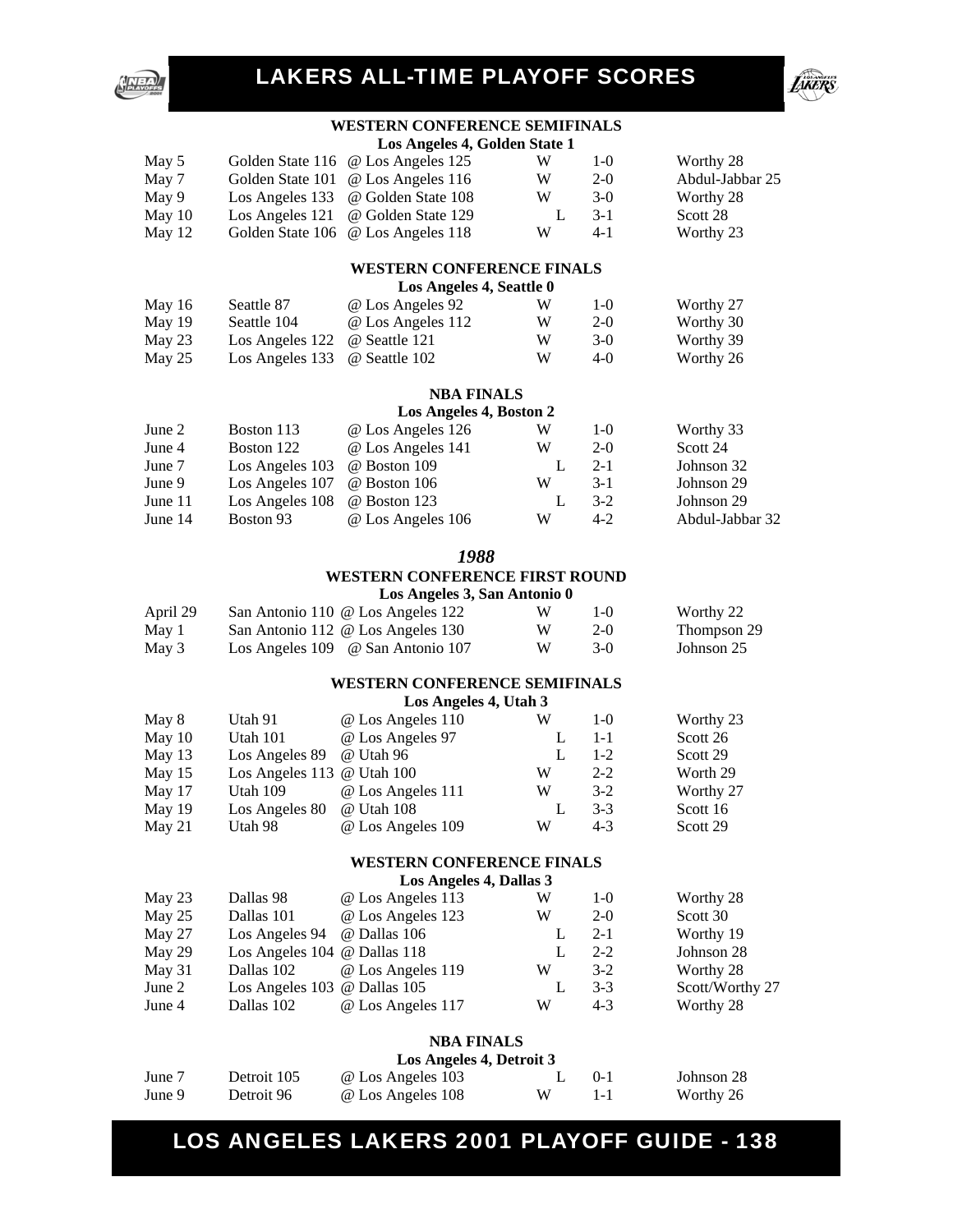

|                                                                                          |                                                                                                                                                                                                                           | <b>LAKERS ALL-TIME PLAYOFF SCORES</b>                                                                                                                                                                                                                        |                                           |                                                                                         |                                                                                                                    |
|------------------------------------------------------------------------------------------|---------------------------------------------------------------------------------------------------------------------------------------------------------------------------------------------------------------------------|--------------------------------------------------------------------------------------------------------------------------------------------------------------------------------------------------------------------------------------------------------------|-------------------------------------------|-----------------------------------------------------------------------------------------|--------------------------------------------------------------------------------------------------------------------|
| June 12                                                                                  | Los Angeles 99                                                                                                                                                                                                            | @ Detroit 86                                                                                                                                                                                                                                                 | W                                         | $2 - 1$                                                                                 | Worthy 24                                                                                                          |
| June 14                                                                                  | Los Angeles 86                                                                                                                                                                                                            | @ Detroit 111                                                                                                                                                                                                                                                | L                                         | $2 - 2$                                                                                 | Johnson 23                                                                                                         |
| June 16                                                                                  | Los Angeles 94                                                                                                                                                                                                            | @ Detroit 104                                                                                                                                                                                                                                                | L                                         | $2 - 3$                                                                                 | Abdul-Jabbar 26                                                                                                    |
| June 19                                                                                  | Detroit 102                                                                                                                                                                                                               | @ Los Angeles 103                                                                                                                                                                                                                                            | W                                         | $3 - 3$                                                                                 | Worthy 28                                                                                                          |
| June 21                                                                                  | Detroit 105                                                                                                                                                                                                               | @ Los Angeles 108                                                                                                                                                                                                                                            | W                                         | $4 - 3$                                                                                 | Worthy 36                                                                                                          |
|                                                                                          |                                                                                                                                                                                                                           | 1989<br><b>WESTERN CONFERENCE FIRST ROUND</b>                                                                                                                                                                                                                |                                           |                                                                                         |                                                                                                                    |
|                                                                                          |                                                                                                                                                                                                                           | Los Angeles 3, Portland 0                                                                                                                                                                                                                                    |                                           |                                                                                         |                                                                                                                    |
| April 27                                                                                 | Portland 108                                                                                                                                                                                                              | @ Los Angeles 128                                                                                                                                                                                                                                            | W                                         | $1-0$                                                                                   | Johnson 30                                                                                                         |
| April 30                                                                                 | Portland 105                                                                                                                                                                                                              | @ Los Angeles 113                                                                                                                                                                                                                                            | W                                         | $2 - 0$                                                                                 | Johnson 35                                                                                                         |
| May 3                                                                                    | Los Angeles 116 @ Portland 108                                                                                                                                                                                            |                                                                                                                                                                                                                                                              | W                                         | $3-0$                                                                                   | Scott 25                                                                                                           |
|                                                                                          |                                                                                                                                                                                                                           | <b>WESTERN CONFERENCE SEMIFINALS</b>                                                                                                                                                                                                                         |                                           |                                                                                         |                                                                                                                    |
|                                                                                          |                                                                                                                                                                                                                           | Los Angeles 4, Seattle 0                                                                                                                                                                                                                                     |                                           |                                                                                         |                                                                                                                    |
| May 7<br>May 10                                                                          | Seattle 102<br>Seattle 108                                                                                                                                                                                                | @ Los Angeles 113<br>@ Los Angeles 130                                                                                                                                                                                                                       | W<br>W                                    | $1-0$<br>$2-0$                                                                          | Worthy 28<br>Worthy 30                                                                                             |
| May 12                                                                                   | Los Angeles 91                                                                                                                                                                                                            | @ Seattle 86                                                                                                                                                                                                                                                 | W                                         | $3-0$                                                                                   | Worthy 20                                                                                                          |
| May 14                                                                                   | Los Angeles 97                                                                                                                                                                                                            | @ Seattle 95                                                                                                                                                                                                                                                 | W                                         | $4 - 0$                                                                                 | Worthy 33                                                                                                          |
|                                                                                          |                                                                                                                                                                                                                           | <b>WESTERN CONFERENCE SEMIFINALS</b>                                                                                                                                                                                                                         |                                           |                                                                                         |                                                                                                                    |
|                                                                                          |                                                                                                                                                                                                                           | Los Angeles 4, Phoenix 0                                                                                                                                                                                                                                     |                                           |                                                                                         |                                                                                                                    |
| May 20                                                                                   | Phoenix 119                                                                                                                                                                                                               | @ Los Angeles 127                                                                                                                                                                                                                                            | W                                         | $1-0$                                                                                   | Worthy 32                                                                                                          |
| May 23                                                                                   | Phoenix 95                                                                                                                                                                                                                | @ Los Angeles 101                                                                                                                                                                                                                                            | W                                         | $2 - 0$                                                                                 | Scott 30                                                                                                           |
| May 26                                                                                   | Los Angeles 110 @ Phoenix 107                                                                                                                                                                                             |                                                                                                                                                                                                                                                              | W                                         | $3-0$                                                                                   | Worthy 29                                                                                                          |
|                                                                                          |                                                                                                                                                                                                                           |                                                                                                                                                                                                                                                              |                                           |                                                                                         |                                                                                                                    |
|                                                                                          |                                                                                                                                                                                                                           | <b>NBA FINALS</b>                                                                                                                                                                                                                                            |                                           |                                                                                         |                                                                                                                    |
| June 6                                                                                   | Los Angeles 97                                                                                                                                                                                                            | @ Detroit 109                                                                                                                                                                                                                                                | L                                         | $0-1$                                                                                   | Johnson/Worthy 17                                                                                                  |
| June 8                                                                                   | Los Angeles 105 @ Detroit 108                                                                                                                                                                                             |                                                                                                                                                                                                                                                              | L                                         | $0 - 2$                                                                                 | Cooper/Worthy 19                                                                                                   |
| June 11                                                                                  | Detroit 114                                                                                                                                                                                                               | @ Los Angeles 110                                                                                                                                                                                                                                            | L                                         | $0 - 3$                                                                                 | Worthy 26                                                                                                          |
| June 13                                                                                  |                                                                                                                                                                                                                           |                                                                                                                                                                                                                                                              | L                                         | $0 - 4$                                                                                 |                                                                                                                    |
|                                                                                          |                                                                                                                                                                                                                           | 1990                                                                                                                                                                                                                                                         |                                           |                                                                                         |                                                                                                                    |
|                                                                                          |                                                                                                                                                                                                                           |                                                                                                                                                                                                                                                              |                                           |                                                                                         |                                                                                                                    |
|                                                                                          |                                                                                                                                                                                                                           |                                                                                                                                                                                                                                                              |                                           |                                                                                         |                                                                                                                    |
|                                                                                          |                                                                                                                                                                                                                           |                                                                                                                                                                                                                                                              |                                           |                                                                                         |                                                                                                                    |
|                                                                                          |                                                                                                                                                                                                                           |                                                                                                                                                                                                                                                              |                                           |                                                                                         |                                                                                                                    |
| May 3                                                                                    | Los Angeles 109 @ Houston 88                                                                                                                                                                                              |                                                                                                                                                                                                                                                              | W                                         | $3 - 1$                                                                                 | Worthy 20                                                                                                          |
|                                                                                          |                                                                                                                                                                                                                           | <b>WESTERN CONFERENCE SEMIFINALS</b>                                                                                                                                                                                                                         |                                           |                                                                                         |                                                                                                                    |
|                                                                                          |                                                                                                                                                                                                                           | <b>Phoenix 4, Los Angeles 1</b>                                                                                                                                                                                                                              |                                           |                                                                                         |                                                                                                                    |
|                                                                                          |                                                                                                                                                                                                                           |                                                                                                                                                                                                                                                              |                                           |                                                                                         | Johnson/Worthy 22                                                                                                  |
|                                                                                          |                                                                                                                                                                                                                           |                                                                                                                                                                                                                                                              |                                           |                                                                                         |                                                                                                                    |
|                                                                                          |                                                                                                                                                                                                                           |                                                                                                                                                                                                                                                              |                                           |                                                                                         |                                                                                                                    |
|                                                                                          |                                                                                                                                                                                                                           |                                                                                                                                                                                                                                                              |                                           |                                                                                         |                                                                                                                    |
|                                                                                          |                                                                                                                                                                                                                           |                                                                                                                                                                                                                                                              |                                           |                                                                                         |                                                                                                                    |
|                                                                                          |                                                                                                                                                                                                                           | 1991                                                                                                                                                                                                                                                         |                                           |                                                                                         |                                                                                                                    |
| May 28<br>April 27<br>April 29<br>May 1<br>May 8<br>May 10<br>May 12<br>May 13<br>May 15 | Los Angeles 122 @ Phoenix 117<br>Detroit 105<br>Houston 89<br>Houston 100<br>Los Angeles 108 @ Houston 114<br>Phoenix 104<br>Phoenix 100<br>Los Angeles 103 @ Phoenix 117<br>Los Angeles 101 @ Phoenix 114<br>Phoenix 106 | Detroit 4, Los Angeles 0<br>@ Los Angeles 97<br><b>WESTERN CONFERENCE FIRST ROUND</b><br>Los Angeles 3, Houston 1<br>@ Los Angeles 101<br>@ Los Angeles 104<br>@ Los Angeles 102<br>@ Los Angeles 124<br>@ Los Angeles 103<br>WESTERN CONFERENCE FIRST ROUND | W<br>W<br>W<br>L<br>L<br>W<br>L<br>L<br>L | 4-0<br>$1-0$<br>$2 - 0$<br>$2 - 1$<br>$0 - 1$<br>$1 - 1$<br>$1-2$<br>$1 - 3$<br>$1 - 4$ | Scott 35<br>Worthy 40<br>Worthy 34<br>Worthy 32<br>Worthy 26<br>Worthy 27<br>Worthy 27<br>Johnson 43<br>Johnson 43 |

#### **Los Angeles 3, Houston 0**

|          | $\frac{1}{2}$ |                   |    |         |           |  |  |
|----------|---------------|-------------------|----|---------|-----------|--|--|
| April 25 | Houston 92    | @ Los Angeles 94  | W. | $1-(1)$ | Scott 20  |  |  |
| April 27 | Houston 98    | @ Los Angeles 109 | W  | $2-0$   | Worthy 29 |  |  |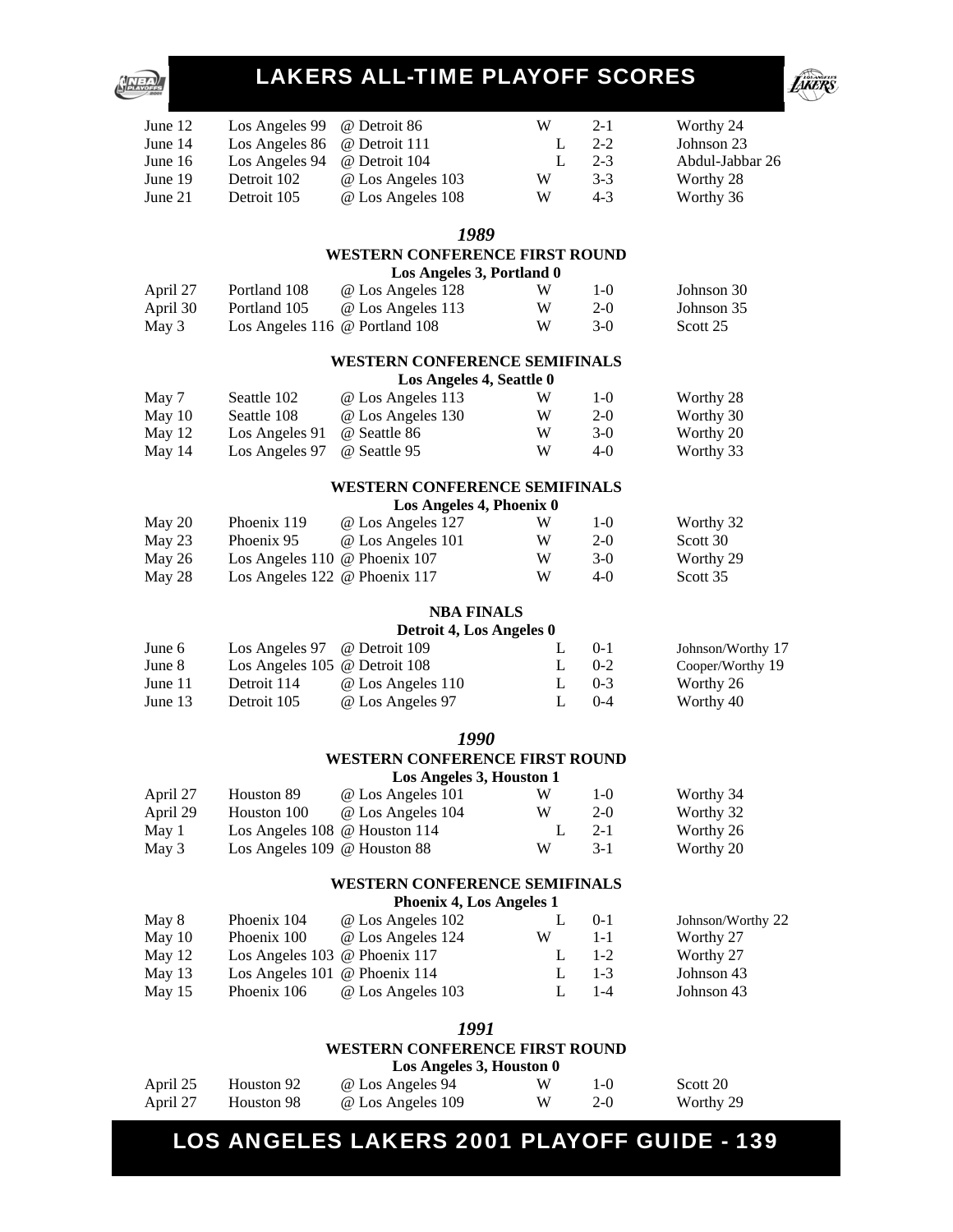

| April 30 | Los Angeles 94                 | @ Houston 90                            | W | $3-0$   | Johnson 38            |
|----------|--------------------------------|-----------------------------------------|---|---------|-----------------------|
|          |                                | <b>WESTERN CONFERENCE SEMIFINALS</b>    |   |         |                       |
|          |                                | Los Angeles 4, Golden State 1           |   |         |                       |
| May 5    |                                | Golden State 116 @ Los Angeles 126      | W | $1-0$   | Scott 27              |
| May 8    |                                | Golden State 125 @ Los Angeles 124      | L | $1 - 1$ | Johnson 44            |
| May 10   |                                | Los Angeles 115 @ Golden State 112      | W | $2 - 1$ | Worthy 36             |
| May 12   |                                | Los Angeles 123 @ Golden State 107      | W | $3-1$   | Perkins 27            |
| May 14   |                                | Golden State 119 @ Los Angeles 124 (OT) | W | $4 - 1$ | Johnson 28            |
|          |                                | <b>WESTERN CONFERENCE FINALS</b>        |   |         |                       |
|          |                                | Los Angeles 4, Portland 2               |   |         |                       |
| May 18   | Los Angeles 111                | @ Portland 106                          | W | $1-0$   | Worthy 28             |
| May 21   | Los Angeles 98                 | @ Portland 109                          | L | $1 - 1$ | Worthy 21             |
| May 24   | Portland 92                    | @ Los Angeles 106                       | W | $2 - 1$ | Worthy 25             |
| May 26   | Portland 95                    | @ Los Angeles 116                       | W | $3-1$   | Johnson 22            |
| May 28   | Los Angeles 84                 | @ Portland 95                           | L | $3 - 2$ | Johnson 29            |
| May 30   | Portland 90                    | @ Los Angeles 91                        | W | $4 - 2$ | Perkins 26            |
|          |                                | <b>NBA FINALS</b>                       |   |         |                       |
|          |                                | <b>Chicago 4, Los Angeles 1</b>         |   |         |                       |
| June 2   | Los Angeles 93                 | @ Chicago 91                            | W | $1-0$   | Perkins/Worthy 22     |
| June 5   | Los Angeles 86                 | @ Chicago 107                           | L | $1 - 1$ | Worthy 24             |
| June 7   | Chicago 104                    | @ Los Angeles 96 (OT)                   | L | $1 - 2$ | Perkins <sub>25</sub> |
| June 9   | Chicago 97                     | @ Los Angeles 82                        | L | $1 - 3$ | Divac 27              |
| June 12  | Chicago 108                    | @ Los Angeles 101                       | L | $1-4$   | Perkins <sub>22</sub> |
|          |                                | 1992                                    |   |         |                       |
|          |                                | <b>WESTERN CONFERENCE FIRST ROUND</b>   |   |         |                       |
|          |                                | Portland 3, Los Angeles 1               |   |         |                       |
| April 23 | Los Angeles 102 @ Portland 115 |                                         | L | $0-1$   | Scott/Teagle 22       |
| April 25 | Los Angeles 79                 | @ Portland 101                          | L | $0 - 2$ | Scott 16              |
| April 29 | Portland 119                   | @ Los Angeles 121 (OT)                  | W | $1 - 2$ | Teagle 26             |
| May 3    | Portland 102                   | Los Angeles 76 (@ Las Vegas)            | L | $1 - 3$ | Threatt 17            |
|          |                                | 1993                                    |   |         |                       |
|          |                                | <b>WESTERN CONFERENCE FIRST ROUND</b>   |   |         |                       |
|          |                                | <b>Phoenix 3, Los Angeles 2</b>         |   |         |                       |
| April 30 | Los Angeles 107 @ Phoenix 103  |                                         | W | $1-0$   | Threatt 35            |
| May 2    | Los Angeles 86                 | @ Phoenix 81                            | W | $2 - 0$ | Divac 19              |
| May 4    | Phoenix 107                    | @ Los Angeles 102                       | L | $2 - 1$ | Divac 30              |
| May 6    | Phoenix 101                    | @ Los Angeles 86                        | L | $2 - 2$ | Divac 17              |
| May 9    |                                | Los Angeles 104 @ Phoenix 112 (OT)      | L | $2 - 3$ | Worthy 24             |
|          |                                | 1995                                    |   |         |                       |
|          |                                | <b>WESTERN CONFERENCE FIRST ROUND</b>   |   |         |                       |
|          |                                | Los Angeles 3, Seattle 1                |   |         |                       |
| April 27 | Los Angeles 71                 | @ Seattle 96                            | L | $0 - 1$ | Van Exel 29           |
| April 29 | Los Angeles 84                 | @ Seattle 82                            | W | $1 - 1$ | Ceballos 25           |
| May 1    | Seattle 101                    | @ Los Angeles 105                       | W | $2 - 1$ | Ceballos 24           |
| May 4    | Seattle 110                    | @ Los Angeles 114                       | W | $3 - 1$ | Van Exel 34           |

#### **WESTERN CONFERENCE SEMIFINALS**

**San Antonio 4, Los Angeles 2** 

NBA

May 6 Los Angeles 94 @ San Antonio 110 L 0-1 Campbell 29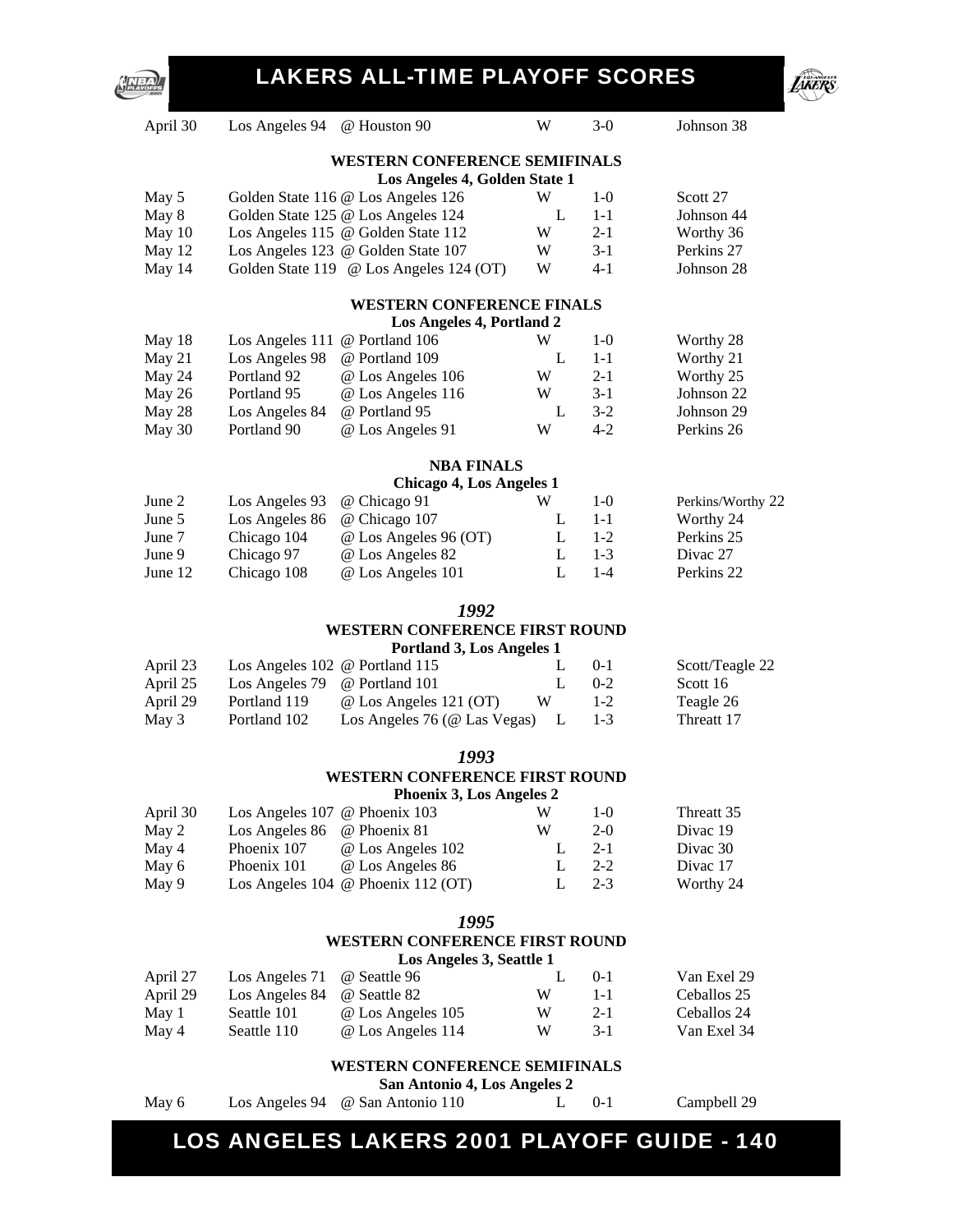

| May 8    | Los Angeles 90 $\circledcirc$ San Antonio 97(OT)  |   | $0 - 2$ | Campbell 25 |
|----------|---------------------------------------------------|---|---------|-------------|
| May $12$ | San Antonio 85 @ Los Angeles 92                   | W | $1 - 2$ | Van Exel 25 |
| May 14   | San Antonio 80 @ Los Angeles 71                   |   | $1 - 3$ | Divac 14    |
| May $16$ | Los Angeles 98 $\circledcirc$ San Antonio 96 (OT) | W | $2 - 3$ | Van Exel 22 |
| May $18$ | San Antonio 100 @ Los Angeles 88                  |   | $2 - 4$ | Campbell 21 |

#### *1996*

### **WESTERN CONFERENCE FIRST ROUND**<br> **Houston 3 Los Angeles 1**

|          | Houston 3, Los Angeles 1 |                  |  |      |             |  |  |
|----------|--------------------------|------------------|--|------|-------------|--|--|
| April 25 | Houston 87               | @ Los Angeles 83 |  | 1.01 | Ceballos 22 |  |  |

| 1.19111100 | 11000001101                               | $\sim$ 200 $\mu$ mess 00 |         |         | $\sim$      |
|------------|-------------------------------------------|--------------------------|---------|---------|-------------|
| April 27   | Houston 94                                | @ Los Angeles 104        | W       | $1 - 1$ | Johnson 26  |
| April 30   | Los Angeles $98 \quad \omega$ Houston 104 |                          | L $1-2$ |         | Campbell 18 |
| May 2      | Los Angeles 94 $\omega$ Houston 102       |                          | L $1-3$ |         | Ceballos 25 |
|            |                                           |                          |         |         |             |

*1997* 

#### **WESTERN CONFERENCE FIRST ROUND Los Angeles 3, Portland 1**

| April 25 | Portland 77                                          | @ Los Angeles 95  | W  | $1-()$ | O'Neal 46          |
|----------|------------------------------------------------------|-------------------|----|--------|--------------------|
| April 27 | Portland 93                                          | @ Los Angeles 107 | W  | $2-0$  | O'Neal 30          |
| April 30 | Los Angeles $90 \quad \omega$ Portland $98$          |                   | L. | $2-1$  | O'Neal 29          |
| May 2    | Los Angeles $95 \quad \textcircled{e}$ Portland $91$ |                   | W  | $3-1$  | Campbell/O'Neal 27 |

#### **WESTERN CONFERENCE SEMIFINALS**

**Utah 4, Los Angeles 1** 

| May 4    | Los Angeles $77 \quad \omega$ Utah 93 |                   |   | $() - 1$ | Van Exel 23 |
|----------|---------------------------------------|-------------------|---|----------|-------------|
| May 6    | Los Angeles $101 \∪$ Utah $103$       |                   |   | $0 - 2$  | O'Neal 25   |
| May 8    | Utah 84                               | @ Los Angeles 104 | W | $1 - 2$  | Bryant 19   |
| May $10$ | Utah $110$                            | @ Los Angeles 95  |   | $1 - 3$  | O'Neal 34   |
| May 12   | Los Angeles 93 @ Utah 98              |                   |   | $1 - 4$  | Van Exel 26 |

#### *1998*

#### **WESTERN CONFERENCE FIRST ROUND**

|          |                               | Los Angeles 3, Portland 1 |   |         |           |
|----------|-------------------------------|---------------------------|---|---------|-----------|
| April 24 | Portland 102                  | @ Los Angeles 104         | w | $1 - 0$ | O'Neal 30 |
| April 26 | Portland 99                   | @ Los Angeles 108         | W | $2-0$   | Fox $24$  |
| April 28 | Los Angeles 94 @ Portland 99  |                           |   | $2 - 1$ | O'Neal 36 |
| April 30 | Los Angeles 110 @ Portland 99 |                           | W | $3-1$   | O'Neal 31 |

#### **WESTERN CONFERENCE SEMIFINALS**

**Los Angeles 4, Seattle 1** 

| May 4    | Los Angeles 92 @ Seattle 106        |                   |   | $() - 1$ | O'Neal 27 |
|----------|-------------------------------------|-------------------|---|----------|-----------|
| May 6    | Los Angeles 92                      | @ Seattle 68      | W | 1-1      | O'Neal 26 |
| May 8    | Seattle 103                         | @ Los Angeles 119 | W | $2 - 1$  | O'Neal 30 |
| May $10$ | Seattle 100                         | @ Los Angeles 112 | W | $3-1$    | O'Neal 39 |
| May $12$ | Los Angeles 110 $\omega$ Seattle 95 |                   | W | $4-1$    | O'Neal 31 |

#### **WESTERN CONFERENCE FINALS**

**Utah 4, Los Angeles 0** 

| May $16$ | Los Angeles $77 \quad \omega$ Utah 112          |                  | $(1 - 1)$ | O'Neal 19 |
|----------|-------------------------------------------------|------------------|-----------|-----------|
| May 18   | Los Angeles $95 \quad \omega$ Utah $99 \approx$ |                  | $(1-2)$   | O'Neal 31 |
| May 22   | Utah 109                                        | @ Los Angeles 98 | $(1) - 3$ | O'Neal 39 |
| May 24   | Utah 96                                         | @ Los Angeles 92 | $(1-4)$   | O'Neal 38 |

| 1999                           |  |
|--------------------------------|--|
| WESTERN CONFERENCE FIRST ROUND |  |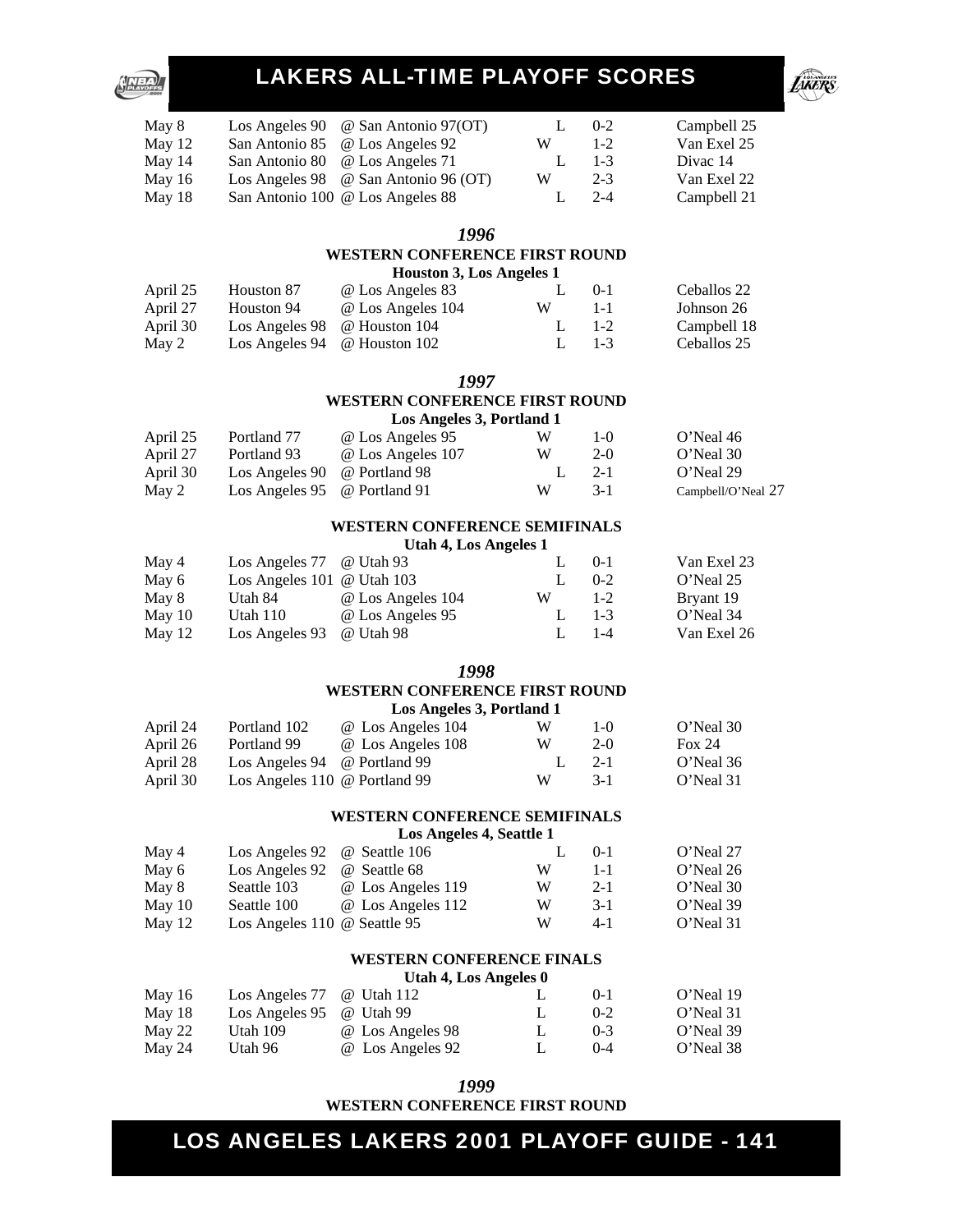



#### **Los Angeles 3, Houston 1**

| May 9    | Houston 100                              | @ Los Angeles 101                         | W | $1-()$  | Rice 29   |
|----------|------------------------------------------|-------------------------------------------|---|---------|-----------|
| May 11   | Houston 98                               | @ Los Angeles 110                         | W | $2-0$   | O'Neal 28 |
| May 13   |                                          | Los Angeles $88 \quad \omega$ Houston 102 |   | $2-1$   | O'Neal 26 |
| May $15$ | Los Angeles $98 \quad \omega$ Houston 88 |                                           | W | $3 - 1$ | O'Neal 37 |

#### **WESTERN CONFERENCE SEMIFINALS**

| San Antonio 4, Los Angeles 0 |  |  |  |
|------------------------------|--|--|--|
|------------------------------|--|--|--|

| May 17 | Los Angeles $81 \quad \omega$ San Antonio 87 |  | $() - 1$ | Rice/O'Neal/Bryant 19 |
|--------|----------------------------------------------|--|----------|-----------------------|
| May 19 | Los Angeles $76 \quad \omega$ San Antonio 79 |  | $0 - 2$  | Bryant 28             |
| May 22 | San Antonio 103 @ Los Angeles 91             |  | $0-3$    | Rice 24               |
| May 23 | San Antonio 118 @ Los Angeles 107            |  | $(1-4)$  | O'Neal 36             |

#### *2000*

#### **WESTERN CONFERENCE FIRST ROUND Los Angeles 3, Sacramento 2**

|          | $\log$ Angeles 9, Baci amento 2 |                                  |   |         |           |  |  |  |
|----------|---------------------------------|----------------------------------|---|---------|-----------|--|--|--|
| April 23 |                                 | Sacramento 107 @ Los Angeles 117 | W | $1-()$  | O'Neal 46 |  |  |  |
| April 27 | Sacramento 89                   | @ Los Angeles 113                | W | $2-0$   | Bryant 32 |  |  |  |
| April 30 | Sacramento 99                   | @ Los Angeles 91                 |   | $2 - 1$ | Bryant 35 |  |  |  |
| May 2    |                                 | Sacramento 101 @ Los Angeles 88  |   | $2 - 2$ | Bryant 32 |  |  |  |
| May 5    | Sacramento 86                   | @ Los Angeles 113                | W | $3-2$   | O'Neal 32 |  |  |  |

#### **WESTERN CONFERENCE SEMIFINALS**

#### **Los Angeles 4, Phoenix 1**

| May 7    | Phoenix 77                              | @ Los Angeles 105 | W | $1-()$ | O'Neal 37 |
|----------|-----------------------------------------|-------------------|---|--------|-----------|
|          |                                         |                   |   |        |           |
| May $10$ | Phoenix 96                              | @ Los Angeles 97  | W | $2-0$  | O'Neal 38 |
| May 12   | Los Angeles $105 \& \text{Phoenix } 99$ |                   | W | $3-0$  | O'Neal 37 |
| May $14$ | Los Angeles 98                          | @ Phoenix 117     |   | $3-1$  | O'Neal 24 |
| May $16$ | Phoenix 65                              | @ Los Angeles 87  | W | $4-1$  | Bryant 17 |

#### **WESTERN CONFERENCE FINALS**

#### **Los Angeles 4, Portland 3**

| May 20 | Portland 94                   | @ Los Angeles 109 | W | $1-0$   | O'Neal 41 |
|--------|-------------------------------|-------------------|---|---------|-----------|
| May 22 | Portland 106                  | @ Los Angeles 77  |   | $1 - 1$ | O'Neal 23 |
| May 26 | Los Angeles 93                | @ Portland 91     | W | $2 - 1$ | O'Neal 26 |
| May 28 | Los Angeles 103 @ Portland 91 |                   | W | $3-1$   | O'Neal 25 |
| May 30 | Portland 96                   | @ Los Angeles 88  | W | $3-2$   | O'Neal 31 |
| June 2 | Los Angeles 93                | @ Portland 103    |   | $3-3$   | Bryant 33 |
| June 4 | Portland 84                   | @ Los Angeles 89  | W | $4 - 3$ | Bryant 25 |
|        |                               |                   |   |         |           |

#### **NBA FINALS**

|           |                                           | Los Angeles 4, Indiana 2 |   |         |           |
|-----------|-------------------------------------------|--------------------------|---|---------|-----------|
| June 7    | Indiana 87                                | @ Los Angeles 104        | W | $1-()$  | O'Neal 43 |
| June 9    | Indiana 104                               | @ Los Angeles 111        | W | $2-0$   | O'Neal 40 |
| June $11$ | Los Angeles 91                            | @ Indiana 100            |   | $2 - 1$ | O'Neal 33 |
| June $14$ | Los Angeles 120 $\omega$ Indiana 118 (OT) |                          | W | $3-1$   | O'Neal 36 |
| June $16$ | Los Angeles 87 @ Indiana 120              |                          |   | $3-2$   | O'Neal 35 |
| June $19$ | Los Angeles 116 @ Indiana 111             |                          | W | $4-2$   | O'Neal 41 |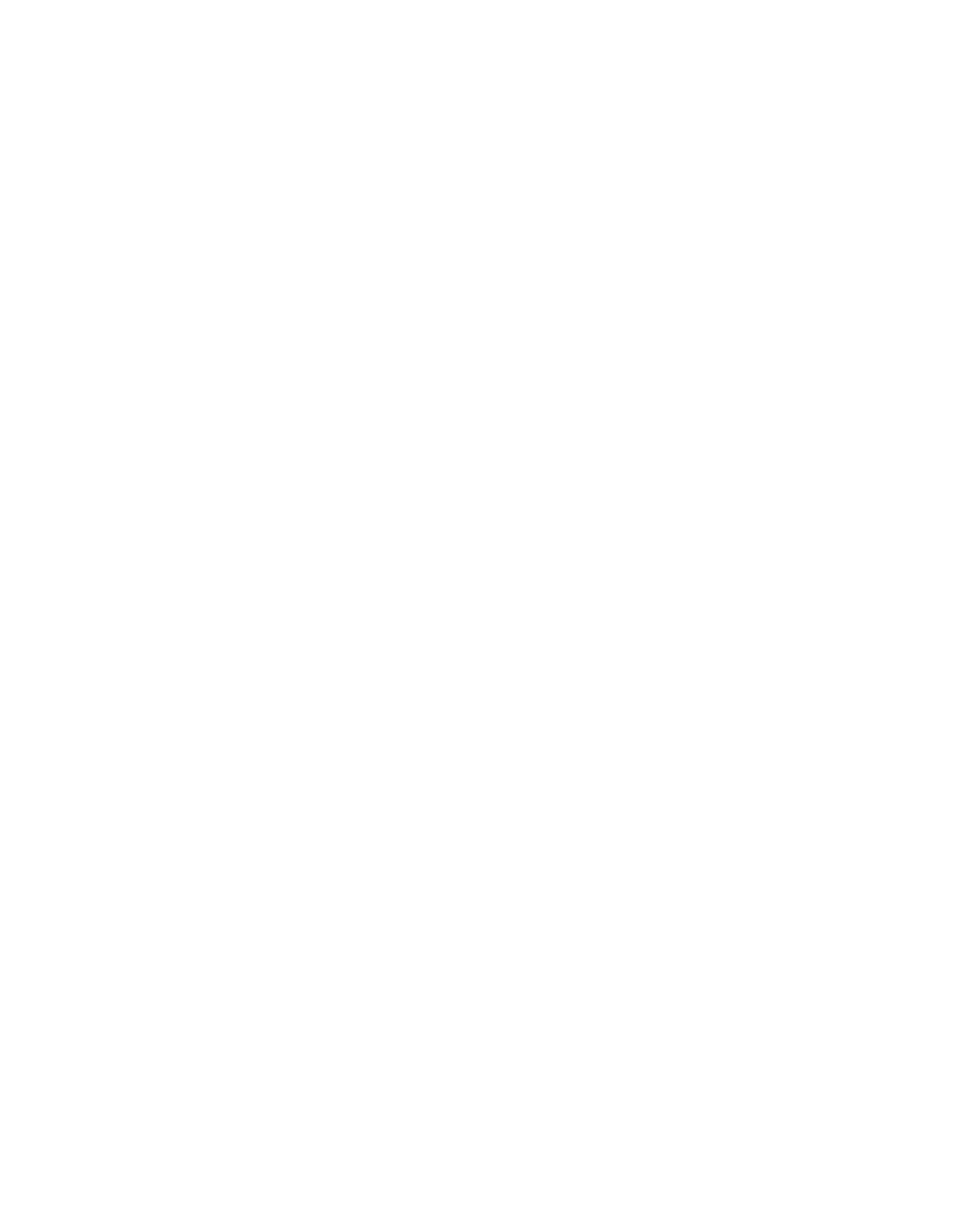

### PORTLAND TRAIL BLAZERS



### **PORTLAND TRAIL BLAZERS**

Head Coach: Mike Dunleavy

Trainer: Jay Jensen Director, Sports Communications: Sue Carpenter

Assistant Coaches: Tony Brown, Mike D'Antoni Jim Eyen, Tim Grgurich Neal Meyer



### 2000-01 LAKERS VS. BLAZERS (2-2)

|       | DATE SCORE | W/L | <b>HI SCORFR</b> | <b>HI RFR</b> | <b>OPP HI SCORER</b> | <b>OPP HI RFR</b> |
|-------|------------|-----|------------------|---------------|----------------------|-------------------|
| 10/31 | 96-86      | W   | O'Neal - 36      | O'Neal - 11   | Wallace - 26         | Wallace - 7       |
| 12/13 | 96-86      |     | Brvant - 35      | O'Neal - 13   | Wallace - 25         | Wallace - 13      |
| 12/25 | 109-104    |     | O'Neal - 32      | O'Neal - 15   | Wallace - 33         | Wells - 10        |
| 4/15  | 105-00.    | W   | O'Neal - 33      | O'Neal - 18   | Wallace - 28         | Sabonis - 8       |

**W/L HI SCORER HI REB OPP HI SCORER OPP HI REB**<br>W O'Neal - 36 O'Neal - 11 Wallace - 26 Wallace - 7

### 2000-01 LAKERS VS. BLAZERS—TEAM LEADERS

 **SCORING LEADER REBOUNDING LEADER ASSIST LEADER LAKERS** O'Neal - 30.0 O'Neal - 14.0 Bryant - 5.3 **BLAZERS** Wallace - 28.0 Wallace - 8.8 Stoudamire - 6.0

### 2000-01 FINAL ROSTER

| <b>Num</b> | <b>Name</b>          | Pos | н     | w   | <b>DOB</b> | College              | <b>NBA Years</b> |
|------------|----------------------|-----|-------|-----|------------|----------------------|------------------|
| 50         | Greg Anthony         | G   | 6'1'' | 180 | 11/15/67   | UNLV '91             |                  |
| 2          | <b>Stacey Augmon</b> | F   | 6'8'' | 205 | 08/01/68   | UNLV '91             | 9                |
| 34         | Dale Davis           |     | 6'11" | 252 | 03/25/69   | Clemson '91          | 9                |
| 4          | Antonio Harvey       | F   | 6'11" | 250 | 07/06/70   | Pfeiffer '93         | 5                |
| 55         | Will Perdue          | С   | 7'0"  | 240 | 08/29/65   | Vanderbilt '88       | 11               |
| 33         | Scottie Pippen       | F   | 6'7'' | 228 | 09/25/65   | Central Arkansas '87 | 13               |
| 11         | Arvydas Sabonis      | С   | 7'3'' | 292 | 12/19/64   | Lithuania            | 5                |
| 12         | Detlef Schrempf      | F   | 6'10" | 235 | 01/21/63   | Washington '85       | 15               |
| 8          | Steve Smith          | G   | 6'8'' | 221 | 03/31/69   | Michigan State       | 9                |
| 3          | Damon Stoudamire     | G   | 5'10" | 171 | 09/03/73   | Arizona '95          | 5                |
|            | Rod Strickland       | G   | 6'3'' | 185 | 07/11/66   | DePaul '89           | 12               |
| 30         | Rasheed Wallace      | F/C | 6'11" | 225 | 09/17/74   | North Carolina '97   | 5                |

The Lakers and Trail Blazers have met nine times in the postseason (1977, 1983, 1985, 1989, 1992, 1997, 1998 and 2000) with Los Angeles advancing on seven occasions ('83, '85, '89, '91, '97, '98, and '00)...Los Angeles won the most recent series 4-3 in the 2000 Western Conference Semifinals...the Lakers have eliminated the Blazers in three of the last four seasons (1997, 1998 and 2000).

### PLAYOFF HISTORY **ALLTIME PLAYOFF RESULTS**

LAKERS vs. Trail Blazes in Los Angeles: 18-4

LAKERS vs. Trail Blazers in Portland: 8-11

LAKERS vs. Portland overall: 26-16

LAKERS largest margin of victory: 23 (April 27, 1985 / 124-101)

LAKERS largest margin of defeat: 29 (May 22, 2000 / 106-77)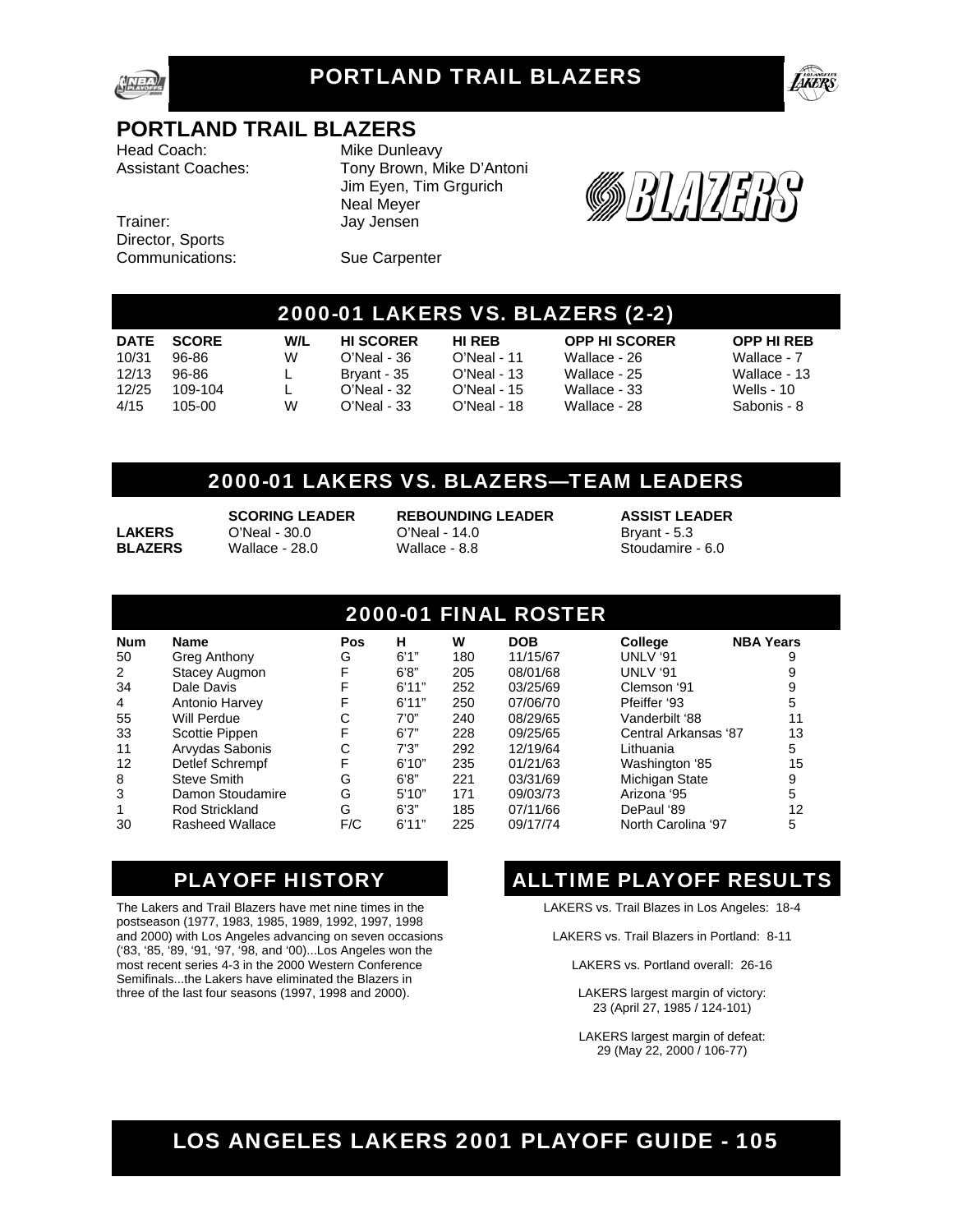



#### **October 31, 2000 at the Rose Garden LAKERS 96, Blazers 86**

In a rematch of the 2000 Western Conference Finals, the Lakers opened the 2000-01 season with a 96-86 victory over the Portland Trail Blazers at the Rose Garden. Reigning MVP Shaquille O'Neal led all scorers with 36 points (14-20 FG, 8-16 FT) and added 11 rebounds, five assists and four blocked shots. O'Neal's 11 rebounds represented a game-high. The Lakers outshot the Blazers 57.1% (36-63)-40.0% (34-85) in registering the win. Los Angeles 57.1% from the floor was a team season-high. Former Blazer Isaiah Rider had a strong performance off of the bench, registering 13 points, five rebounds and three assists in 26 minutes. Portland was led by Rasheed Wallace who tallied 26 points and seven rebounds and Steve Smith who scored 22 points. The Blazers only grabbed 19 defensive rebounds, the lowest mark of any Lakers opponent all season.

#### **December 13, 2000 at the Rose Garden Blazers 96, LAKERS 86**

For the second consecutive night, the Lakers found themselves on the short end of the tally as they were defeated 96-86 by the Portland Trail Blazers at the Rose Garden. The teams were knotted at 69 with 7:46 remaining in the fourth quarter before the Blazers went on a 9-0 run to take a lead they would not relinquish. Kobe Bryant led all scorers with 35 points and added six rebounds and six assists. Shaquille O'Neal added 19 points and 13 rebounds for his 17th double-double of the season. Rasheed Wallace led Portland with 25 points and 13 rebounds, while Damon Stoudamire chipped in with 21 points, seven rebounds and six assists. Stoudamire scored 11 of his points in the third quarter. Los Angeles was out-rebounded 36-54, the largest such margin of the season.

#### **December 25, 2000 at STAPLES Center Blazers 109, LAKERS 104**

Playing on Christmas Day with the score tied at 97 with 3:51 remaining in the game, the Lakers were not able to hold off the Portland Trail Blazers, eventually losing 109-104 at STAPLES Center. Shaquille O'Neal led the Lakers with 32 points and 15 rebounds, while Kobe Bryant added 29 points and a team-high six assists. Rick Fox tallied his sixth consecutive double-digit scoring day with a season-high 22 points. The Blazers were led by Rasheed Wallace who scored a game-high 33 points and Damon Stoudamire who talied 27 points. Stoudamire scored 13 of his points in the crucial fourth quarter to put the game away. Portland attempted 46 free throws (31-46), the most for a Los Angeles opponent this season. Los Angeles did not register a blocked shot in the loss.

#### **April 15, 2001 at STAPLES Center LAKERS 105, Blazers 100**

Behind Shaquille O'Neal, Kobe Bryant and Derek Fisher, the Lakers powered past the Portland Trail Blazers to claim a first place tie in the Pacific Division. Early in the first quarter, the Lakers used an 11-0 run to turn a five-point deficit (3-8) into a six-point lead (14-8). Portland would comeback, outscoring Los Angeles 31-24 in the second quarter to take a one-point lead (54-53) at the end of the first half. The teams fought to a 99-99 tie with 2:51 remaining in the game before Shaquille O'Neal hit a 10-foot jumper and Robert Horry connected on his only three-pointer of the game to give the Lakers a four-point lead that they would not relinquish. O'Neal tallied game-highs in points (33) and rebounds. Bryant finished with 25 points and a game-high seven assists, while Fisher tallied a career-hightying four three-pointers to finish with 21 points, four rebounds and four assists. Rasheed Wallace led the Blazers with 28 points, while Steve Smith tallied 24 points in the loss. The Blazers only had five turnovers, the fewest made by a Lakers opponent this season. The victory gave the Lakers a split (2-2) in the season series.